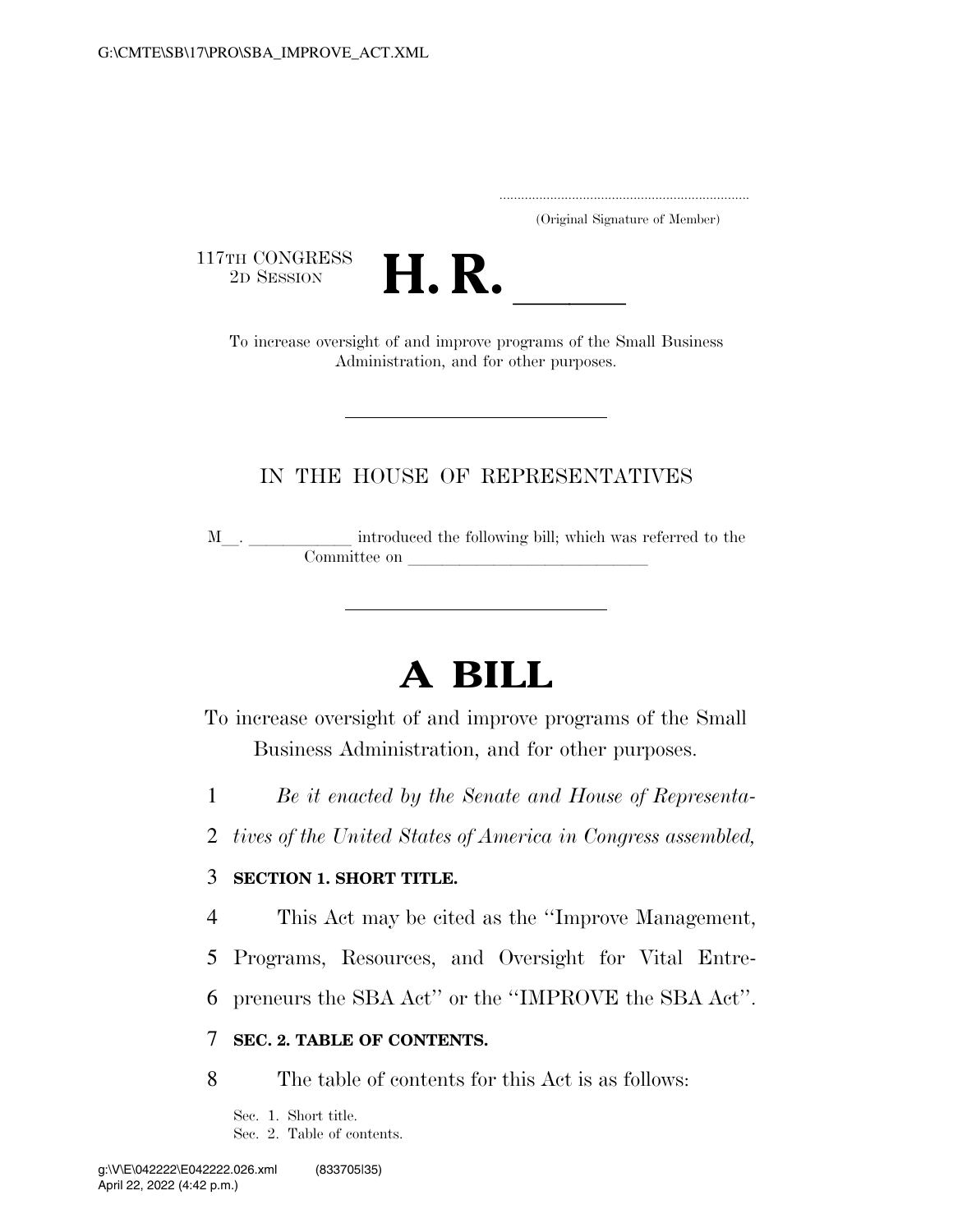Sec. 3. Definitions.

#### TITLE I—SMALL BUSINESS ADMINISTRATION OVERSIGHT

- Sec. 101. Small Business Administration mission statement.
- Sec. 102. Requirement for the Administrator of the Small Business Administration to appear before Congress and report on certain recommendations.

### TITLE II—SMALL BUSINESS ADMINISTRATION CAPITAL PROGRAMS

- Sec. 201. Prohibition on direct lending.
- Sec. 202. Improvements to disaster lending.
- Sec. 203. Disaster loan program oversight.
- Sec. 204. High risk loan review.
- Sec. 205. Capital Access Program oversight.

### TITLE III—SMALL BUSINESS ADMINISTRATION COUNSELING PROGRAMS

- Sec. 301. Appearances before Congress.
- Sec. 302. Assistance for covered concerns in certain programs of the Small Business Administration.
- Sec. 303. Inclusion of career and technical education in certain programs of the Small Business Administration.
- Sec. 304. Assistance for small businesses affected by supply chain disruptions, labor shortages, and cyberattacks.
- Sec. 305. Requirements on use of assistance by resource partners.

### TITLE IV—SMALL BUSINESS ADMINISTRATION CONTRACTING PROGRAMS

- Sec. 401. Annual testimony.
- Sec. 402. Improvements to accuracy in Federal small business spending.
- Sec. 403. Strengthening subcontracting.

### TITLE V—SMALL BUSINESS ADMINISTRATION DUPLICATION

- Sec. 501. Eliminate programs duplicating private sector.
- Sec. 502. Entrepreneurial development service limits.
- Sec. 503. Limitation on new pilot programs until Inspector General recommendations closed.

#### TITLE VI—PROHIBITION OF INELIGIBLE USE OF FUNDS

- Sec. 601. Prohibition on certain small business concerns.
- Sec. 602. Use of proceeds.

#### TITLE VII—ENSURE ALL SMALL BUSINESSES ARE SERVED

Sec. 701. Small business concern equal treatment.

### TITLE VIII—INSPECTOR GENERAL OF THE SMALL BUSINESS ADMINISTRATION

Sec. 801. Clarification of the responsibilities of the Administrator with respect to the Inspector General of the Small Business Administration.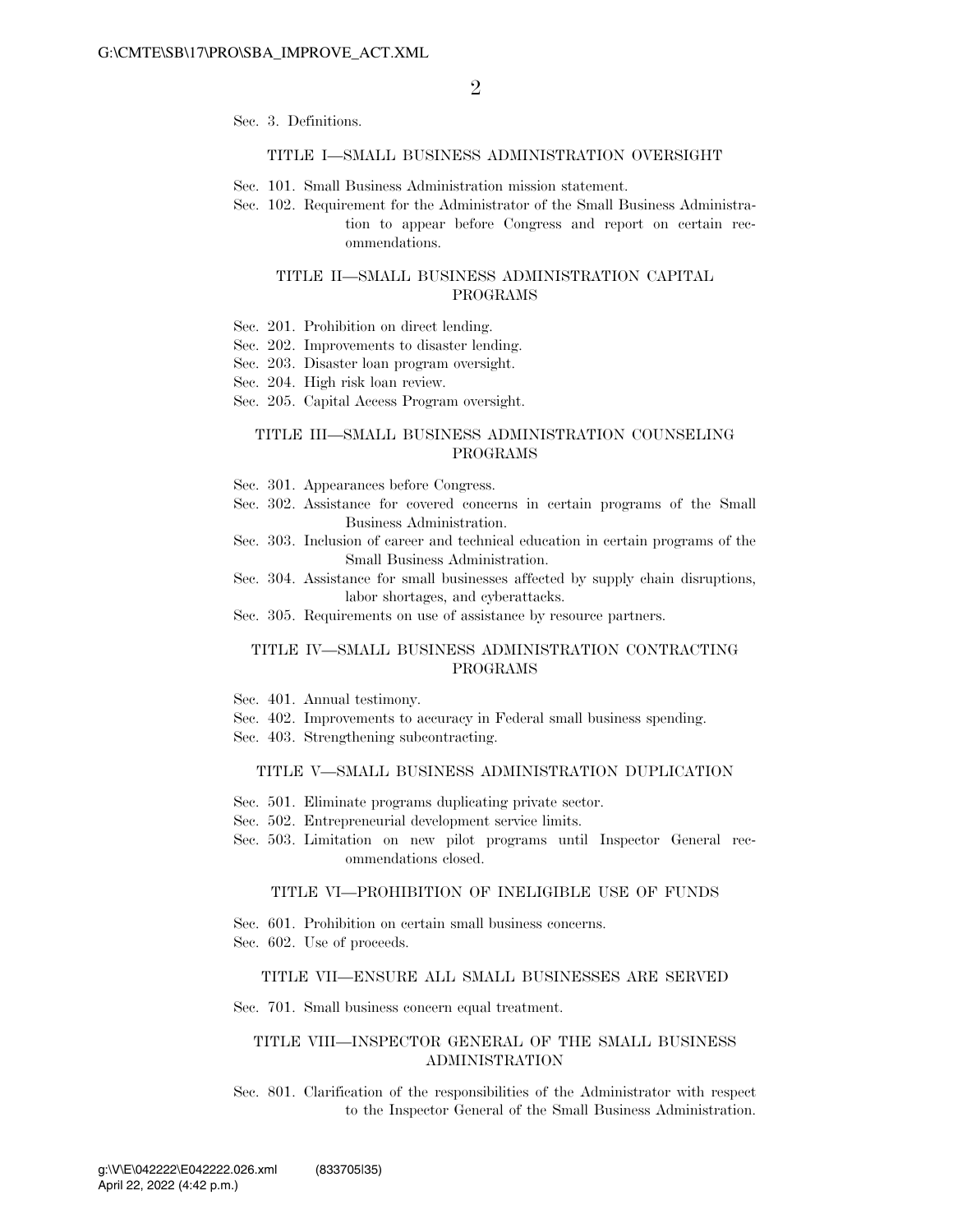### TITLE IX—OFFICE OF ADVOCACY

Sec. 901. Testimony of the Chief Counsel for Advocacy.

Sec. 902. Quarterly reports by the Chief Counsel for Advocacy.

Sec. 903. Amendment to primary functions and duties of the Office of Advocacy of the Small Business Administration.

> TITLE X—SMALL BUSINESS ADMINISTRATION AS A REPRESENTATIVE OF SMALL BUSINESSES

Sec. 1001. Economic headwinds report.

### **SEC. 3. DEFINITIONS.**

In this Act:

 (1) ADMINISTRATION.—The term ''Administra- tion'' means the Small Business Administration. (2) ADMINISTRATOR.—The term ''Adminis- trator'' means the Administrator of the Small Busi- ness Administration. (3) SMALL BUSINESS CONCERN.—The term ''small business concern'' has the meaning given such term under section 3 of the Small Business Act (15 U.S.C. 632). **TITLE I—SMALL BUSINESS ADMINISTRATION OVERSIGHT SEC. 101. SMALL BUSINESS ADMINISTRATION MISSION STATEMENT.**  (a) IN GENERAL.—Section 2 of the Small Business Act (15 U.S.C. 631) is amended— (1) by amending subsection (c) to read as fol-lows: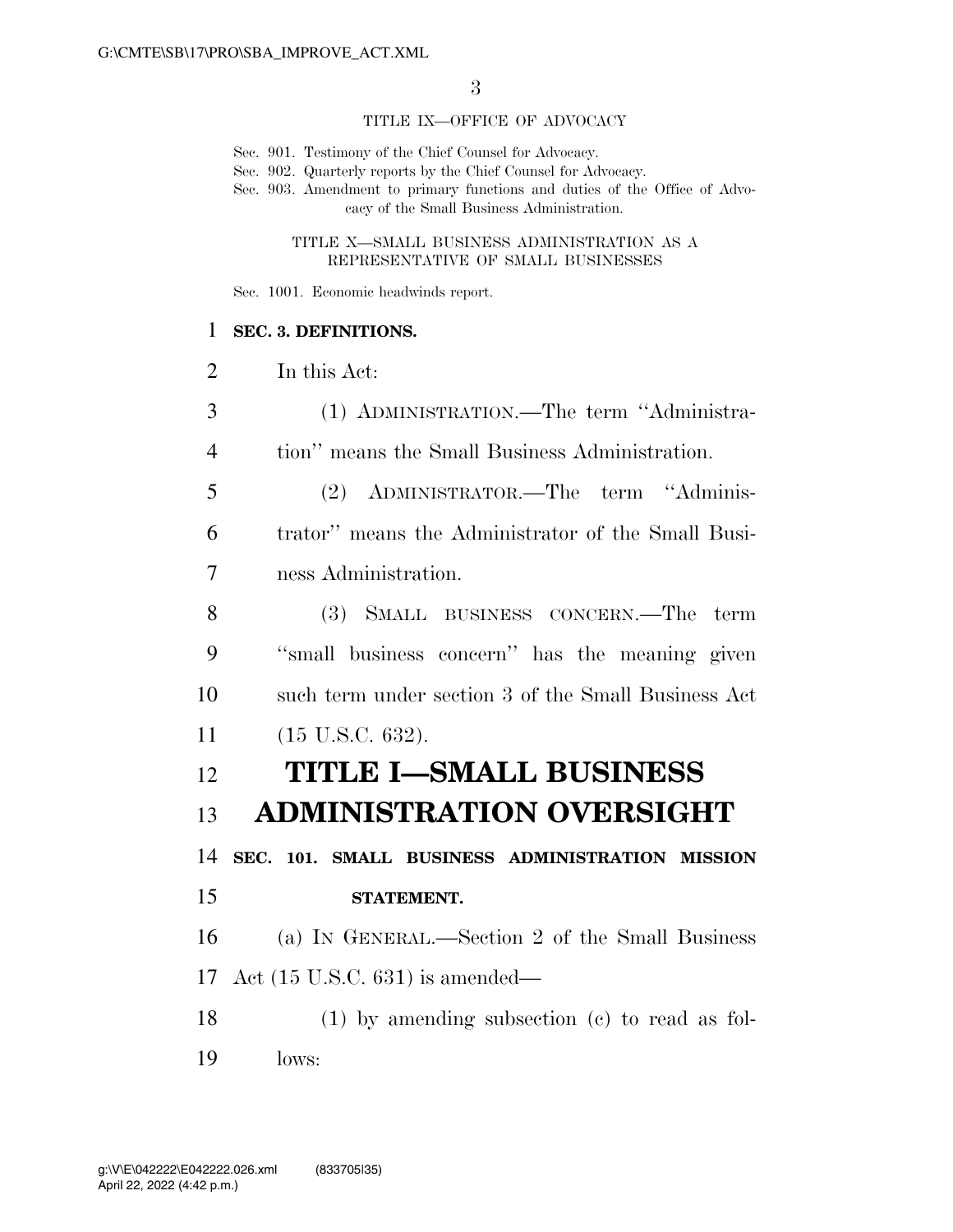| $\mathbf{1}$   | "(c) AID FOR AGRICULTURALLY RELATED INDUS-              |
|----------------|---------------------------------------------------------|
| $\overline{2}$ | TRIES; FINANCIAL ASSISTANCE.—It is the declared policy  |
| 3              | of the Congress that—                                   |
| $\overline{4}$ | $\lq(1)$ the Federal Government, through the            |
| 5              | Small Business Administration, should—                  |
| 6              | "(A) help Americans start, build, and grow              |
| 7              | businesses;                                             |
| 8              | "(B) advocate for small business concerns               |
| 9              | within the Federal Government;                          |
| 10             | "(C) serve American small business con-                 |
| 11             | cerns in a prompt, effective, efficient, and pru-       |
| 12             | dent manner; and                                        |
| 13             | $\lq\lq$ (D) aid, counsel, assist, and protect the      |
| 14             | interests of small business concerns engaged in         |
| 15             | the production of food and fiber, ranching, and         |
| 16             | raising of livestock, aquaculture, and all other        |
| 17             | farming and agricultural related industries; and        |
| 18             | $(2)$ the financial assistance programs author-         |
| 19             | ized by this chapter are also to be used to assist      |
| 20             | such concerns."; and                                    |
| 21             | $(2)$ by adding at the end the following new sub-       |
| 22             | section:                                                |
| 23             | "(k) MISSION STATEMENT.—The Administrator shall         |
| 24             | establish a mission statement based on the requirements |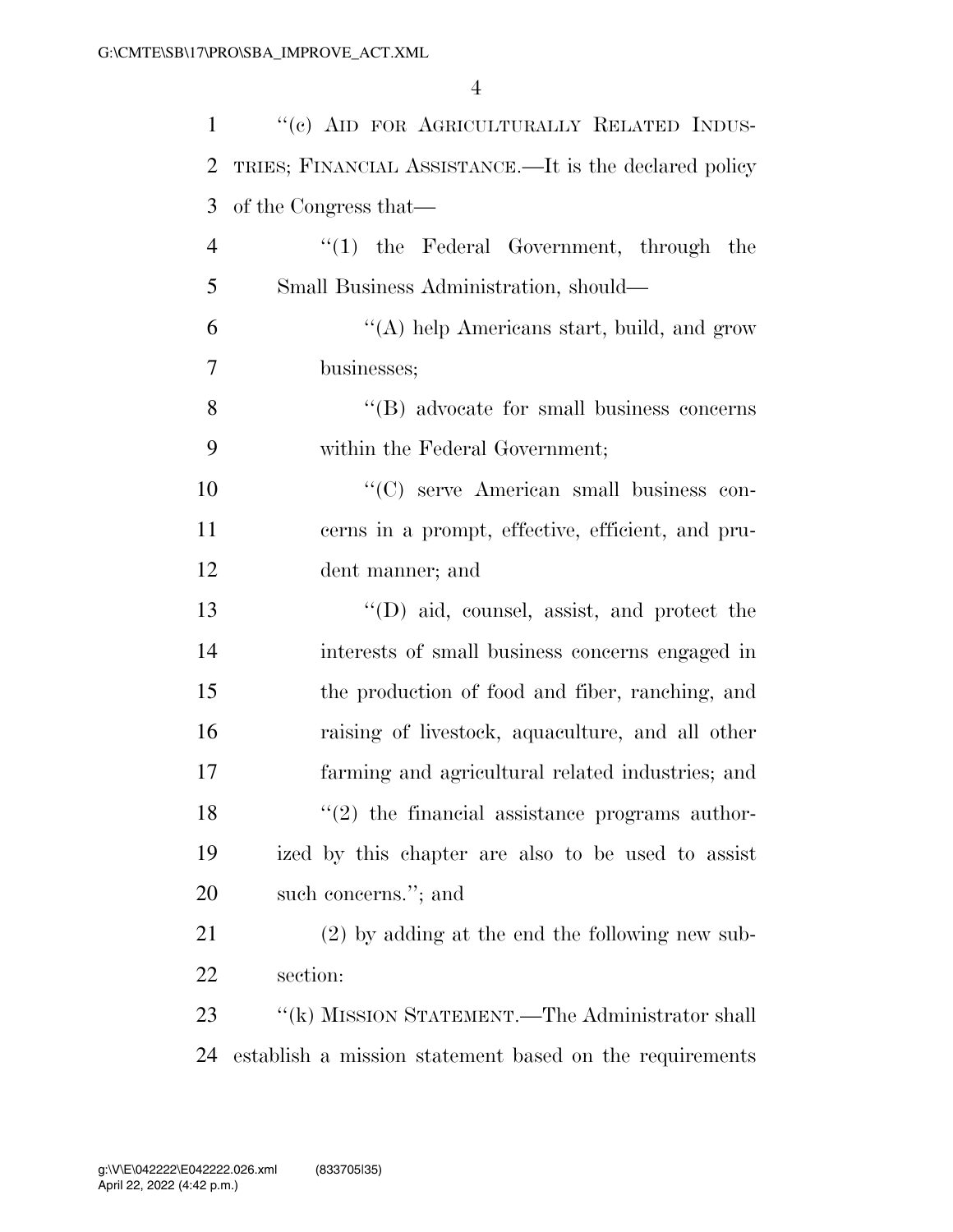of this section and publish such mission statement promi-nently on the main webpage of the Administration.''.

 (b) ESTABLISHMENT OF PERFORMANCE AND OUT- REACH METRICS AND TARGETS.—Section 4 of the Small Business Act (15 U.S.C. 633) is amended by adding at the end the following new subsection:

7 <sup>"</sup>(i) EFFECTIVENESS OF PROGRAMS OF THE ADMIN-ISTRATION.—

9 "(1) IN GENERAL.—Except as provided in para- graph (4), not later than 120 days after the date of the enactment of this subsection, the Administrator shall—

 ''(A) establish a baseline measurement of the effectiveness of the programs of the Admin-istration; and

 ''(B) develop metrics and targets to track, over time, the effectiveness of such programs.

18 "(2) SUBSEQUENT PROGRAMS.—Not later than the date on which a program of the Administration is implemented, the Administrator shall—

21 ''(A) establish a baseline measurement of 22 the effectiveness of such program; and 23  $\langle$  (B) develop metrics and targets to track, over time, the effectiveness of such program.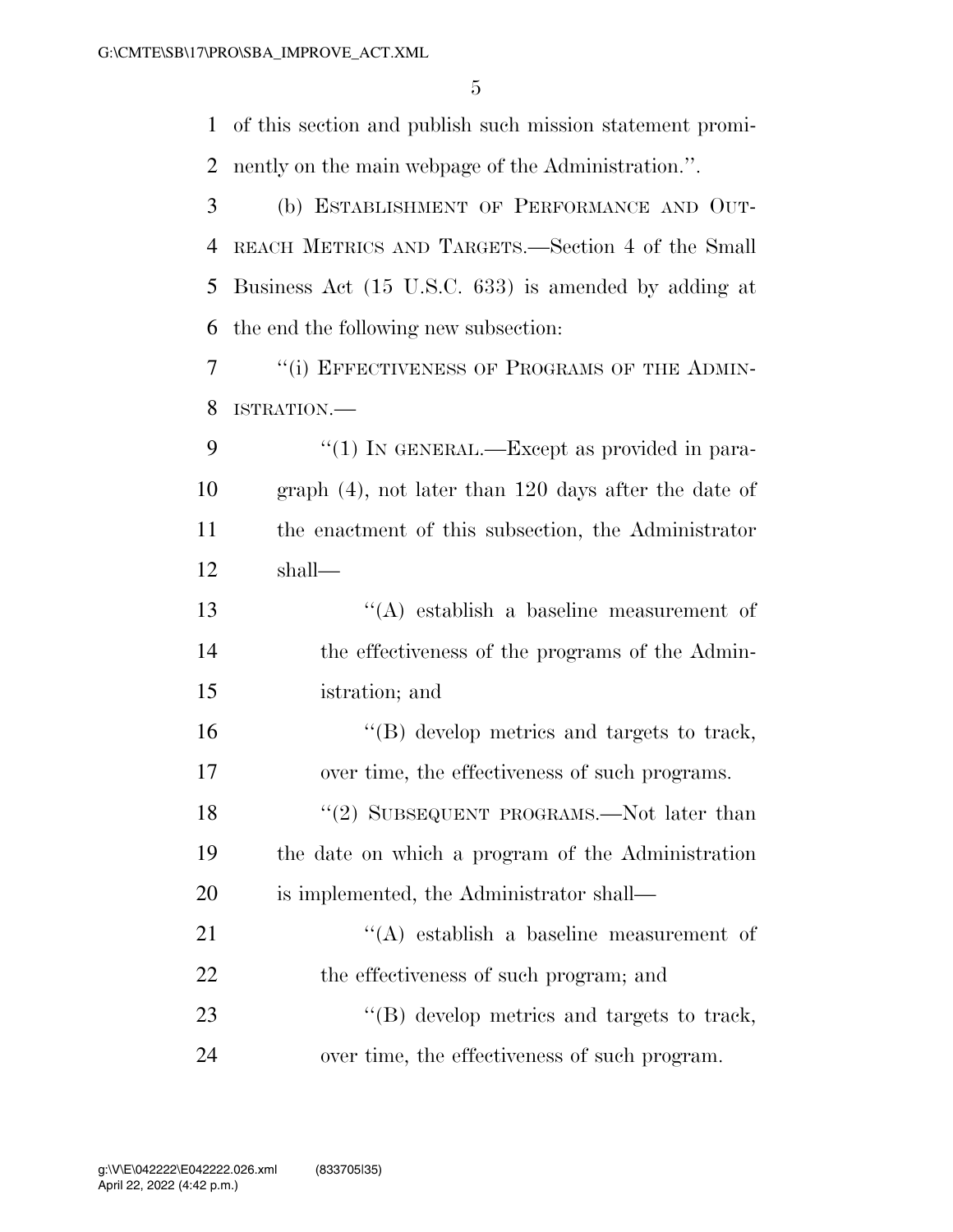| $\mathbf{1}$   | "(3) APPLICABILITY.—Except as provided in               |
|----------------|---------------------------------------------------------|
| $\overline{2}$ | paragraph $(4)$ , not later than 60 days after the Ad-  |
| 3              | ministrator establishes the measurement and devel-      |
| $\overline{4}$ | ops the metrics and targets described in paragraph      |
| 5              | $(1)$ or $(2)$ , the Administrator shall apply the such |
| 6              | measurement, metrics, and targets to the programs       |
| 7              | of the Administration.                                  |
| 8              | "(4) EMERGENCY MEASUREMENTS.—                           |
| 9              | "(A) INITIAL MEASUREMENTS.—In<br>the                    |
| 10             | event of an emergency during the 120-day pe-            |
| 11             | riod beginning on the date of the enactment of          |
| 12             | this subsection, the Administrator shall develop,       |
| 13             | and apply the measurement, metrics, and tar-            |
| 14             | gets described in paragraph (1) to programs of          |
| 15             | the Administration implemented prior to the             |
| 16             | date of the enactment of this subsection—               |
| 17             | $\lq\lq$ (i) not later than 30 days after the           |
| 18             | date of the enactment of this subsection, if            |
| 19             | such emergency began prior to the date of               |
| 20             | the enactment of this subsection;                       |
| 21             | "(ii) not later than the earlier of $120$               |
| 22             | days after the enactment of this subsection             |
| 23             | or 30 days after the beginning of such                  |
| 24             | emergency, if such emergency began after                |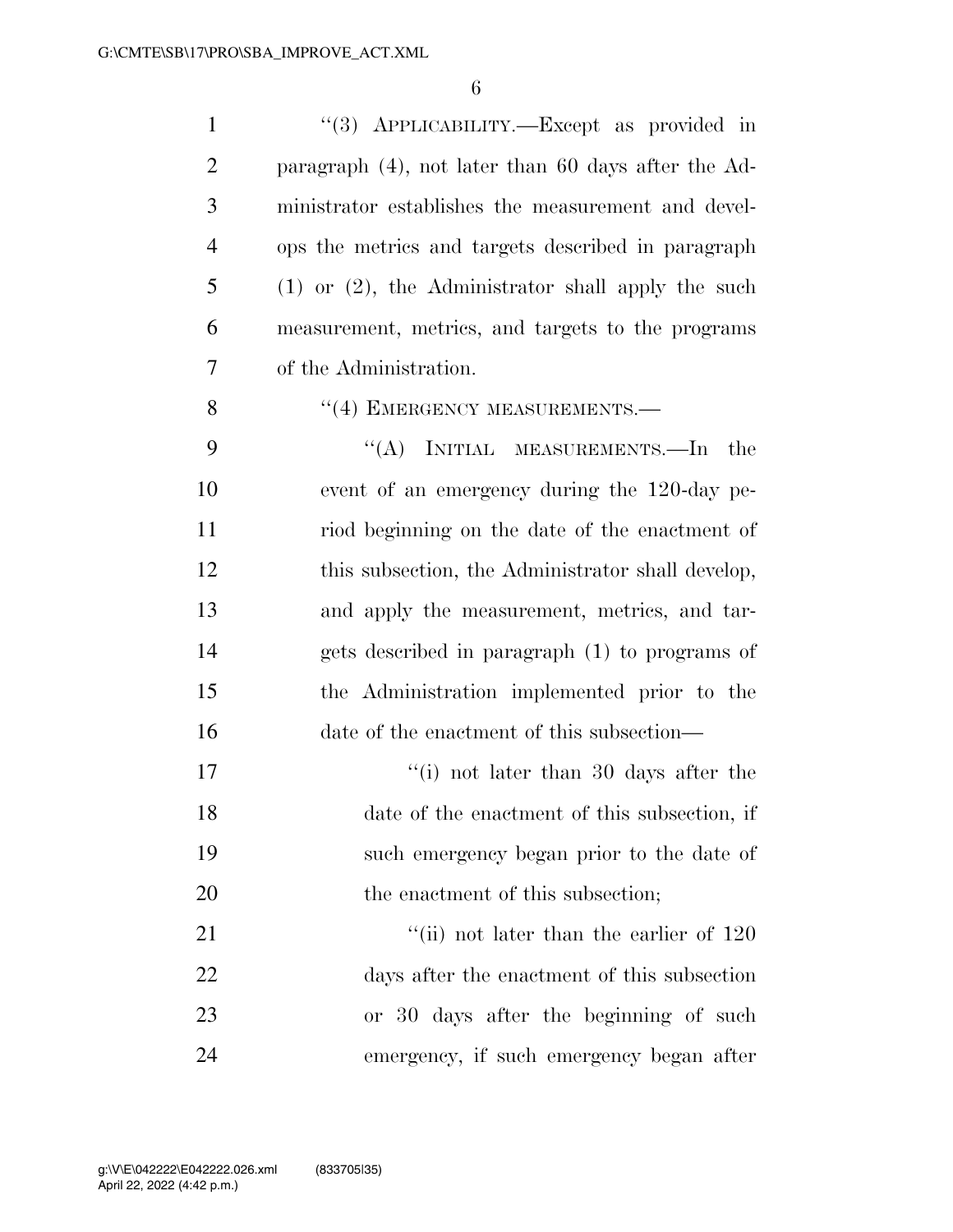the date of the enactment of this sub-section.

 ''(B) SUBSEQUENT PROGRAMS.—During an emergency, the Administrator shall apply the measurement, metrics, and targets described in paragraph (2) to any program implemented in response to the emergency, as determined by the Administrator not later than 30 days after the date on which such program is imple- mented. 11 "'(C) EMERGENCY DEFINED.—In this paragraph, the term 'emergency' means—

 ''(i) a major disaster, as determined by the President under the Robert T. Staf- ford Disaster Relief and Emergency Assist-16 ance Act (42 U.S.C. 5121 et seq.);

 ''(ii) a natural disaster, as determined by the Secretary of Agriculture pursuant to section 321 of the Consolidated Farm and Rural Development Act (7 U.S.C. 1961), in which case, subparagraph (A) shall apply only with respect to programs of the Administration assisting farm-re- lated and nonfarm-related small business concerns;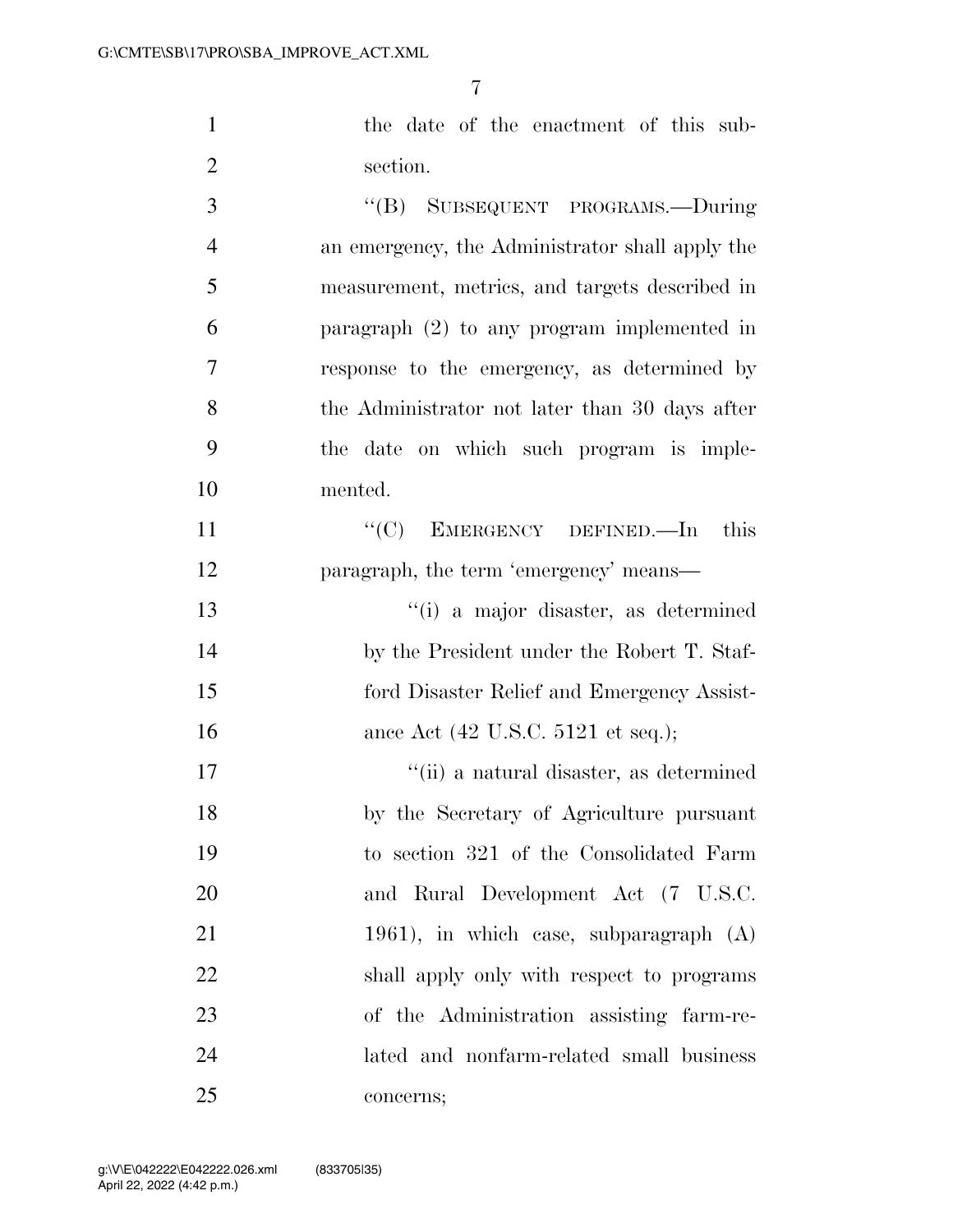| $\mathbf{1}$   | "(iii) a disaster, as determined by the                            |
|----------------|--------------------------------------------------------------------|
| $\overline{2}$ | Administrator of the Small Business Ad-                            |
| 3              | ministration; and                                                  |
| $\overline{4}$ | "(iv) an emergency involving Federal                               |
| 5              | primary responsibility determined to exist                         |
| 6              | by the President under section $501(b)$ of                         |
| $\overline{7}$ | the Robert T. Stafford Disaster Relief and                         |
| 8              | Emergency Assistance Act (42 U.S.C.                                |
| 9              | $5191(b)$ .".                                                      |
| 10             | ADDITIONAL ANNUAL REPORT<br>$\left( \mathrm{e}\right)$<br>REQUIRE- |
| 11             | MENTS.—Section 10 of the Small Business Act (15 U.S.C.             |
| 12             | 639) is amended by inserting after subsection (a) the fol-         |
| 13             | lowing new subsection:                                             |
| 14             | "(b) ADDITIONAL REPORT REQUIREMENTS.—The                           |
| 15             | Administrator shall include in the report required under           |
| 16             | subsection (a) information on each of the principal activi-        |
| 17             | ties of the Administration (including lending, procure-            |
| 18             | ment, and entrepreneurial development programs) and the            |
| 19             | staff (including contractors) assigned to carry out each           |

such activity.''.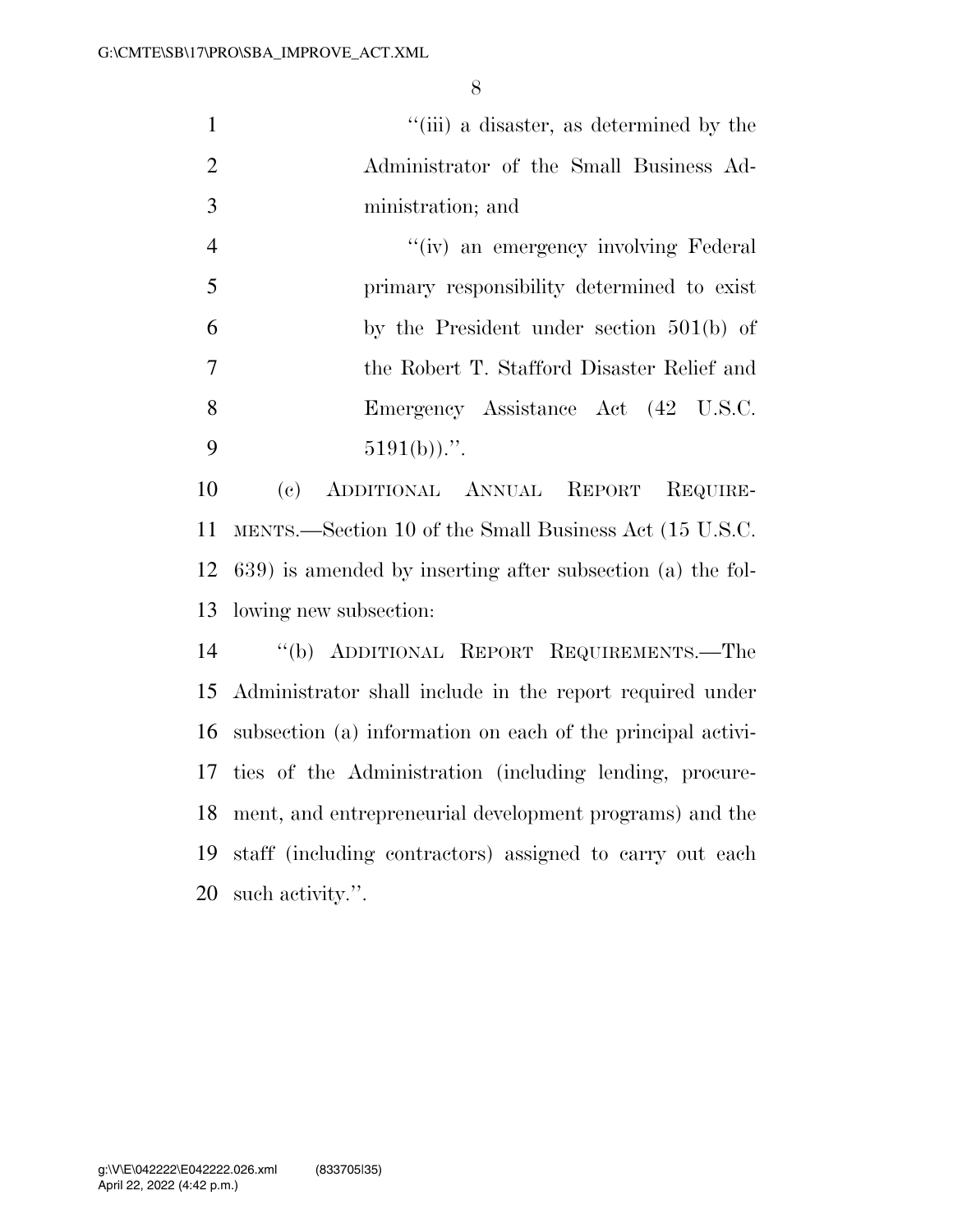|               | 1 SEC. 102. REQUIREMENT FOR THE ADMINISTRATOR OF THE |
|---------------|------------------------------------------------------|
|               | SMALL BUSINESS ADMINISTRATION TO AP-                 |
| $\mathcal{R}$ | PEAR BEFORE CONGRESS AND REPORT ON                   |
|               | <b>CERTAIN RECOMMENDATIONS.</b>                      |

 (a) IN GENERAL.—Section 10 of the Small Business Act (15 U.S.C. 639) is amended by adding at the end the following new subsection:

 ''(i) APPEARANCES BEFORE CONGRESS.—Not later than 30 days after the date on which the President sub- mits the budget required under section 1105(a) of title 31, United States Code, to Congress, the Administrator shall appear before the Committee on Small Business of the House of Representatives and the Committee on Small Business and Entrepreneurship of the Senate to provide information on the activities of the Administration as de-scribed in the budget.''.

 (b) REPORT ON RECOMMENDATIONS.—Section 10(e) of the Small Business Act (15 U.S.C. 639) is amended—

19 (1) by inserting  $(1)$ " before "The Administra-tion''; and

 (2) by adding at the end the following new paragraph:

 ''(2) REPORT ON RECOMMENDATIONS.—Beginning not later than 90 days after the date of the enactment of this paragraph, and not later than 90 days after Octo-ber 1 of each subsequent year, the Administrator shall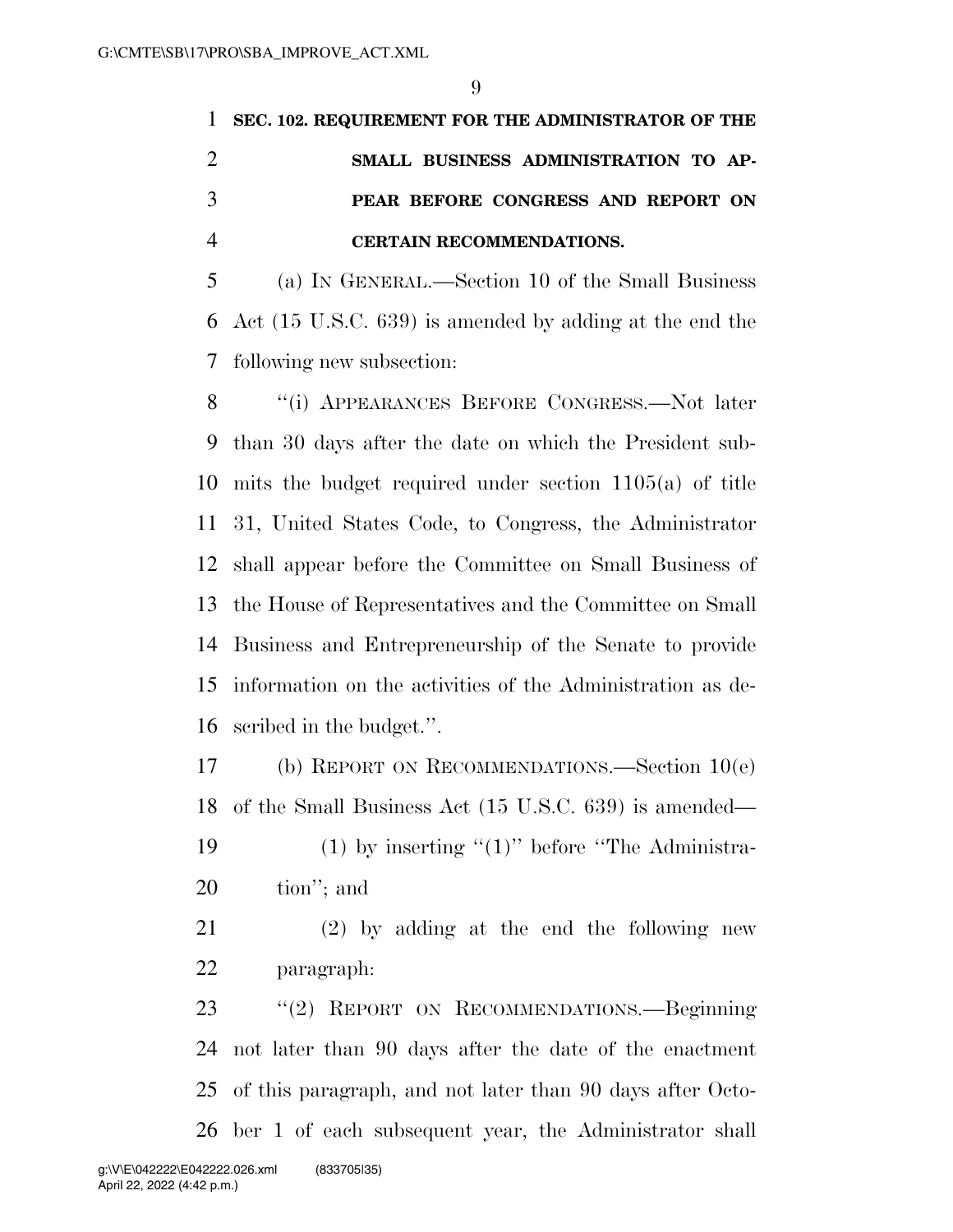submit to the Committee on Small Business of the House of Representatives and the Committee on Small Business and Entrepreneurship of the Senate a report on any rec- ommendations made by the Inspector General or the Comptroller General of the United States that the Admin- istrator did not fully implement during the fiscal year cov-ered by the report.''.

# **TITLE II—SMALL BUSINESS AD-**

# **MINISTRATION CAPITAL PRO-GRAMS**

## **SEC. 201. PROHIBITION ON DIRECT LENDING.**

 (a) IN GENERAL.—Notwithstanding any provision of subsection (a) of section 7 of the Small Business Act (15 U.S.C. 636(a)), the Administrator may not—

 (1) directly make a loan pursuant to such sub-section; or

 (2) enter into an agreement to participate in a loan on an immediate basis under such subsection. (b) EXISTING LOANS.—

 (1) IN GENERAL.—The Administrator shall service a covered existing loan made or guaranteed under section 7(a) of the Small Business Act (15 U.S.C. 636(b)) if such loan was made before the date of the enactment of this Act.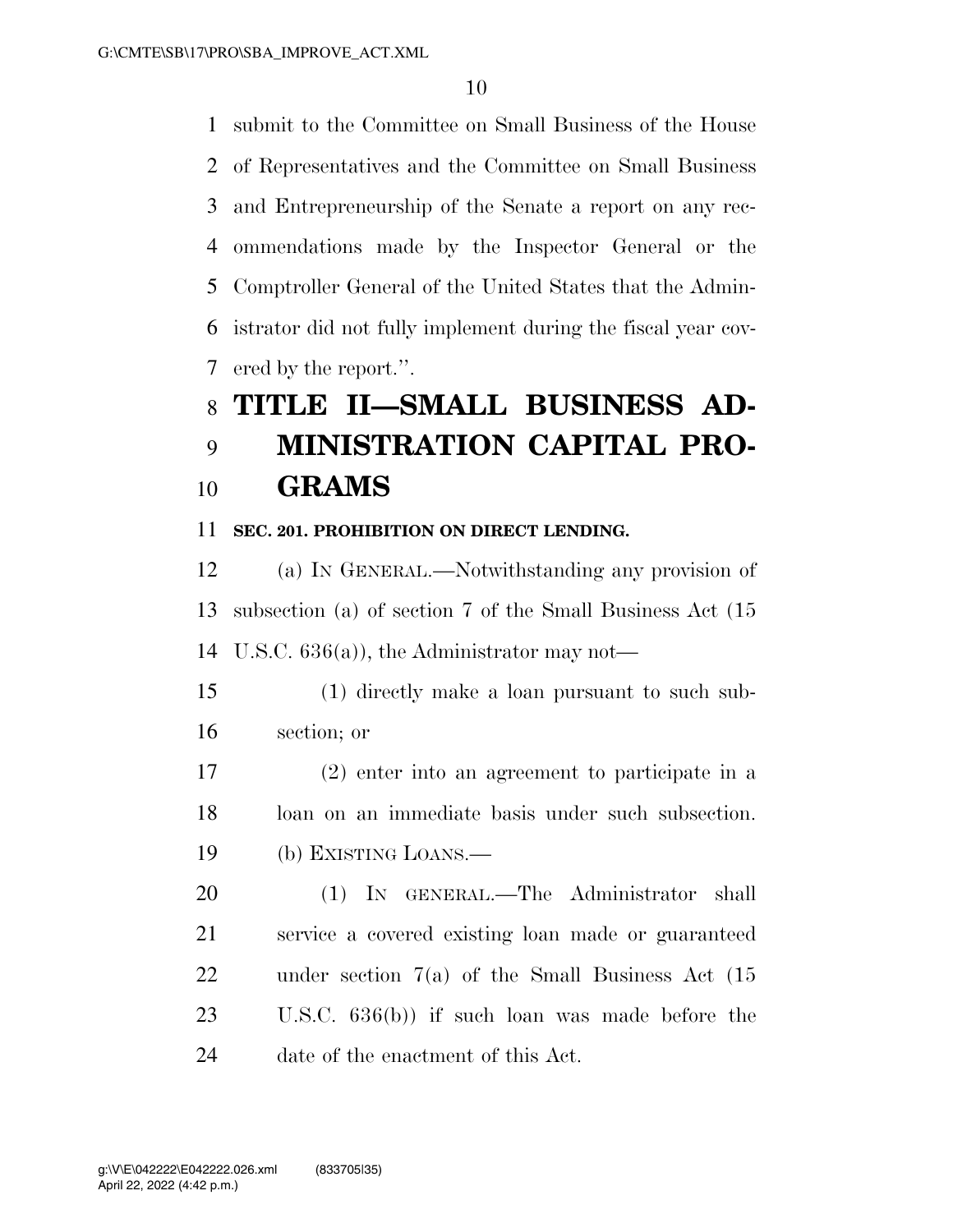| $\mathbf{1}$ | (2) COVERED EXISTING LOAN DEFINED.—In                               |
|--------------|---------------------------------------------------------------------|
| 2            | this subsection, the term "covered existing loan"                   |
| 3            | means a direct loan or a loan with respect to which                 |
| 4            | the Administrator entered into an agreement to par-                 |
| 5            | ticipate on an immediate basis.                                     |
| 6            | SEC. 202. IMPROVEMENTS TO DISASTER LENDING.                         |
| 7            | (a) IN GENERAL.—Section 7(b) of the Small Busi-                     |
| 8            | ness Act $(15 \text{ U.S.C. } 636(b))$ , as amended by this Act, is |
| 9            | further amended—                                                    |
| 10           | (1) by striking paragraphs $(6)$ , $(7)$ , $(10)$ , $(11)$ ,        |
| 11           | and $(14)$ ;                                                        |
| 12           | $(2)$ by redesignating paragraphs $(8)$ , $(9)$ , $(12)$ ,          |
| 13           | $(13)$ , and $(15)$ as paragraphs $(6)$ , $(7)$ , $(8)$ , $(9)$ and |
| 14           | $(10)$ , respectively;                                              |
| 15           | $(3)$ by redesignating paragraph $(16)$ , as added                  |
| 16           | by section 203(b), as paragraph $(11)$ ;                            |
| 17           | $(4)$ by redesignating paragraph $(17)$ , as added                  |
| 18           | by section 205(b), as paragraph $(12)$ ;                            |
| 19           | $(5)$ in paragraph $(1)$ —                                          |
| 20           | $(A)$ in subparagraph $(A)$ —                                       |
| 21           | (i) by striking "(either directly or";                              |
| 22           | (ii) by striking "an immediate or" and                              |
| 23           | inserting "a";                                                      |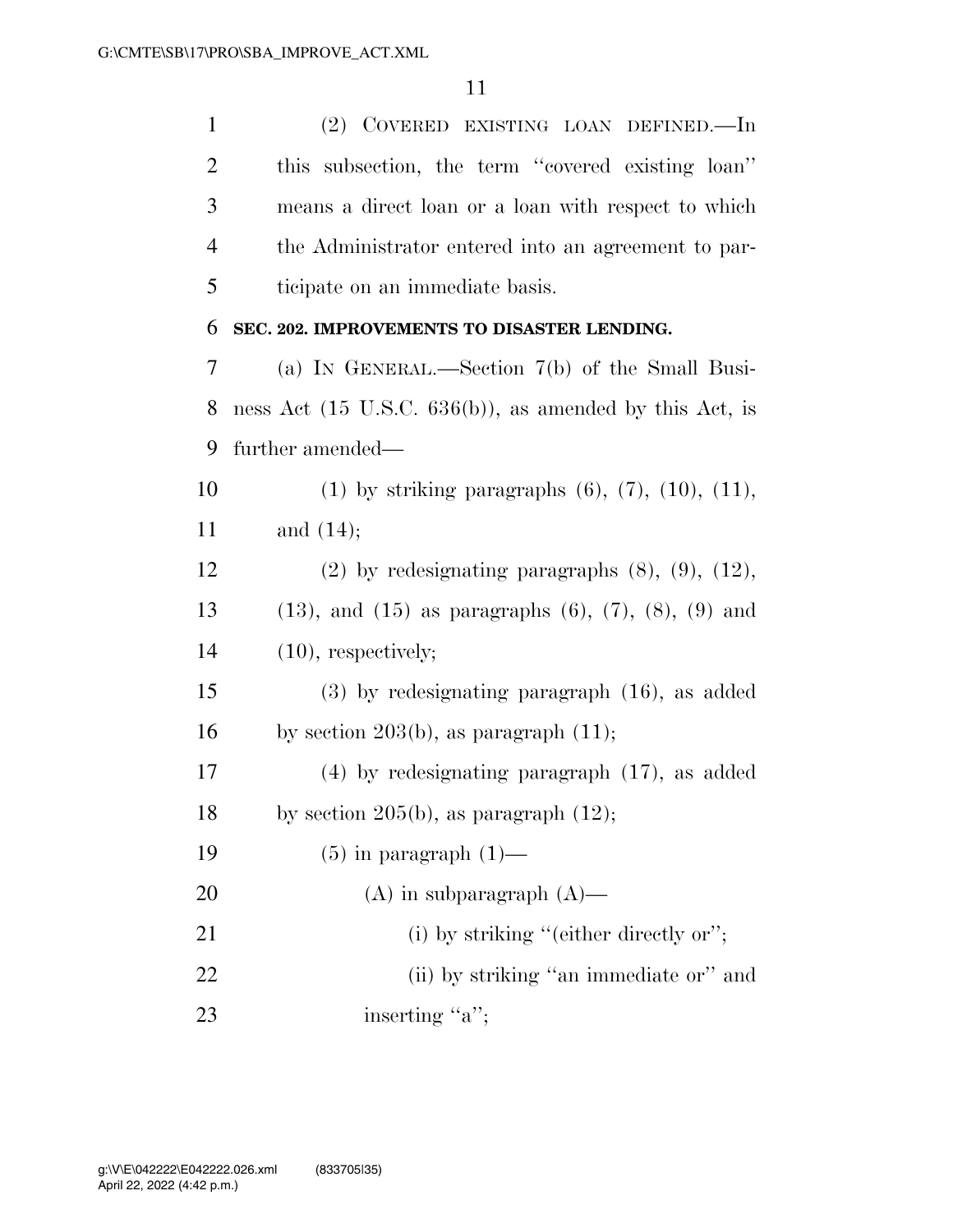| $\mathbf{1}$   | (iii) by striking "basis) as the Admin-         |
|----------------|-------------------------------------------------|
| $\overline{2}$ | istration" and inserting "basis as the bank"    |
| 3              | or other lending institution";                  |
| $\overline{4}$ | (iv) by striking "That the Administra-          |
| 5              | tion may" and inserting "That the bank or       |
| 6              | other lending institution, in consultation      |
| 7              | with the borrower, may";                        |
| 8              | (v) by striking "if it determines" and          |
| 9              | inserting "if the bank or other lending in-     |
| 10             | stitution determines"; and                      |
| 11             | (vi) in clause (iii), by adding "and" at        |
| 12             | the end;                                        |
| 13             | $(B)$ in subparagraph $(B)$ —                   |
| 14             | (i) by striking "unless the Administra-         |
| 15             | tion" and inserting "unless the bank or         |
| 16             | other lending institution"; and                 |
| 17             | (ii) by striking "and" at the end; and          |
| 18             | $(C)$ by striking subparagraph $(C)$ ;          |
| 19             | $(6)$ in paragraph $(2)$ —                      |
| 20             | $(A)$ by striking "(either directly or";        |
| 21             | (B) by striking "an immediate or" and in-       |
| 22             | serting " $a$ ";                                |
| 23             | (C) by striking "basis) as the Administra-      |
| 24             | tion" and inserting "basis as the bank or other |
| 25             | lending institution";                           |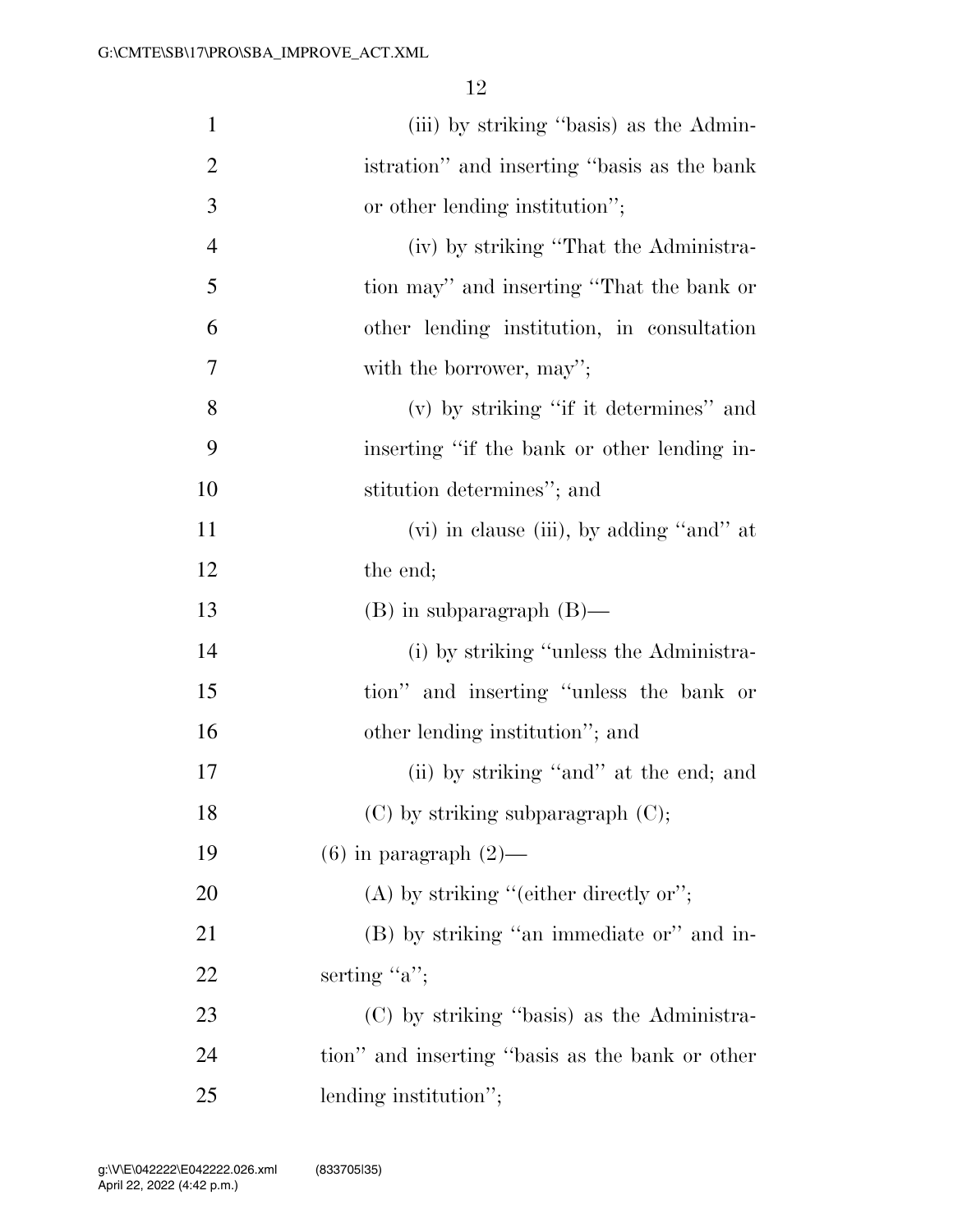| $\mathbf{1}$   | (D) by striking "if the Administration de-    |
|----------------|-----------------------------------------------|
| $\overline{2}$ | termines" and inserting "if the bank or other |
| 3              | lending institution determines";              |
| $\overline{4}$ | (E) by inserting "the Administration de-      |
| 5              | termines" after "disaster and if"; and        |
| 6              | $(F)$ in the matter following subparagraph    |
| 7              | $(E)$ —                                       |
| 8              | (i) by striking "unless the Administra-       |
| 9              | tion finds" and inserting "unless the bank"   |
| 10             | or other lending institution finds"; and      |
| 11             | (ii) by striking "and the Adminis-            |
| 12             | trator shall" and inserting "and the banks    |
| 13             | or other lending institutions shall";         |
| 14             | $(7)$ in paragraph $(3)$ —                    |
| 15             | $(A)$ in subparagraph $(B)$ —                 |
| 16             | (i) by striking "(either directly or";        |
| 17             | (ii) by striking "an immediate or" and        |
| 18             | inserting "a";                                |
| 19             | (iii) by striking "basis)" and inserting      |
| 20             | "basis"; and                                  |
| 21             | (iv) by striking the period at the end        |
| 22             | and inserting ", as determined by the bank    |
| 23             | or other lending institution.";               |
| 24             | $(B)$ in subparagraph $(C)$ —                 |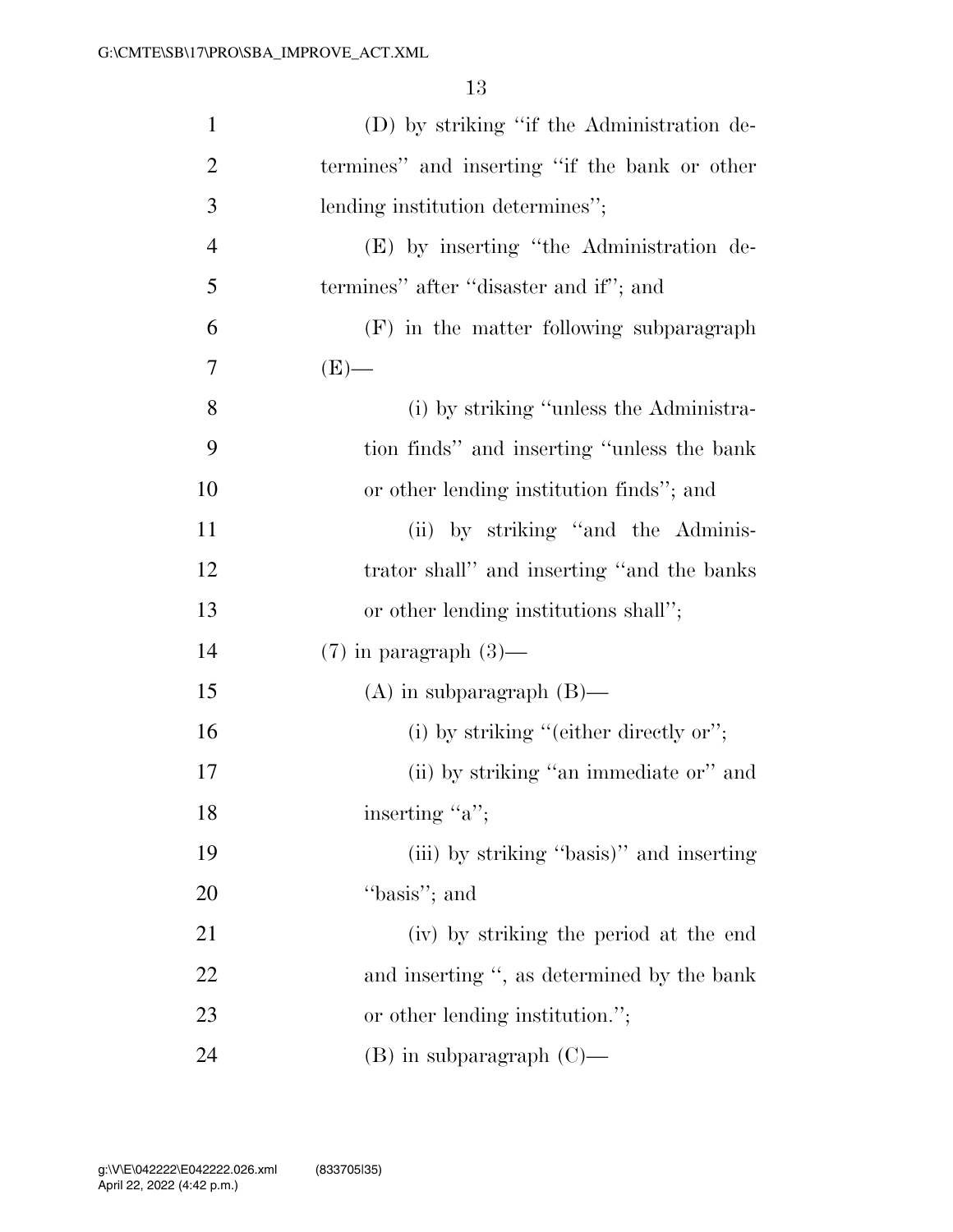| $\mathbf{1}$   | (i) by striking "The Administrator"            |
|----------------|------------------------------------------------|
| $\overline{2}$ | may" and inserting "A bank or other lend-      |
| 3              | ing institution may"; and                      |
| $\overline{4}$ | (ii) by striking "by the Adminis-              |
| 5              | trator" and inserting "by the bank or          |
| 6              | other lending institution";                    |
| $\overline{7}$ | $(C)$ in subparagraph $(E)$ —                  |
| 8              | (i) by striking ", either directly or"         |
| 9              | and all that follows through "deferred         |
| 10             | $basis,$ "; and                                |
| 11             | (ii) by striking "by the Administra-           |
| 12             | tion, in which case the Administration"        |
| 13             | and inserting "by the bank or other lend-      |
| 14             | ing institution, in which case the bank or     |
| 15             | other lending institution";                    |
| 16             | (D) in subparagraph $(G)$ —                    |
| 17             | (i) in clause (i), by striking "the Ad-        |
| 18             | ministrator" and inserting "a bank or          |
| 19             | other lending institution"; and                |
| 20             | (ii) in clause (ii), by striking "The          |
| 21             | Administrator" and inserting "The bank         |
| 22             | or other lending institution"; and             |
| 23             | $(E)$ in subparagraph $(H)$ , by striking "The |
| 24             | Administrator" and inserting "A bank or other  |
| 25             | lending institution";                          |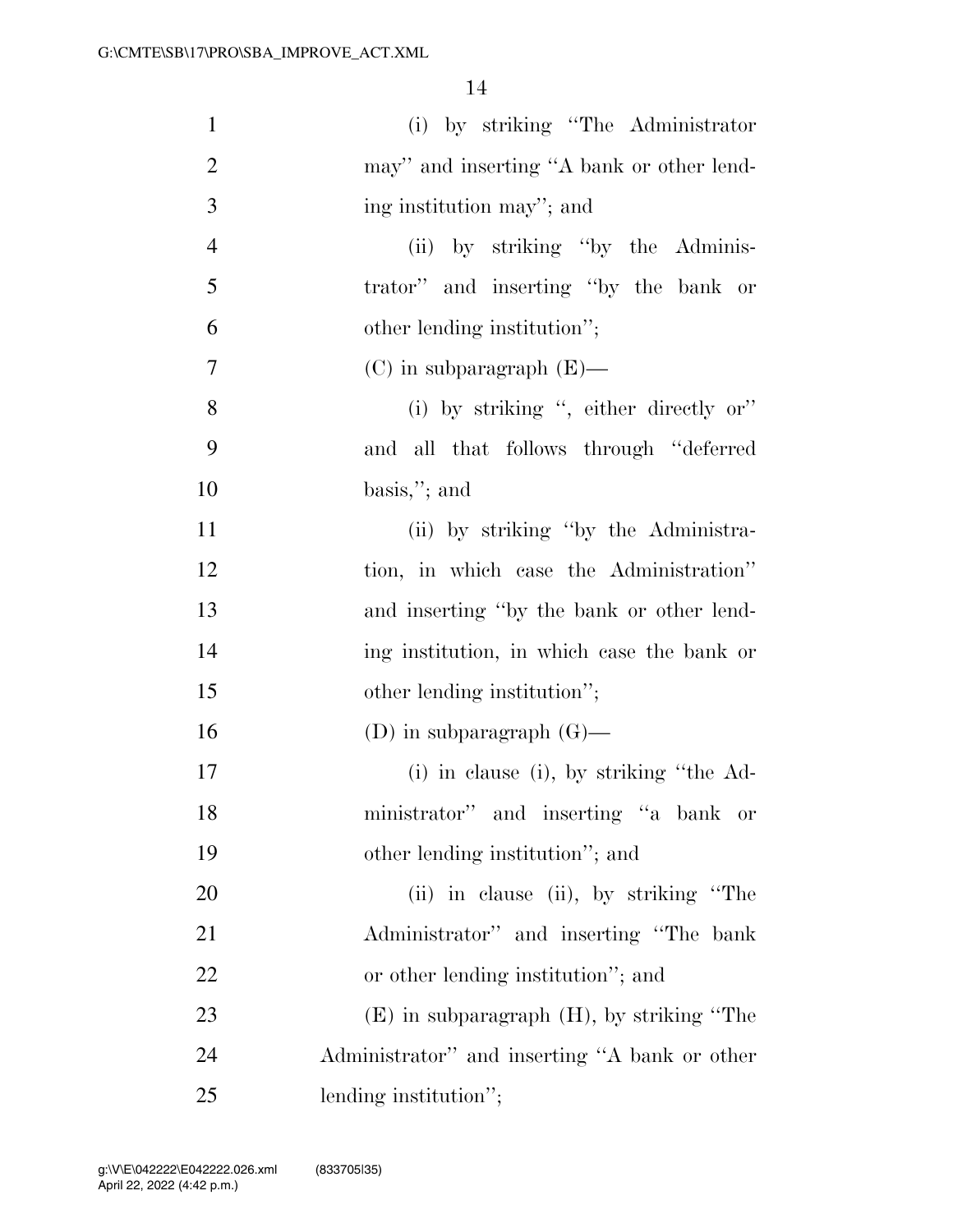| $\mathbf{1}$   | $(8)$ in paragraph $(4)$ —                           |
|----------------|------------------------------------------------------|
| $\overline{2}$ | $(A)$ by striking "paragraph $(9)$ " each place      |
| 3              | it appears and inserting "paragraph $(7)$ "; and     |
| $\overline{4}$ | $(B)$ in subparagraph $(B)(ii)$ , by striking        |
| 5              | "the Administrator" and inserting "a bank or         |
| 6              | other lending institution";                          |
| 7              | $(9)$ in paragraph $(5)$ —                           |
| 8              | (A) by striking "paragraph $(9)$ " and in-           |
| 9              | serting "paragraph $(7)$ "; and                      |
| 10             | $(B)$ in subparagraph $(G)$ , by striking "the       |
| 11             | Administration" and inserting "banks or other        |
| 12             | lending institutions";                               |
| 13             | $(10)$ in subparagraph $(B)$ of paragraph $(6)$ , as |
| 14             | redesignated, by striking "The Administrator"<br>SO  |
| 15             | may, at the discretion of the Administrator" and in- |
| 16             | serting "A bank or other lending institution may, at |
| 17             | the discretion of the bank or other lending institu- |
| 18             | tion";                                               |
| 19             | $(11)$ in subparagraph $(C)$ of paragraph $(7)$ , as |
| 20             | so redesignated—                                     |
| 21             | $(A)$ in clause (i)—                                 |
| 22             | (i) by striking "(either directly or";               |
| 23             | (ii) by striking "an immediate or" and               |
| 24             | inserting "a";                                       |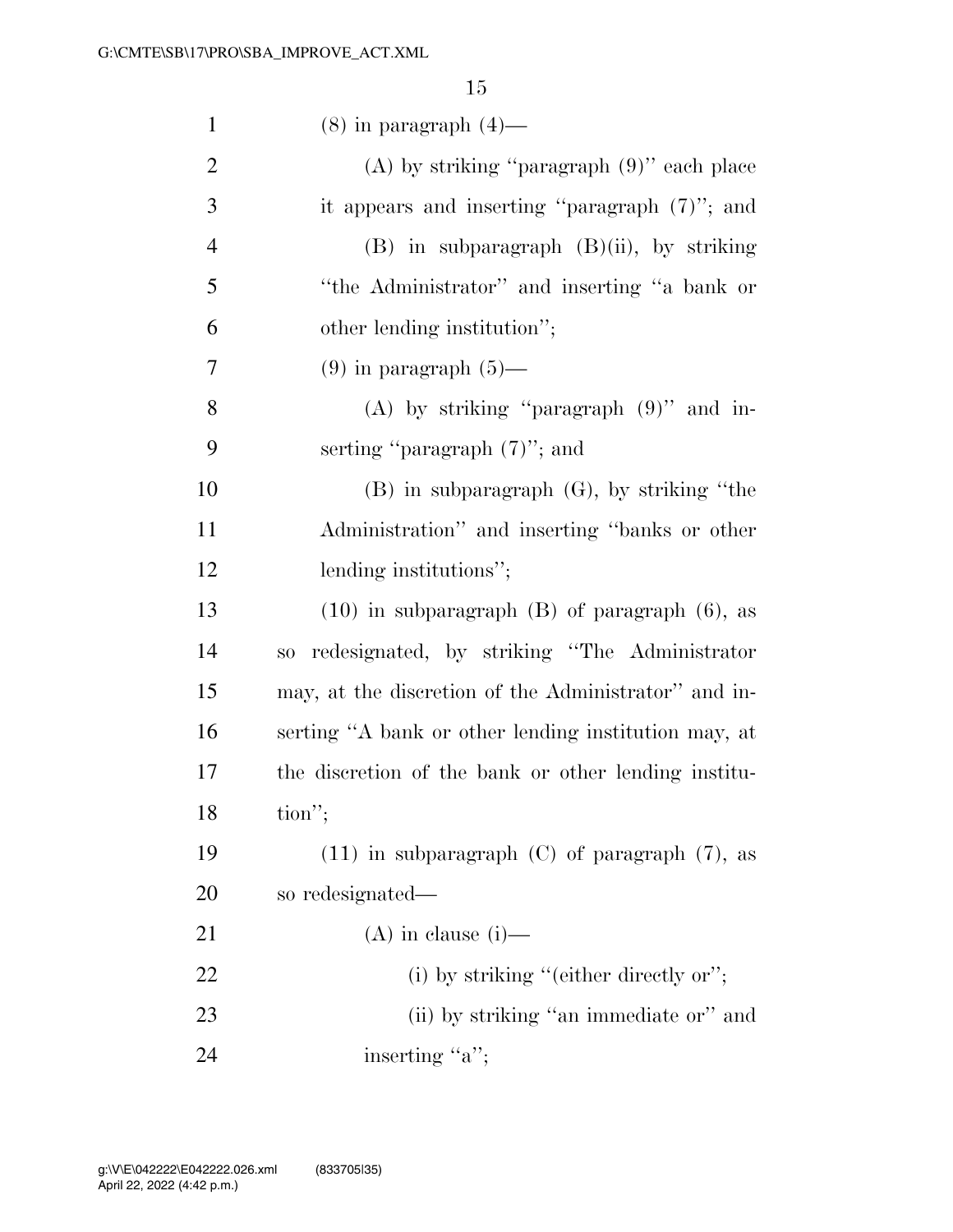| $\mathbf{1}$   | (iii) by striking "basis)" and inserting             |
|----------------|------------------------------------------------------|
| $\overline{2}$ | "basis"; and                                         |
| 3              | (iv) by striking "as the Administrator               |
| $\overline{4}$ | determines" and inserting "as the bank or            |
| 5              | other lending institution determines"; and           |
| 6              | (B) in clause (ii), by striking "the Admin-          |
| 7              | istrator shall" each place it appears and insert-    |
| 8              | ing "the banks or other lending institutions"        |
| 9              | $shall$ ";                                           |
| 10             | $(12)$ in subparagraph $(A)$ of paragraph $(8)$ , as |
| 11             | so redesignated—                                     |
| 12             | $(A)$ by inserting "a chapter of" before "the        |
| 13             | Service Corps of Retired Executives"; and            |
| 14             | (B) by striking "any proposed consortium             |
| 15             | of such individuals or entities" and inserting       |
| 16             | "Veteran Business Outreach Centers";                 |
| 17             | $(13)$ in paragraph $(9)$ , as so redesignated, by   |
| 18             | striking "Administrator" each place it appears and   |
| 19             | inserting "bank or other lending institution";       |
| 20             | $(14)$ by inserting after paragraph $(12)$ , as so   |
| 21             | redesignated, the following new paragraphs:          |
| 22             | $\cdot$ (13) LENDERS.—                               |
| 23             | "(A) COMPLIANCE.—If the Administrator                |
| 24             | determines that a bank or other lending institu-     |
| 25             | tion knowingly failed to comply with the under-      |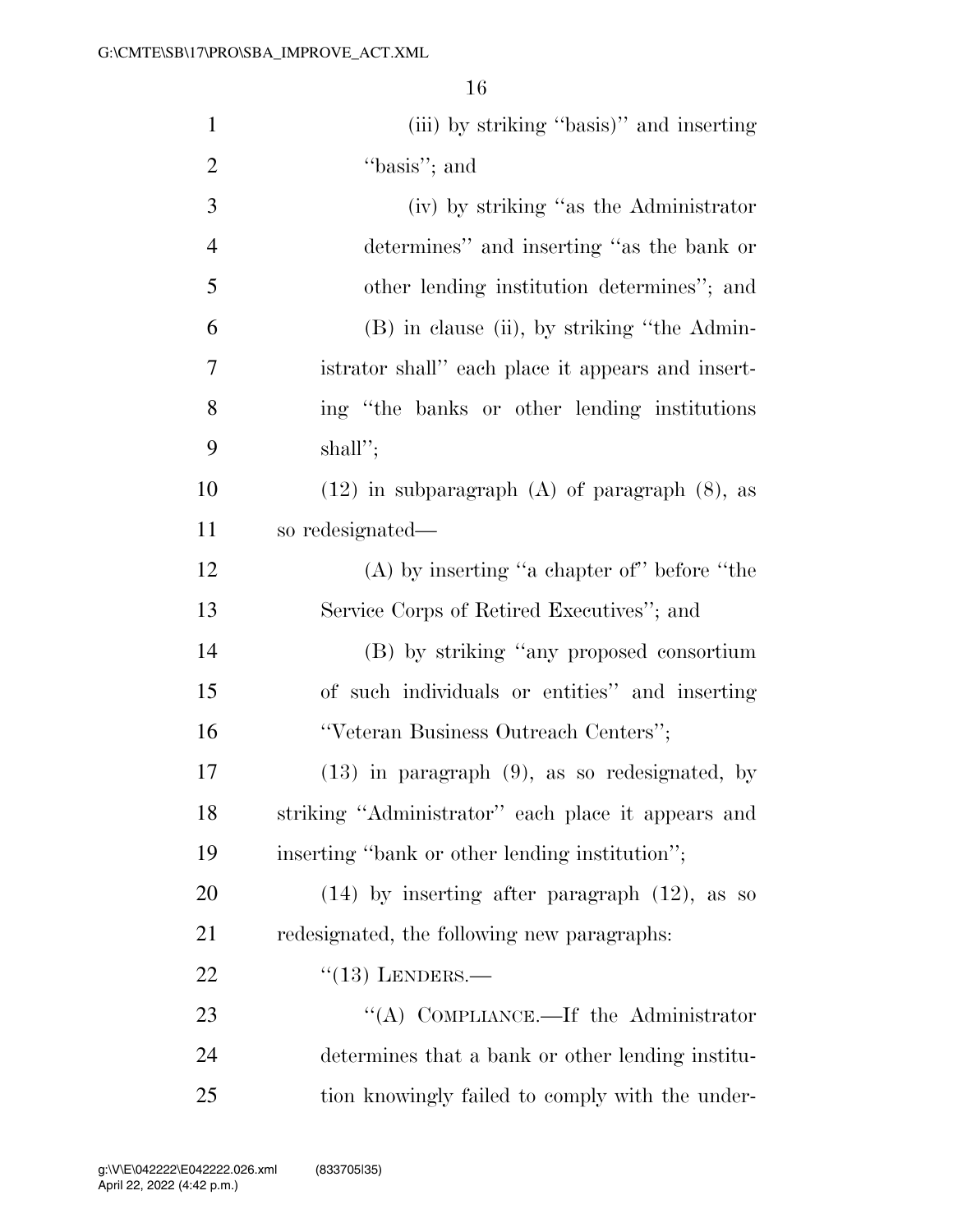| $\mathbf{1}$   | writing standards for loans guaranteed under    |
|----------------|-------------------------------------------------|
| $\overline{2}$ | this subsection or violated the terms of the    |
| 3              | standard operating procedure agreement be-      |
| $\overline{4}$ | tween that bank or other lending institution    |
| 5              | and the Administration, the Administrator shall |
| 6              | take one or more of the following actions:      |
| 7              | "(i) Make loans made by the bank or             |
| 8              | other lending institution ineligible to re-     |
| 9              | ceive a guarantee from the Administration       |
| 10             | under this subsection.                          |
| 11             | "(ii) Exclude the bank or other lend-           |
| 12             | ing institution from participating in the       |
| 13             | Preferred Lender Program for a period of        |
| 14             | not more than 5 years.                          |
| 15             | $\lq$ <sup>"</sup> (B) FEES.—                   |
| 16             | "(i) IN GENERAL.—The Administrator              |
| 17             | may not collect a guarantee fee under this      |
| 18             | subsection.                                     |
| 19             | ``(ii)<br>ORIGINATION FEE.-With<br>re-          |
| 20             | spect to a loan guaranteed under this sub-      |
| 21             | section, the Administrator shall reimburse      |
| 22             | the bank or other lending institution mak-      |
| 23             | ing such loan—                                  |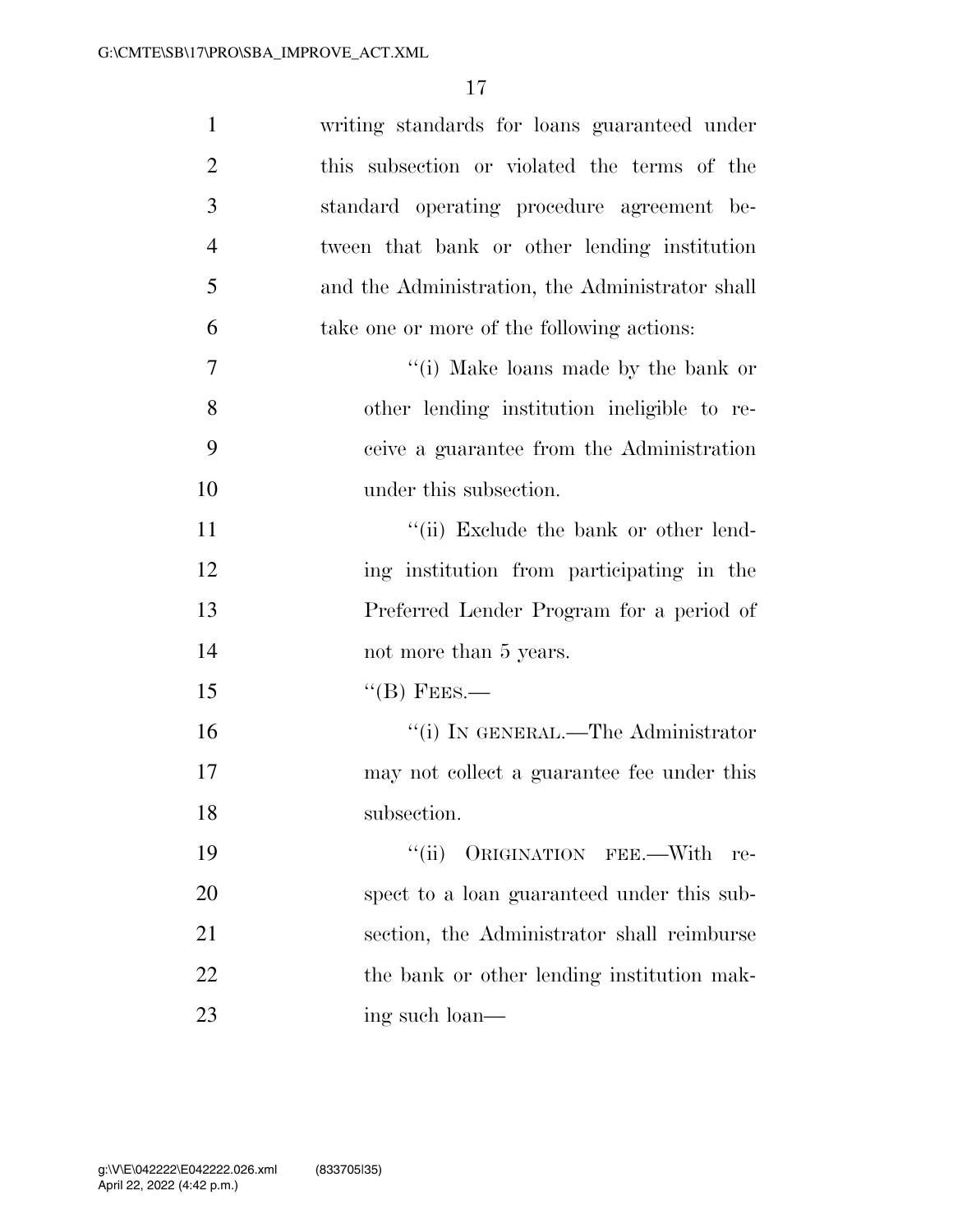| $\mathbf{1}$   | $\lq\lq$ (I) for a loan in amount that is      |
|----------------|------------------------------------------------|
| $\overline{2}$ | less than or equal to $$50,000$ , an           |
| 3              | amount equal to the lesser of—                 |
| $\overline{4}$ | "(aa) $50$ percent of the bal-                 |
| 5              | ance of the financing outstanding              |
| 6              | at the time of disbursement of                 |
| 7              | such loan; or                                  |
| 8              | "(bb) $$2,500;$                                |
| 9              | $\lq\lq$ (II) for a loan in an amount          |
| 10             | that is greater than $$50,000$ and not         |
| 11             | greater than $$350,000$ , an amount            |
| 12             | equal to five percent of the financing         |
| 13             | outstanding at the time of disburse-           |
| 14             | ment of such loan; or                          |
| 15             | "(III) for a loan in an amount                 |
| 16             | that is greater than or equal to               |
| 17             | $$350,000$ , an amount equal to three          |
| 18             | percent of the financing outstanding           |
| 19             | at the time of disbursement of such            |
| 20             | loan.                                          |
| 21             | "(C) DOCUMENTATION.—A bank or other            |
| 22             | lending institution may use its own loan docu- |
| 23             | mentation for a loan guaranteed by the Admin-  |
| 24             | istrator under this subsection.                |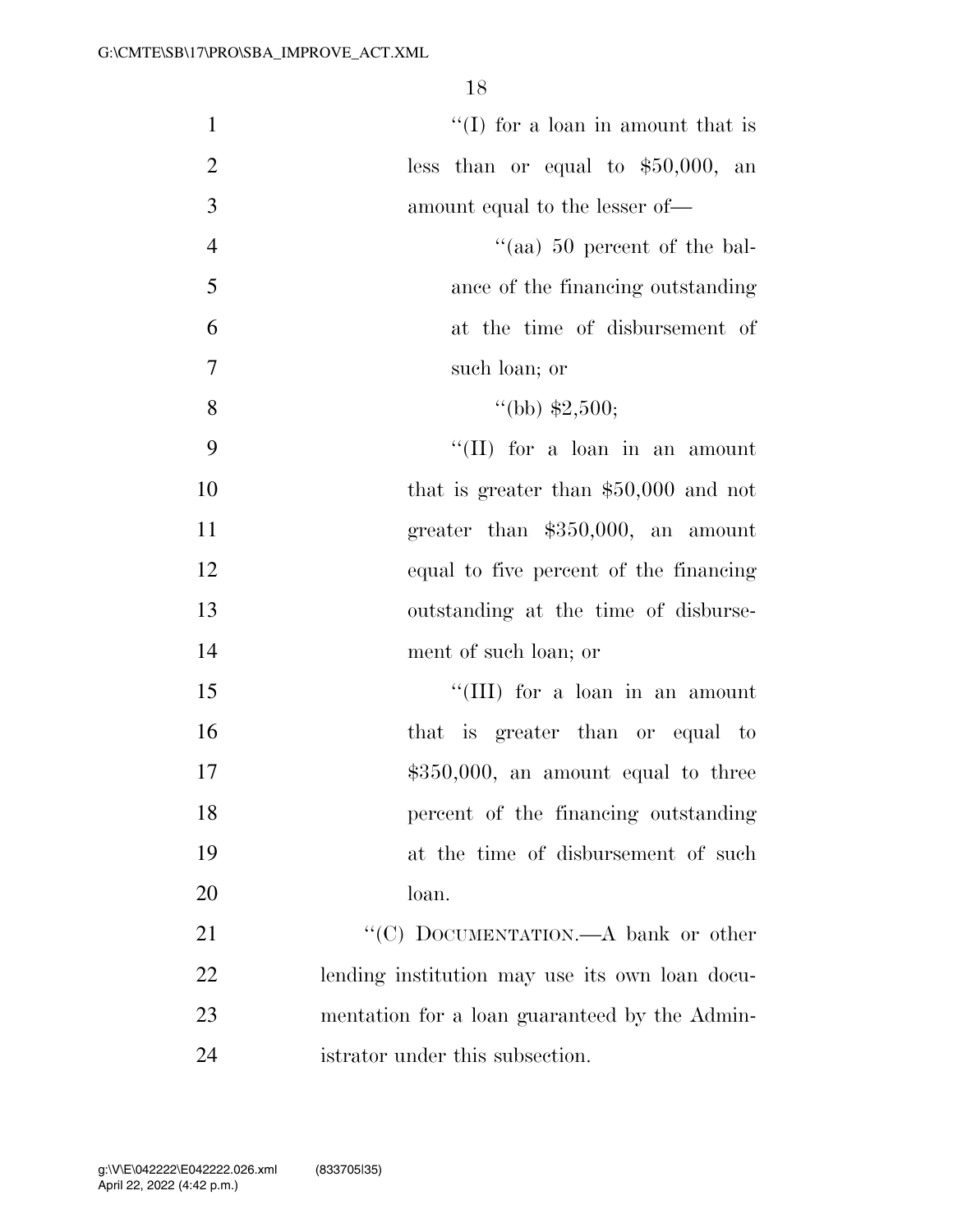| $\mathbf{1}$   | "(D) PURCHASE OF LOANS.—The Admin-               |
|----------------|--------------------------------------------------|
| $\overline{2}$ | istrator may enter into an agreement with a      |
| 3              | bank or other lending institution to purchase    |
| $\overline{4}$ | any loan guaranteed under this subsection.       |
| 5              | "(E) SECONDARY MARKETS.-                         |
| 6              | "(i) IN GENERAL.—The Administrator               |
| $\overline{7}$ | shall issue rules for the facilitation, admin-   |
| 8              | istration, and promotion of the sale of          |
| 9              | loans guaranteed under this subsection in        |
| 10             | the secondary market in the same manner          |
| 11             | as loans made or guaranteed under sub-           |
| 12             | section (a).                                     |
| 13             | "(ii) TREATMENT.—The rules issued                |
| 14             | under clause (i) shall provide that para-        |
| 15             | graphs $(1)(A)(ii)$ and $(4)(B)(ii)$ of sub-     |
| 16             | section (a) shall apply with respect loans       |
| 17             | guaranteed under this subsection in the          |
| 18             | same manner as such paragraphs apply to          |
| 19             | loans made or guaranteed under subsection        |
| 20             | (a).                                             |
| 21             | "(F) LEVEL OF PARTICIPATION IN GUAR-             |
| 22             | ANTEED LOANS.—In agreements to participate       |
| 23             | in loans on a deferred basis under this sub-     |
| 24             | section, such participation by the Administra-   |
| 25             | tion shall be equal to 95 percent of the balance |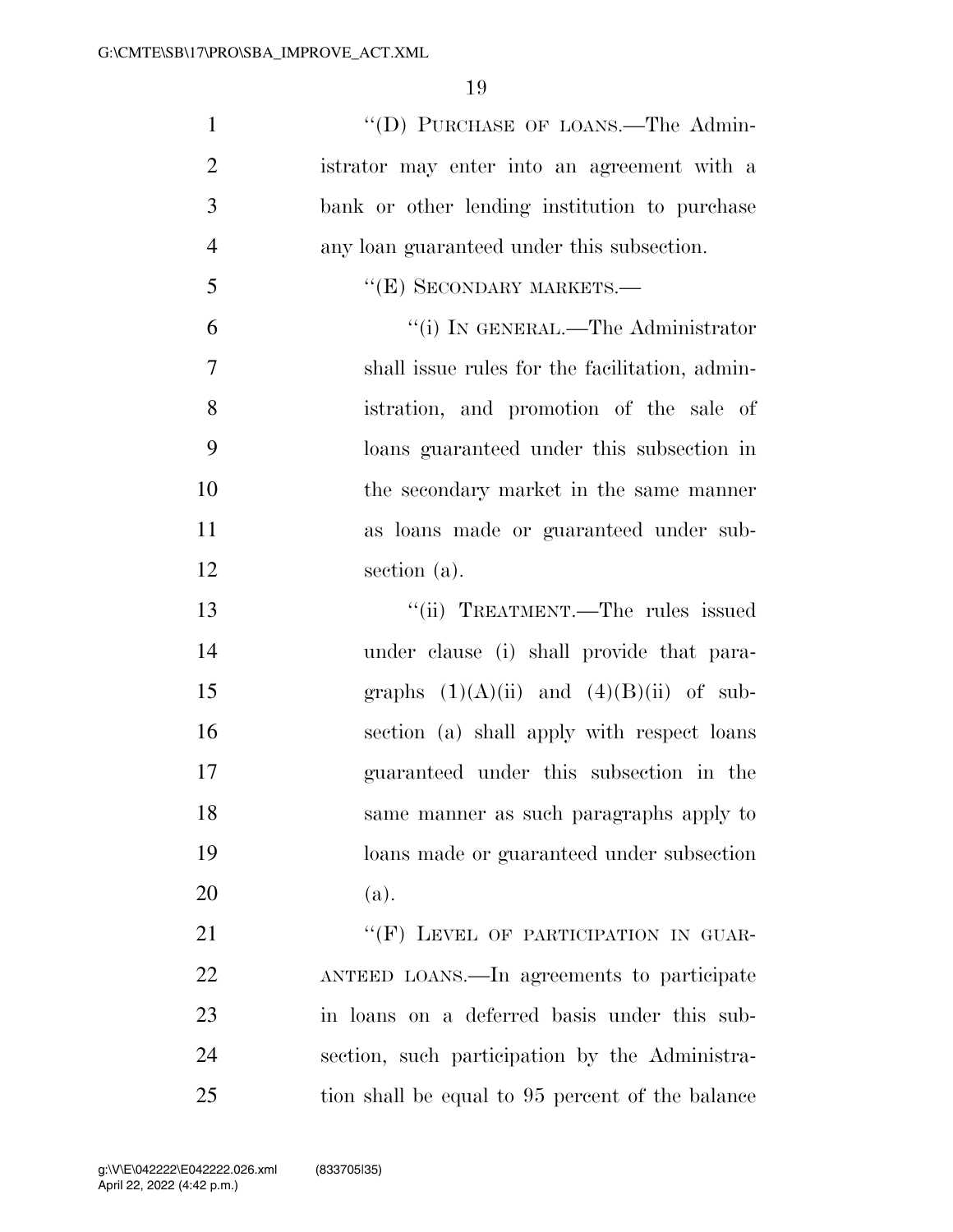| $\mathbf{1}$   | of the financing outstanding at the time of dis-     |
|----------------|------------------------------------------------------|
| $\overline{2}$ | bursement of the loan.                               |
| 3              | "(G) COLLATERAL REQUIREMENTS.—                       |
| $\overline{4}$ | "(i) IN GENERAL.—Loans guaranteed                    |
| 5              | under this subsection in an amount greater           |
| 6              | than $$25,000$ shall be secured to the ex-           |
| 7              | tent possible, as determined by the bank or          |
| 8              | other lending institution.                           |
| 9              | "(ii) LACK OF COLLATERAL.—A bank                     |
| 10             | or lending institution may not decline a             |
| 11             | loan based on a lack of collateral, but such         |
| 12             | bank or lending institution may require              |
| 13             | real estate owned by the borrower as col-            |
| 14             | lateral.                                             |
| 15             | "(iii) LIEN ON SUBJECT PROPERTY.-                    |
| 16             | A bank or lending institution may also               |
| 17             | take a lien on any residential property of           |
| 18             | the borrower with respect to which the               |
| 19             | loan to be secured by such lien is made.             |
| 20             | "(14) BANK OR OTHER LENDING INSTITUTION              |
| 21             | DEFINED.—In this subsection, the terms 'bank or      |
| 22             | other lending institution' means a lender authorized |
| 23             | by the Administration to participate as a lender     |
| 24             | under subsection $(a)$ ."; and                       |
| 25             | $(15)$ in the flush left matter at the end—          |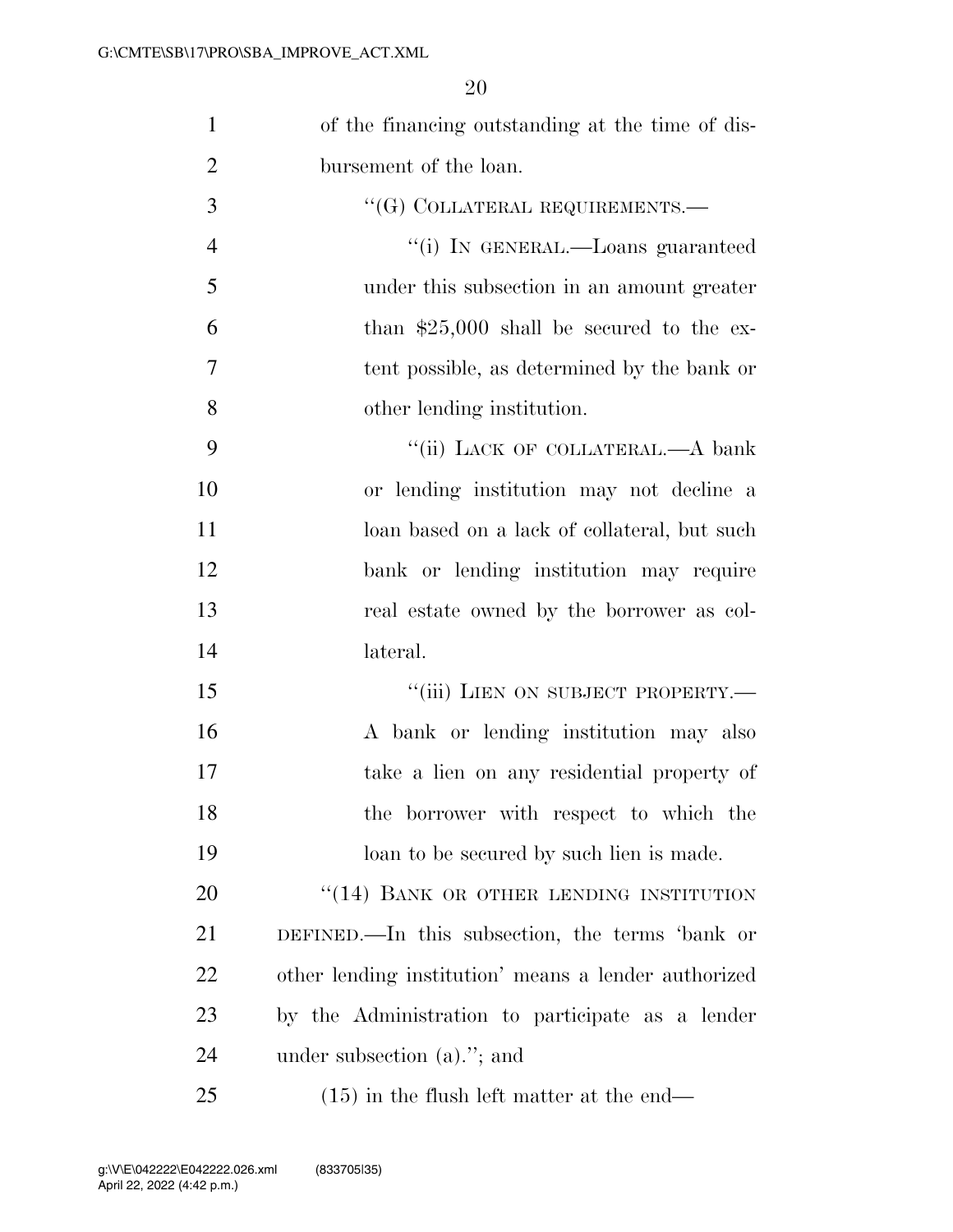| $\mathbf{1}$   | (A) by striking "the Administrator may                        |
|----------------|---------------------------------------------------------------|
| $\overline{2}$ | consent" and inserting "the bank or other lend-               |
| 3              | ing institution may consent";                                 |
| $\overline{4}$ | (B) by striking "the Administrator deter-                     |
| 5              | mines" and inserting "the bank or other lend-                 |
| 6              | ing institution determines"; and                              |
| 7              | (C) by striking "In agreements to partici-                    |
| 8              | pate" and all that follows through "to a dis-                 |
| 9              | aster loan under paragraph $(1)$ $(2)$ of this sub-           |
| 10             | section.".                                                    |
| 11             | (b) PRIVATE DISASTER LOANS.—Section $7(c)$ of the             |
| 12             | Small Business Act $(15 \text{ U.S.C. } 636(c))$ is repealed. |
| 13             | (c) OTHER REQUIREMENTS.—Section 7 of the Small                |
| 14             | Business Act (15 U.S.C. 636) is amended—                      |
| 15             | $(1)$ in subsection $(d)$ —                                   |
| 16             | $(A)$ in paragraph $(1)$ —                                    |
| 17             | (i) by inserting "(except a loan under                        |
| 18             | subsection (b)" after "to this section"; and                  |
| 19             | (ii) by adding at the end "The bank"                          |
| 20             | or other lending institution that made a                      |
| 21             | loan under subsection (b) may further ex-                     |
| 22             | tend the maturity of or renew such loan                       |
| 23             | for additional periods not to exceed ten                      |
| 24             | years beyond the period stated therein, if                    |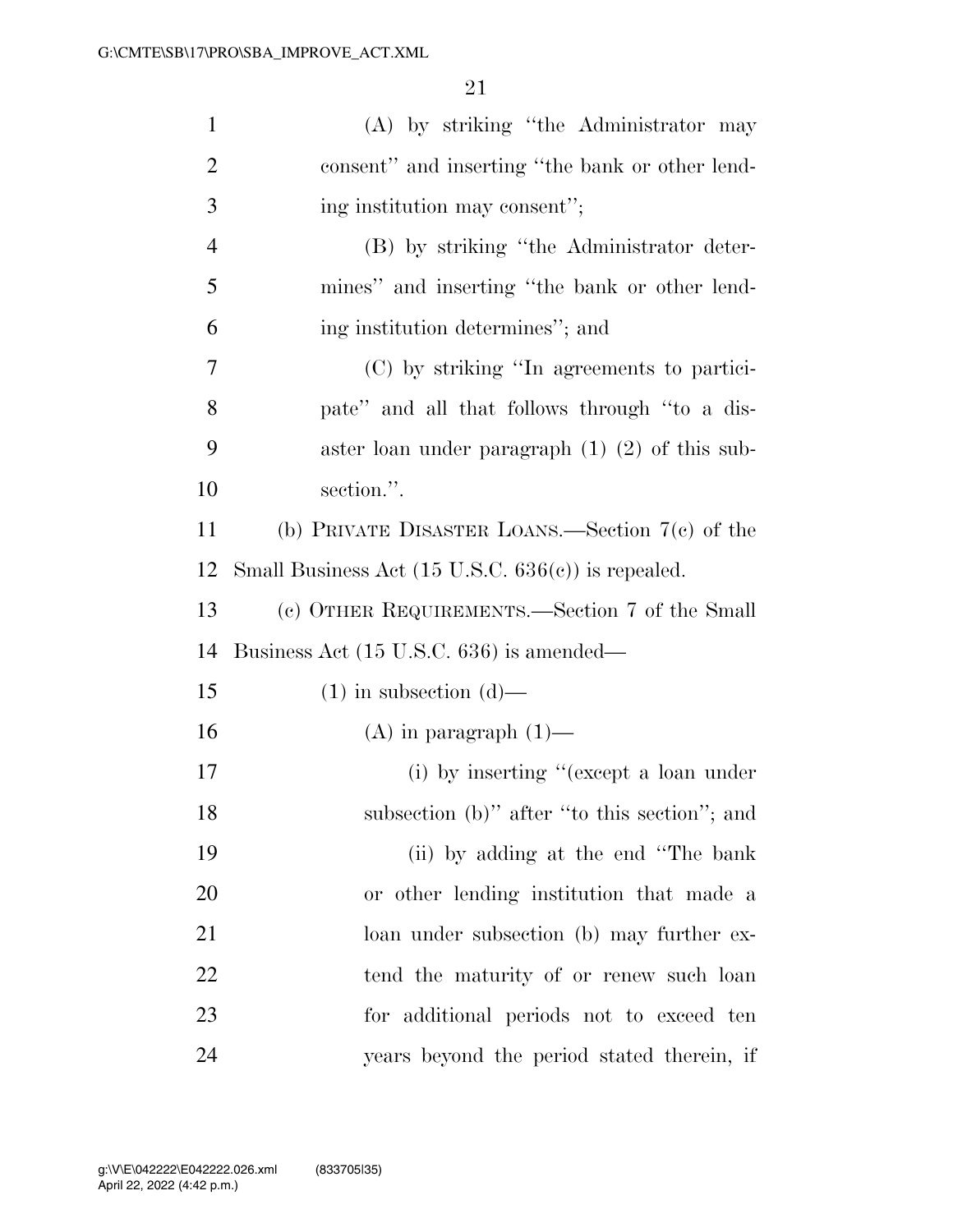| $\mathbf{1}$   | such extension or renewal will aid in the       |
|----------------|-------------------------------------------------|
| $\overline{2}$ | orderly liquidation of such loan.";             |
| 3              | $(B)$ in paragraph $(2)$ , by striking "person, |
| $\overline{4}$ | firm, or corporation" and inserting "bank or    |
| 5              | other lending institution";                     |
| 6              | $(C)$ in paragraph $(6)$ —                      |
| 7              | (i) by striking ", either directly or";         |
| 8              | (ii) by striking "on an immediate or            |
| 9              | deferred (guaranteed) basis," and inserting     |
| 10             | "a deferred (guaranteed) basis";                |
| 11             | (iii) by striking "in which case the            |
| 12             | Administration" and inserting "in which         |
| 13             | case the bank or other lending institution      |
| 14             | that made such loan";                           |
| 15             | (iv) by striking "That the Administra-          |
| 16             | tion shall not require" and inserting "That     |
| 17             | banks or other lending institutions<br>the      |
| 18             | shall not require";                             |
| 19             | $(v)$ by striking "(or such higher              |
| 20             | amount as the Administrator determines          |
| 21             | appropriate in the event of a disaster)";       |
| 22             | (vi) by striking "That the Adminis-             |
| 23             | trator, in obtaining" and inserting "That       |
| 24             | the bank or other lending institution, in       |
| 25             | obtaining"; and                                 |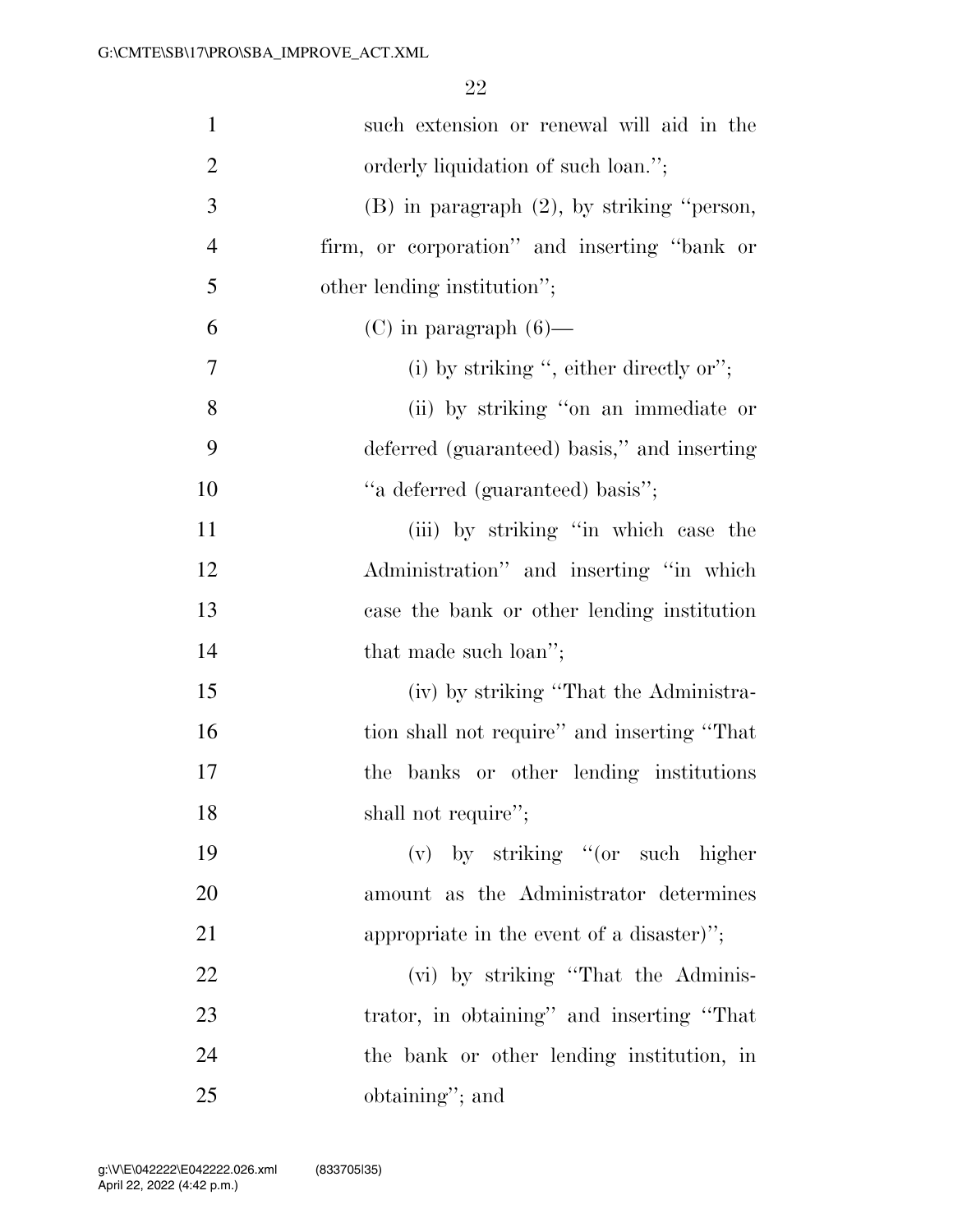| (vii) by striking "if the Administrator"                             |
|----------------------------------------------------------------------|
| determines" and inserting "if the bank or                            |
| other lending institution determines"; and                           |
| (D) by striking paragraph $(8)$ ;                                    |
| $(2)$ in subsection $(f)(1)$ , by striking "the Ad-                  |
| ministrator" and inserting "the bank or other lend-                  |
| ing institution making such a loan"; and                             |
| $(3)$ in subsection $(g)$ , by striking "the Adminis-                |
| trator shall" and inserting "neither the Adminis-                    |
| trator nor a bank or other lending institution may".                 |
| (d) CONFORMING AMENDMENTS.—The Small Busi-                           |
| ness Act (15 U.S.C. 631) is amended—                                 |
| (1) in section 4(c)(2), by striking ", $(7(b)(7))$ ,                 |
| $7(b)(8)$ "; and                                                     |
| (2) in section 40(b), by striking " $7(b)(9)$ " and                  |
| inserting "7(b)(7)".                                                 |
| (e) REPEAL OF IMMEDIATE DISASTER ASSISTANCE                          |
| PROGRAM.—Section 42 of the Small Business Act (15                    |
| U.S.C. $657n$ is repealed.                                           |
| (f) RULES.—Not later than 120 days after the date                    |
| of the enactment of this Act, the Administrator shall issue          |
| rules for making loans under section $7(b)$ of the Small             |
| Business Act $(15 \text{ U.S.C. } 636(b))$ , as amended by this sec- |
| tion.                                                                |
|                                                                      |

(g) EFFECTIVE DATE.—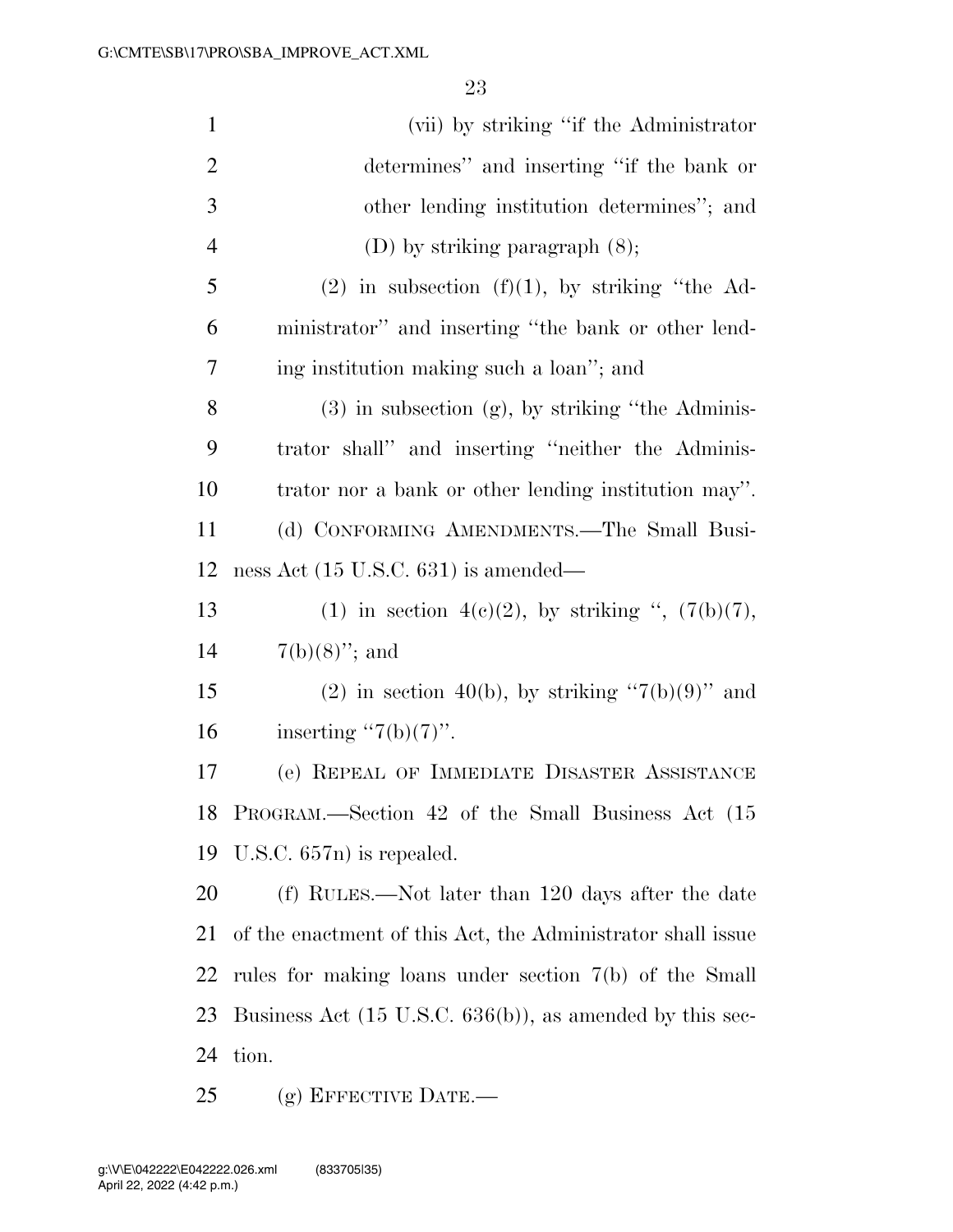(1) IN GENERAL.—The amendments made by subsections (a), (b), (c), and (d) shall take effect on the date that is three years after the date of the en-actment of this Act.

 (2) INTERIM LOAN AUTHORITY.—During the period beginning on the date the Administrator issues the rules required under subsection (f) and ending three years after the date of the enactment of this Act, loans may be made under section 7(b) of the Small Business Act (15 U.S.C. 636(b)) as if the amendments made by subsections (a), (b), (c), and (d) were in effect.

## **SEC. 203. DISASTER LOAN PROGRAM OVERSIGHT.**

(a) ADMINISTRATION OVERSIGHT.—

 (1) IN GENERAL.—With respect to loans made under section 7(b)(2) of the Small Business Act (15 U.S.C. 636(b)(2)), other than loans made pursuant 18 to section  $202(g)(2)$  of this Act, the Administrator shall take such action as necessary to—

 (A) establish or strengthen controls to en- sure that loan proceeds are deposited in a legiti-mate account of a borrower;

 (B) ensure that any modification of a loan application after lender approval of such loan is reviewed by an employee of the Administration;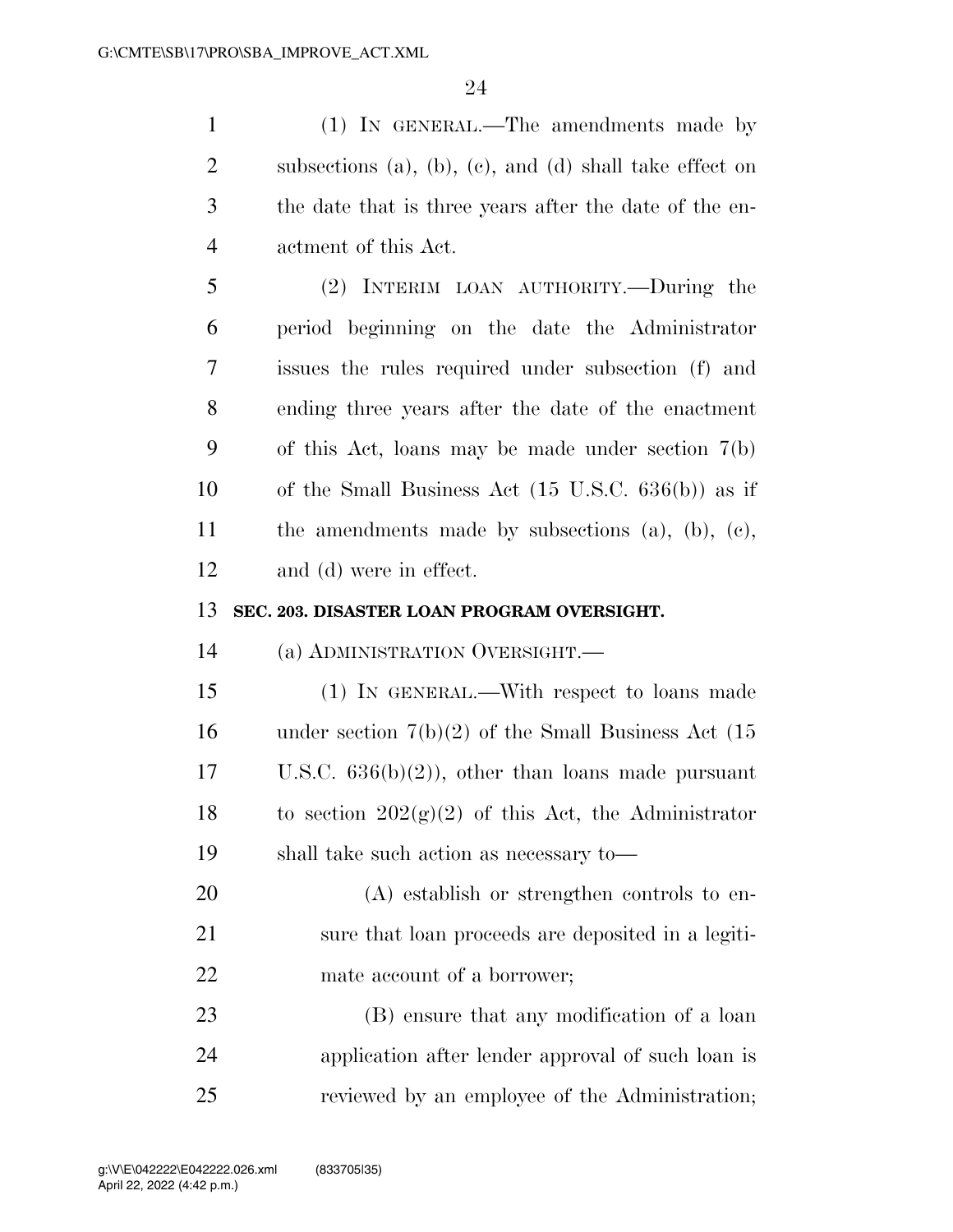| $\mathbf{1}$   | (C) establish or strengthen controls to—          |
|----------------|---------------------------------------------------|
| $\overline{2}$ | (i) ensure that multiple loans are pro-           |
| 3              | vided only to eligible borrowers; and             |
| $\overline{4}$ | (ii) prevent the erroneous duplication            |
| 5              | of loans, including by establishing a system      |
| 6              | to verify the identity of a borrower using        |
| 7              | photo identification;                             |
| 8              | (D) verify the applicant is a legitimate bor-     |
| 9              | rower with the appropriate State or local agen-   |
| 10             | cy through tax returns, documentation relating    |
| 11             | to incorporation or status as a nonprofit organi- |
| 12             | zation, or another method;                        |
| 13             | (E) ensure that two employees of the Ad-          |
| 14             | ministration approve each application for such    |
| 15             | loans and eliminate any processes of the Ad-      |
| 16             | ministration that allow for simultaneous ap-      |
| 17             | proval of multiple loan applications;             |
| 18             | (F) require an individual employee of the         |
| 19             | Administration to contact applicants who sub-     |
| 20             | mit multiple loan applications from the same      |
| 21             | Internet Protocol addresses, email addresses, or  |
| 22             | physical addresses, or with the same bank ac-     |
| 23             | count numbers, to verify eligibility of such ap-  |
| 24             | plicants;                                         |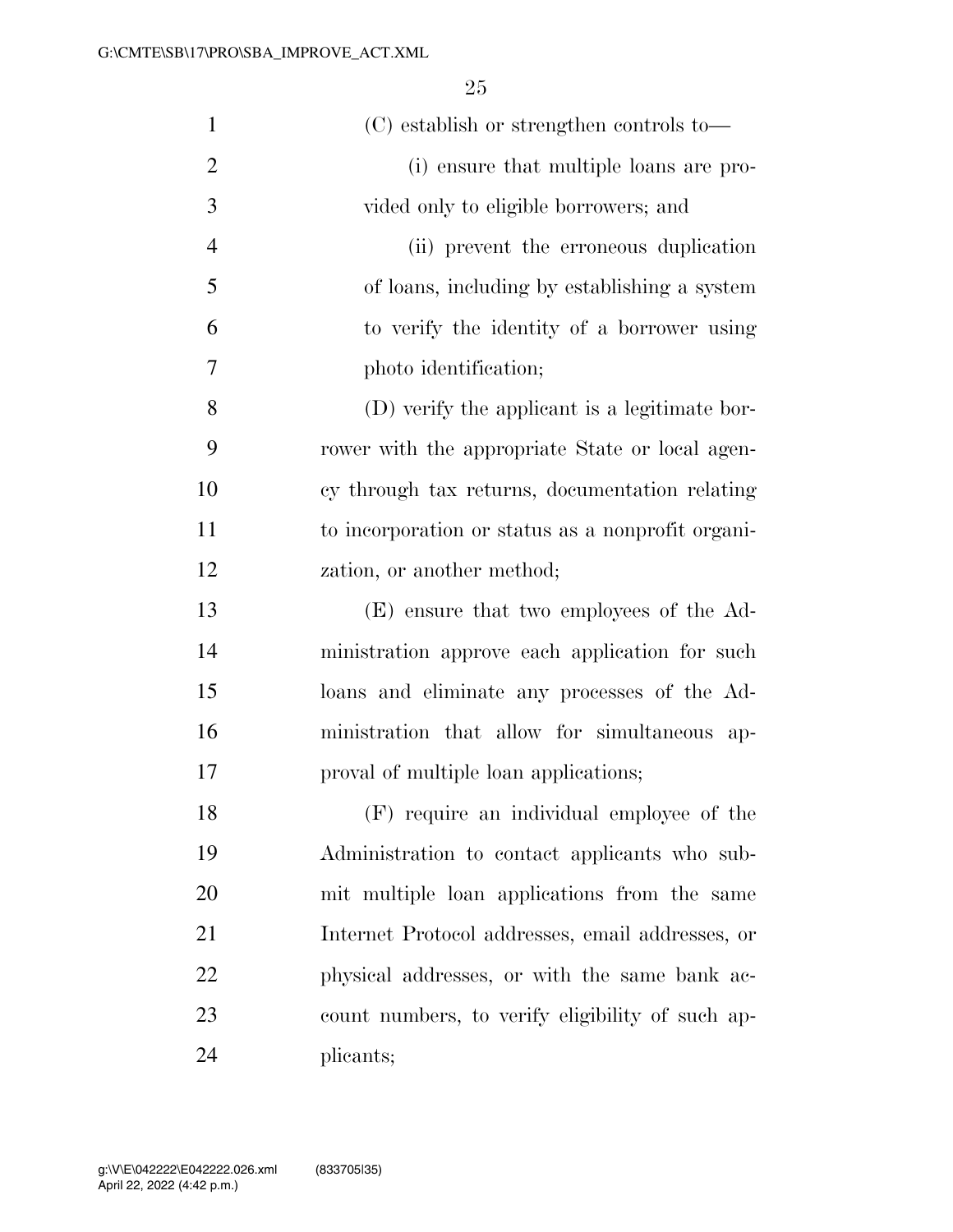| $\mathbf{1}$   | (G) ensure that such borrower is not in-                             |
|----------------|----------------------------------------------------------------------|
| $\overline{2}$ | cluded on the "Do Not Pay List" of the De-                           |
| 3              | partment of the Treasury (as described under                         |
| $\overline{4}$ | section 3354 of title 31, United States Code);                       |
| 5              | (H) prevent duplicate loan applications                              |
| 6              | with the same employer identification number                         |
| 7              | or social security number; and                                       |
| 8              | (I) establish a system to prevent disburse-                          |
| 9              | ment of such loans to applicants that submit                         |
| 10             | more than one loan application with the same                         |
| 11             | employer identification number, social security                      |
| 12             | number, email addresses, physical addresses, or                      |
| 13             | bank account number, or from the same Inter-                         |
| 14             | net Protocol address.                                                |
| 15             | (2) SUNSET.—This subsection shall terminate                          |
| 16             | on the date that is three years after the date of the                |
| 17             | enactment of this Act.                                               |
| 18             | (b) AUDIT PLAN.—Section $7(b)$ of the Small Busi-                    |
| 19             | ness Act $(15 \text{ U.S.C. } 636(b))$ is amended by inserting after |
| 20             | paragraph (15) the following new paragraph.                          |
| 21             | $``(16)$ AUDIT PLAN.—                                                |
| 22             | "(A) IN GENERAL.—Not later than $90$                                 |
| 23             | days after the date of the enactment of this                         |
| 24             | paragraph, the Administrator shall submit to                         |
| 25             | the Committee on Small Business and Entre-                           |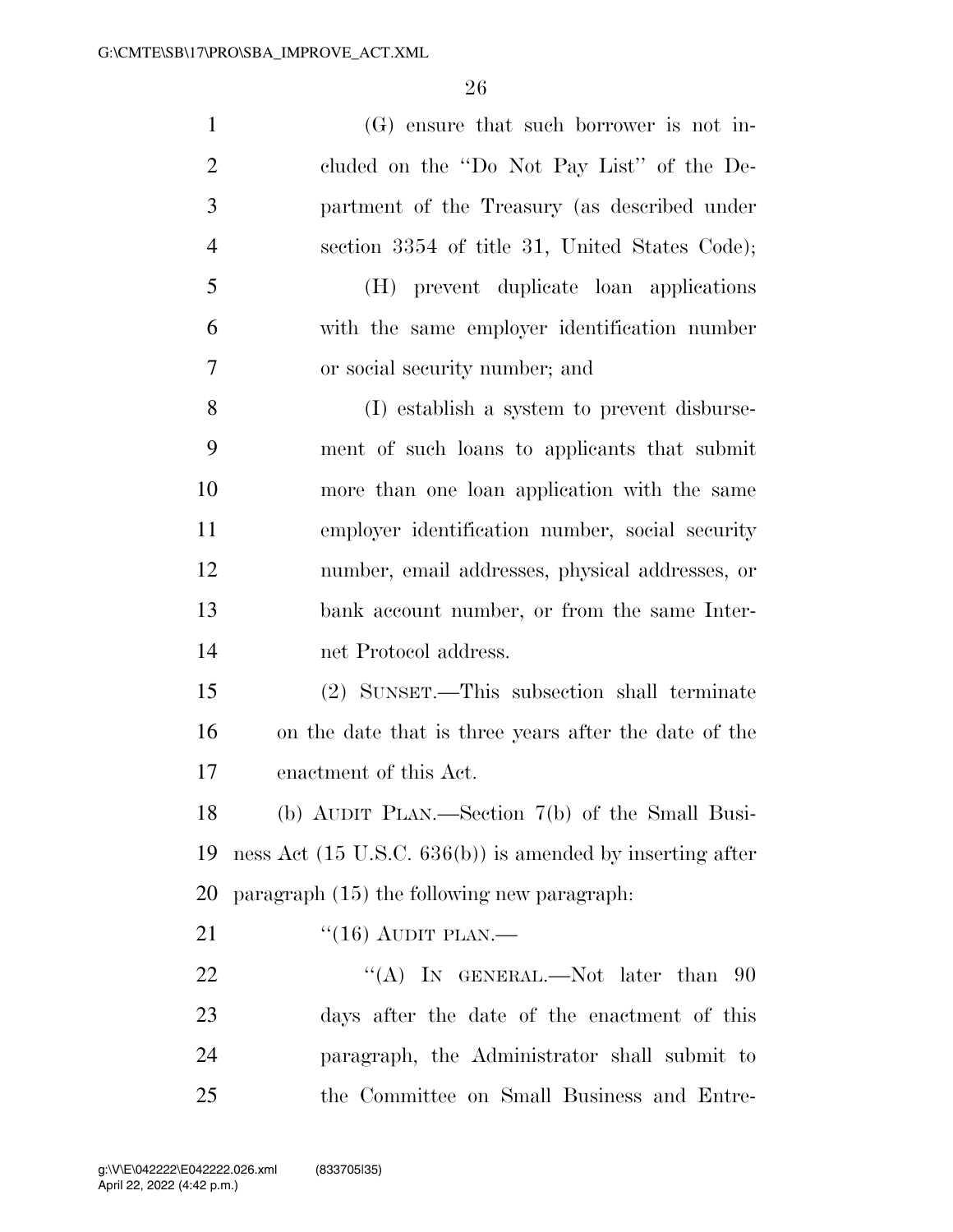| $\mathbf{1}$   | preneurship of the Senate and the Committee      |
|----------------|--------------------------------------------------|
| $\overline{2}$ | on Small Business of the House of Representa-    |
| 3              | tives a plan for auditing covered loans, includ- |
| $\overline{4}$ | $ing$ —                                          |
| 5              | "(i) the policies and procedures that            |
| 6              | the Administrator shall use to conduct au-       |
| 7              | dits of such covered loans; and                  |
| 8              | "(ii) the metrics that the Adminis-              |
| 9              | trator shall use to determine which such         |
| 10             | covered loans to audit.                          |
| 11             | "(B) REPORTS.—Not later than 30 days             |
| 12             | after the date on which the Administrator sub-   |
| 13             | mits the plan required by subparagraph $(A)$ ,   |
| 14             | and each month thereafter, the Administrator     |
| 15             | shall submit to the Committee on Small Busi-     |
| 16             | ness and Entrepreneurship of the Senate and      |
| 17             | the Committee on Small Business of the House     |
| 18             | of Representatives a report on the audit activi- |
| 19             | ties of the Administration with respect to cov-  |
| 20             | ered loans under this subsection, including—     |
| 21             | "(i) the number of active reviews and            |
| 22             | audits;                                          |
| 23             | "(ii) the results of completed reviews           |
| 24             | and audits; and                                  |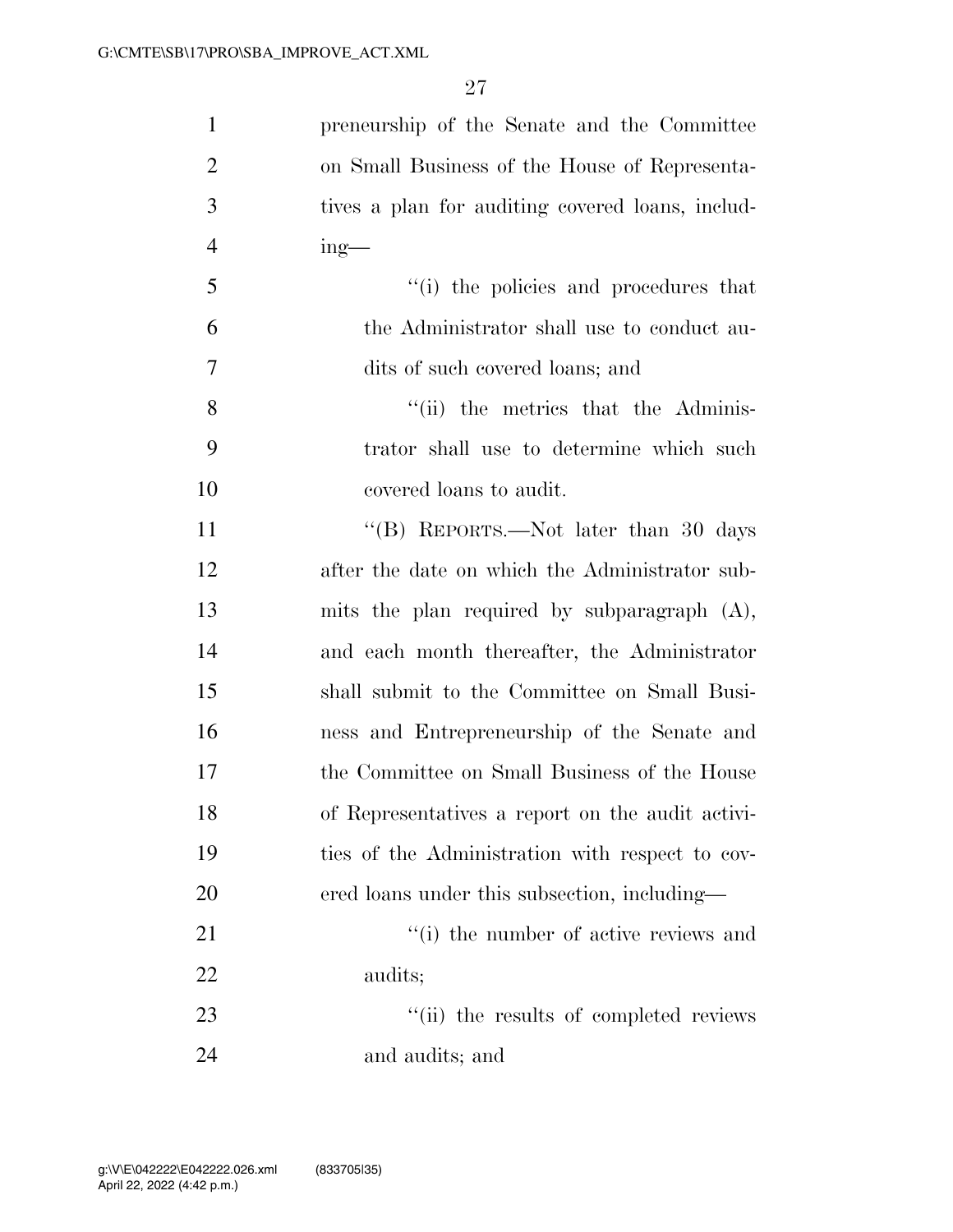| $\mathbf{1}$   | "(iii) any substantial changes to the            |
|----------------|--------------------------------------------------|
| $\overline{2}$ | plan submitted under subparagraph (A).           |
| 3              | "(C) COVERED LOAN DEFINED.—In this               |
| $\overline{4}$ | paragraph, the term 'covered loan' means a       |
| 5              | loan made-                                       |
| 6              | "(i) under this subsection; and                  |
| 7              | "(ii)(I) pursuant to section $202(g)(2)$         |
| 8              | of the IMPROVE the SBA Act; or                   |
| 9              | $\lq$ (II) not earlier than the date that is     |
| 10             | three years after the date of the enactment      |
| 11             | of this paragraph.".                             |
| 12             | SEC. 204. HIGH RISK LOAN REVIEW.                 |
| 13             | Section $47(c)(2)$ of the Small Business Act (15 |
| 14             | U.S.C. $657t(c)(2)$ is amended—                  |
| 15             | $(1)$ by striking "shall be responsible" and in- |
| 16             | serting the following: "shall—                   |
| 17             | "(A) be responsible";                            |
| 18             | (2) by striking "participants." and inserting    |
| 19             | "participants; and";                             |
| 20             | (3) by adding at the end the following new sub-  |
| 21             | paragraph:                                       |
| 22             | $\lq\lq$ establish a separate process for the    |
| 23             | oversight of such lenders and participants with  |
| 24             | respect to a loan made in an amount greater      |
| 25             | than or equal to $$500,000$ for which the bor-   |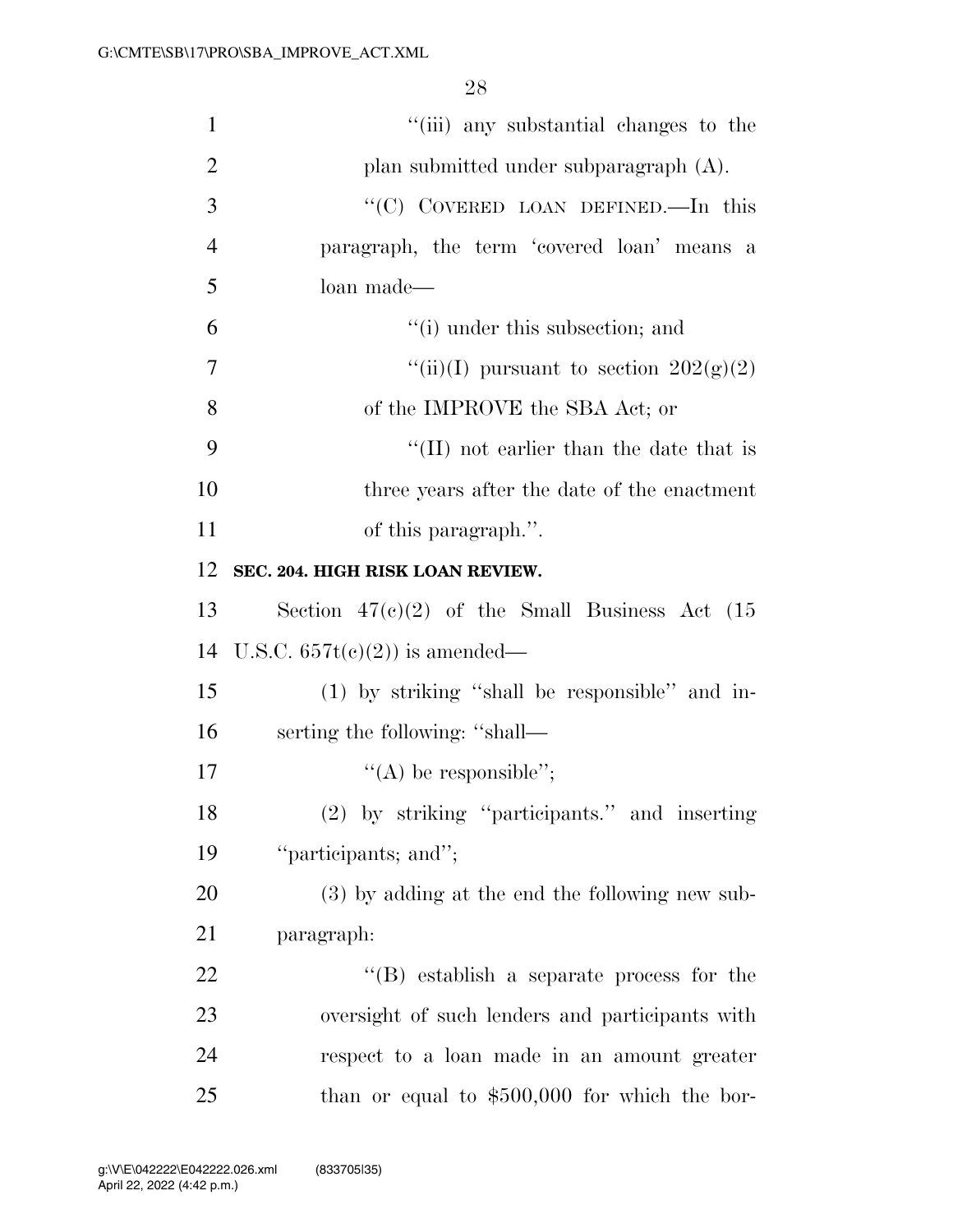rower of such loan defaulted within the first 18 months after the initial disbursement of such loan.''.

## **SEC. 205. CAPITAL ACCESS PROGRAM OVERSIGHT.**

 (a) GUARANTEED LENDING PROGRAMS.—Section 47 of the Small Business Act (15 U.S.C. 657t) is amended by adding at the end the following new subsection:

8 "(j) CONGRESSIONAL TESTIMONY.—Not later than the date that is 120 days after the date of the enactment of this subsection, and not less frequently than annually thereafter, the Associate Administrator of the Office of Capital Access of the Administration and the Director shall testify before the Committee on Small Business and Entrepreneurship of the Senate and the Committee on Small Business of the House of Representatives regarding the state of lending under sections 7(a) and 7(m) of this Act and under section 503 of the Small Business Invest- ment Act of 1958, including programs under which loans are made pursuant to such sections.''.

 (b) DISASTER LENDING PROGRAMS.—Section 7(b) of the Small Business Act (15 U.S.C. 636(b)), as amended by section 203(b), is further amended by inserting after paragraph (16) the following new paragraph:

24 "(17) CONGRESSIONAL TESTIMONY.—Not later than the date that is 120 days after the date of the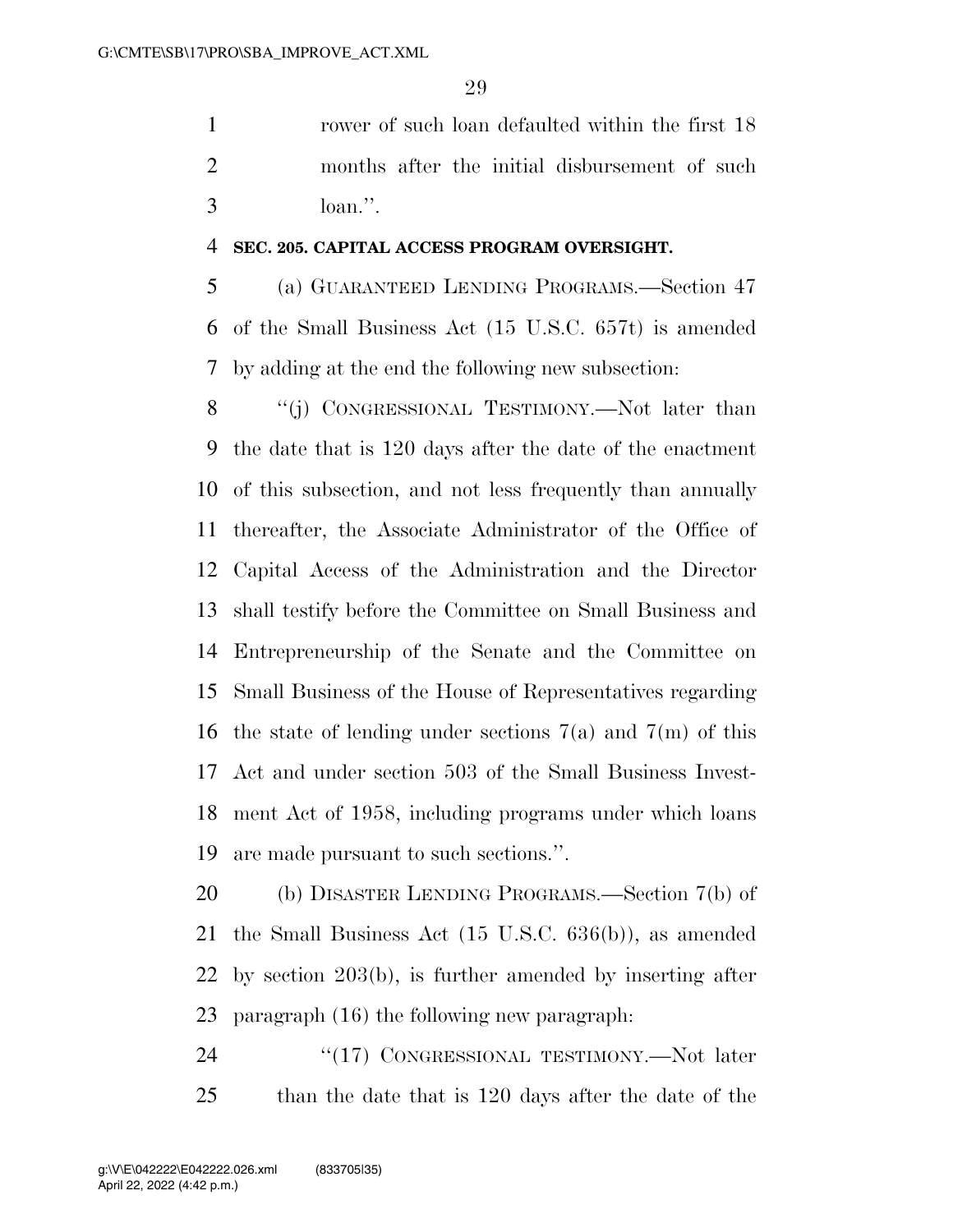enactment of this paragraph, and not less frequently than annually thereafter, the Associate Adminis- trator of the Office of Disaster Assistance shall tes- tify before the Committee on Small Business and Entrepreneurship of the Senate and the Committee on Small Business of the House of Representatives regarding the state of lending under this subsection, including programs under which loans are made pur-suant to this subsection.''.

 (c) SMALL BUSINESS INVESTMENT COMPANIES.— Section 308 of the Small Business Investment Act of 1958 (15 U.S.C. 687) is amended by adding at the end the fol-lowing new subsection:

 ''(j) CONGRESSIONAL TESTIMONY.—Not later than the date that is 120 days after the date of the enactment of this subsection, and not less frequently than annually thereafter, the Associate Administrator of the Office of In- vestment and Innovation shall testify before the Com- mittee on Small Business and Entrepreneurship of the Senate and the Committee on Small Business of the House of Representatives regarding the state of small business investment companies and the operations of the Administration under this Act.''.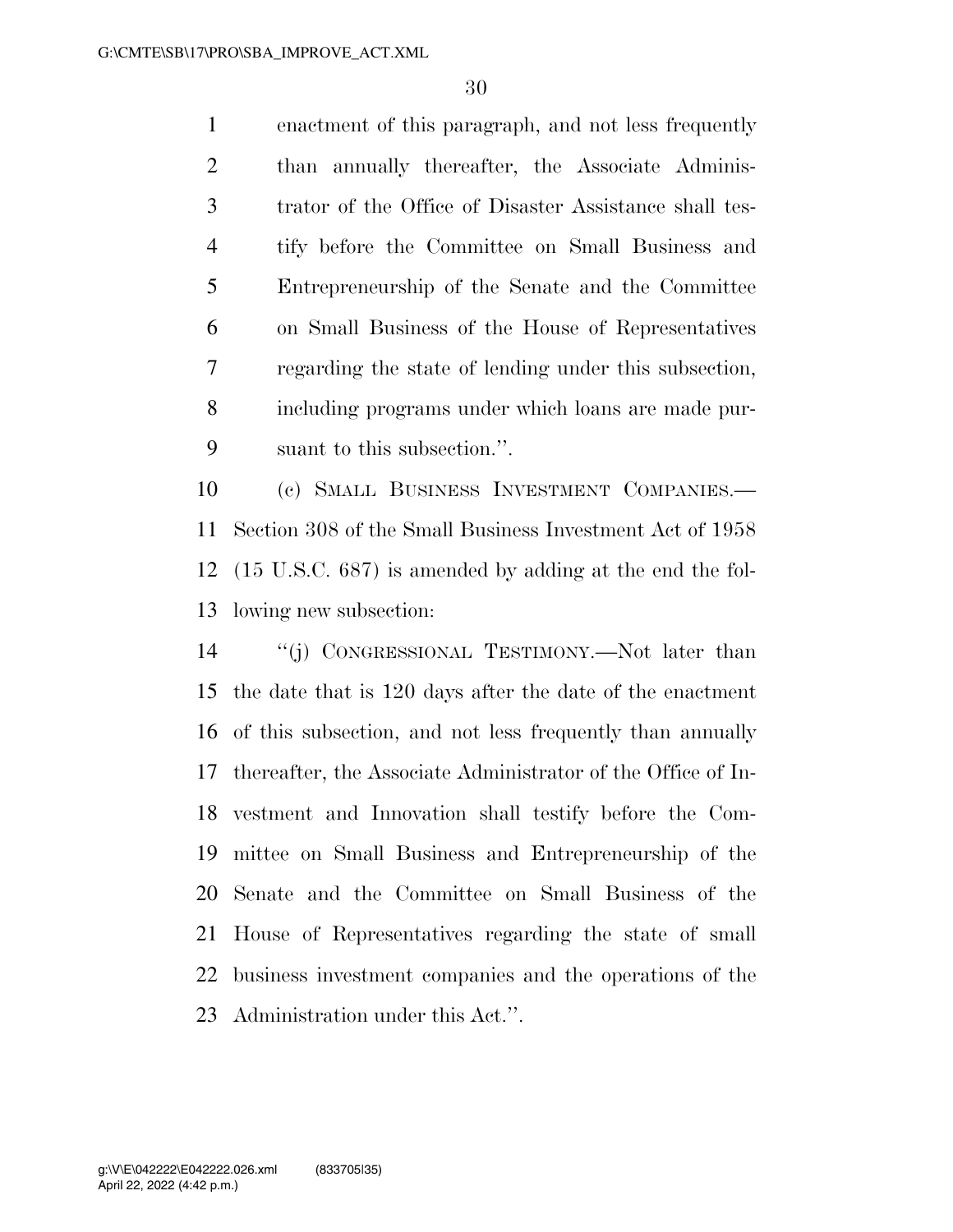# **TITLE III—SMALL BUSINESS AD- MINISTRATION COUNSELING PROGRAMS**

## **SEC. 301. APPEARANCES BEFORE CONGRESS.**

 (a) RESOURCE PARTNER DEFINED.—Section 3 of the Small Business Act (15 U.S.C. 632) is amended by adding at the end the following new subsection:

 ''(gg) RESOURCE PARTNER.—The term 'resource partner' means—

10  $\frac{10}{10}$  a small business development center;

11 ''(2) a women's business center (as described in section 29);

 ''(3) a Veteran Business Outreach Center (as described under section 32); or

 ''(4) a chapter of the Service Corps of Retired 16 Executives (as defined in section  $8(b)(1)(B))$ .".

 (b) METRICS.—Not later than 60 days after the date of the enactment of this Act, the Administrator shall es- tablish metrics to measure the effectiveness of the out- reach of each resource partner (as defined in subsection (gg) of section 3 of the Small Business Act (15 U.S.C. , as added by subsection (a)).

 (c) APPEARANCES BEFORE CONGRESS.—Section 10 of the Small Business Act (15 U.S.C. 639), as amended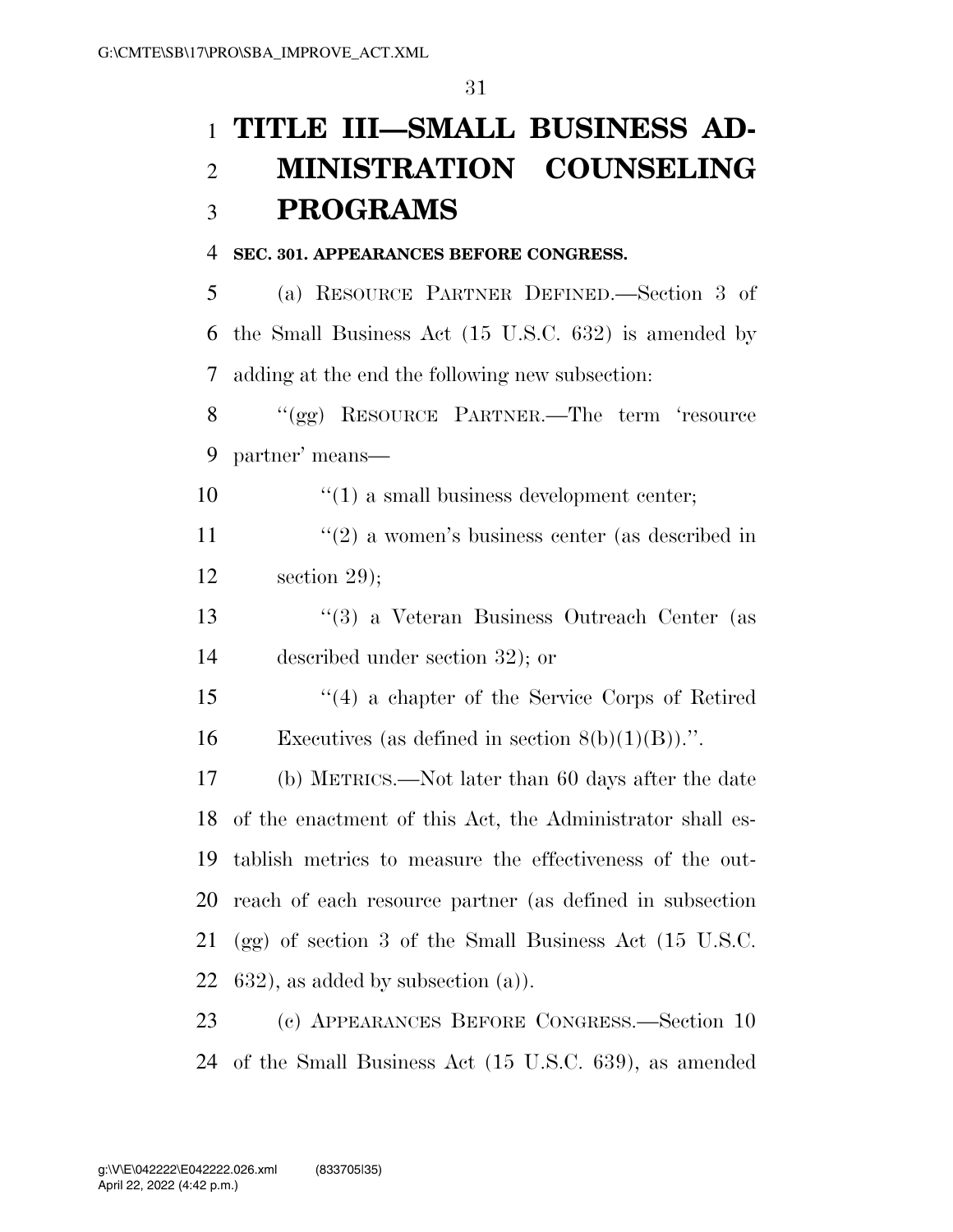by section 102(a), is further amended by adding at the end the following new subsection:

- ''(j) APPEARANCES BEFORE CONGRESS.—The Ad- ministrator or the Associate Administrator for the Office of Entrepreneurial Development shall annually appear be- fore the Committee on Small Business and Entrepreneur- ship of the Senate and the Committee on Small Business of the House of Representatives to provide information on the effectiveness of programs of resource partners, includ- ing a description of, with respect to the year preceding the date of such appearance—
- 12 ''(1) the number of small business concerns that participate in each such program;
- $\frac{14}{2}$  ''(2) the number of small business concerns that benefit from each such program;
- 16 ''(3) the number of new small business concerns created through the assistance of each such pro-gram;
- 19  $\frac{1}{2}$  (4) the number of jobs created through the as-sistance of each such program;
- 21  $\frac{1}{2}$  (5) the number of trainings each such re- source partner hosted and the number of attendees at each such training; and

24  $(6)$  information on outreach to graduates from career and technical education programs or pro-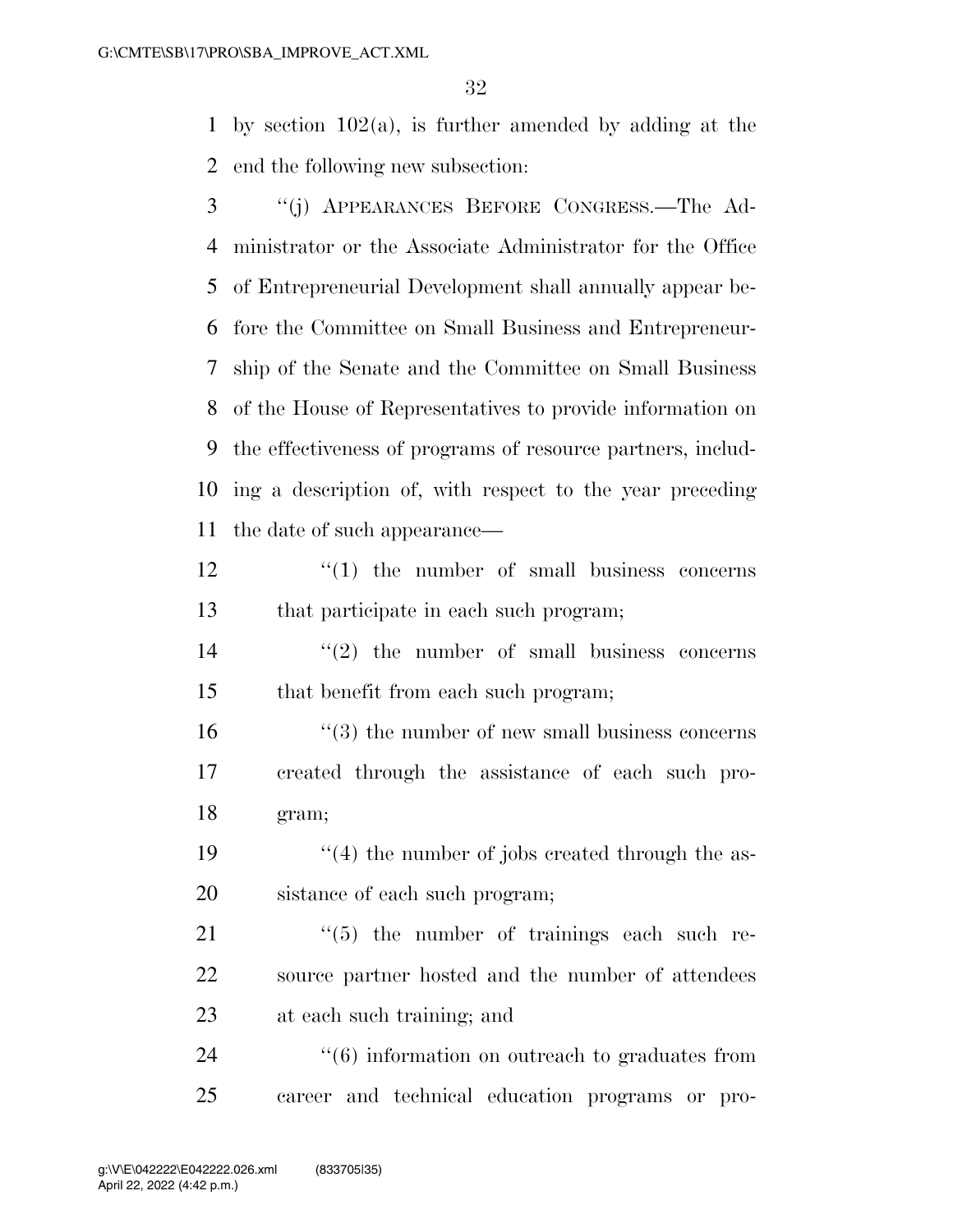| $\mathbf{1}$   | grams of study, small business concerns in rural           |
|----------------|------------------------------------------------------------|
| $\overline{2}$ | areas (as such term is defined in subsection               |
| 3              | $(m)(11)$ , small business concerns located in quali-      |
| $\overline{4}$ | fied opportunity zones (as defined in section 1400Z-       |
| 5              | 1 of the Internal Revenue Code of 1986), and small         |
| 6              | business concerns with not more than 20 full-time          |
| $\overline{7}$ | employees.".                                               |
| 8              | SEC. 302. ASSISTANCE FOR COVERED CONCERNS IN CER-          |
| 9              | TAIN PROGRAMS OF THE SMALL BUSINESS                        |
| 10             | <b>ADMINISTRATION.</b>                                     |
| 11             | (a) SMALL BUSINESS DEVELOPMENT CENTERS.-                   |
| 12             | Section $21(c)(3)(N)$ of the Small Business Act (15 U.S.C. |
| 13             | $648(c)(3)(N)$ is amended—                                 |
| 14             | $(1)$ in the matter preceding clause (i), by insert-       |
| 15             | ing ", small business concerns located in qualified        |
| 16             | opportunity zones (as defined in section $1400Z-1$ of      |
| 17             | the Internal Revenue Code of 1986), and small busi-        |
| 18             | ness concerns with not more than 20 full-time em-          |
| 19             | ployees (in this subparagraph referred to as 'covered      |
| 20             | concerns')" after "rural small businesses";                |
| 21             | $(2)$ in clause (i), by striking "market—" and             |
| 22             | inserting "market;";                                       |
| 23             | (3) in clause (ii), by striking "rural small busi-         |
| 24             | nesses" and inserting "covered concerns"; and              |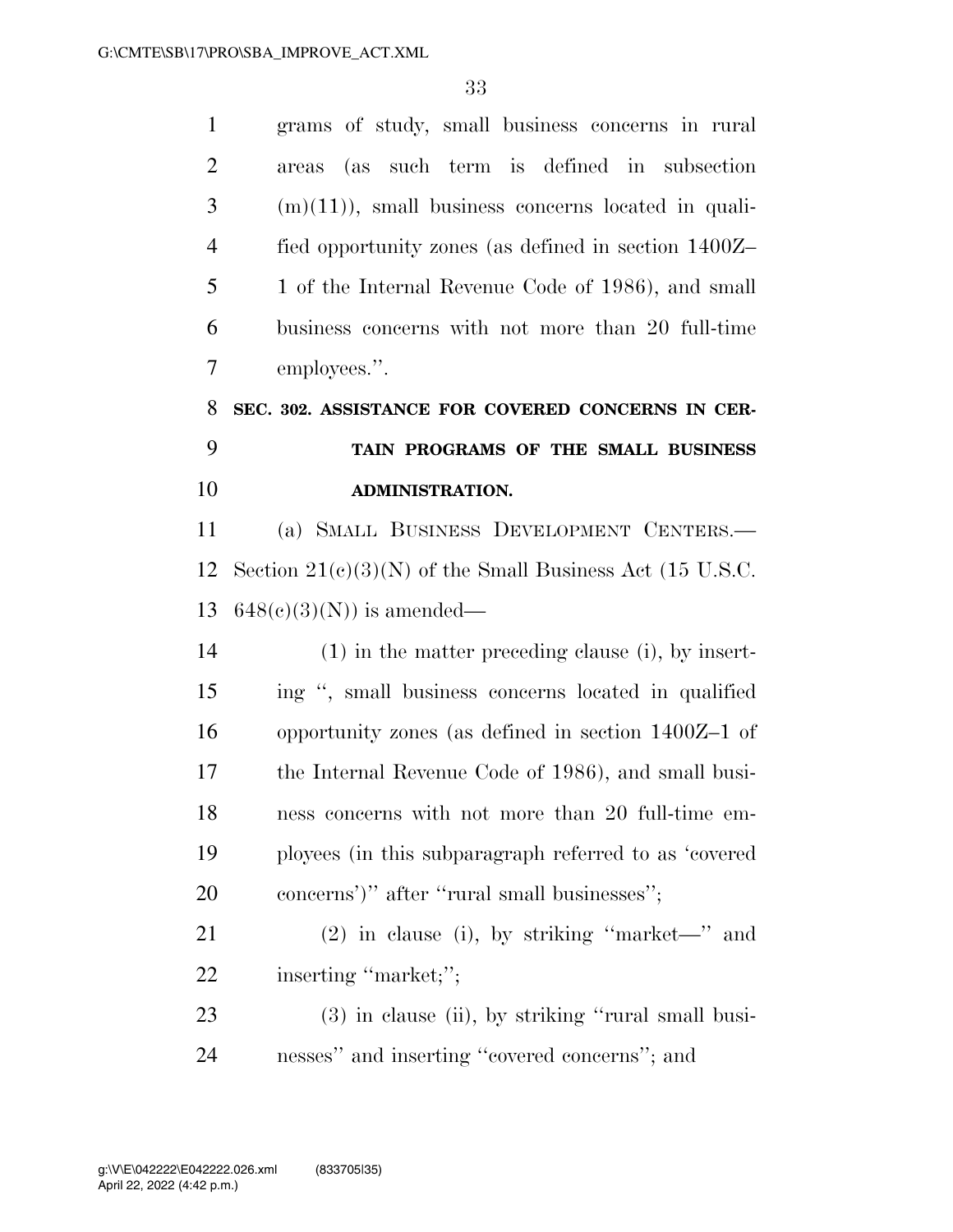| $\mathbf{1}$   | (4) in clause (iii), by striking "rural small busi-               |
|----------------|-------------------------------------------------------------------|
| $\overline{2}$ | ness concerns" and inserting "covered concerns".                  |
| 3              | (b) WOMEN'S BUSINESS CENTERS.—Section 29(b) of                    |
| 4              | the Small Business Act $(15 \text{ U.S.C. } 656(b))$ is amended—  |
| 5              | $(1)$ in paragraph $(2)$ , by striking "and" at the               |
| 6              | end;                                                              |
| 7              | $(2)$ in paragraph $(3)$ , by striking the period at              |
| 8              | the end and inserting a semicolon; and                            |
| 9              | (3) by adding at the end the following new                        |
| 10             | paragraph:                                                        |
| 11             | $\cdot\cdot\cdot(4)$ assistance for rural small businesses, small |
| 12             | business concerns located in qualified opportunity                |
| 13             | zones (as defined in section 1400Z-1 of the Internal              |
| 14             | Revenue Code of 1986), and small business concerns                |
| 15             | with not more than 20 full-time employees;".                      |
| 16             | SEC. 303. INCLUSION OF CAREER AND TECHNICAL EDU-                  |
| 17             | CATION IN CERTAIN PROGRAMS OF<br>THE                              |
| 18             | SMALL BUSINESS ADMINISTRATION.                                    |
| 19             | CAREER AND TECHNICAL EDUCATION DE-<br>(a)                         |
| <b>20</b>      | FINED.—Section 3 of the Small Business Act (15 U.S.C.             |
| 21             | $632$ ), as amended by section 301, is further amended by         |
| 22             | adding at the end the following new subsection:                   |
| 23             | "(hh) CAREER AND TECHNICAL EDUCATION.—The                         |
| 24             | term 'career and technical education' has the meaning             |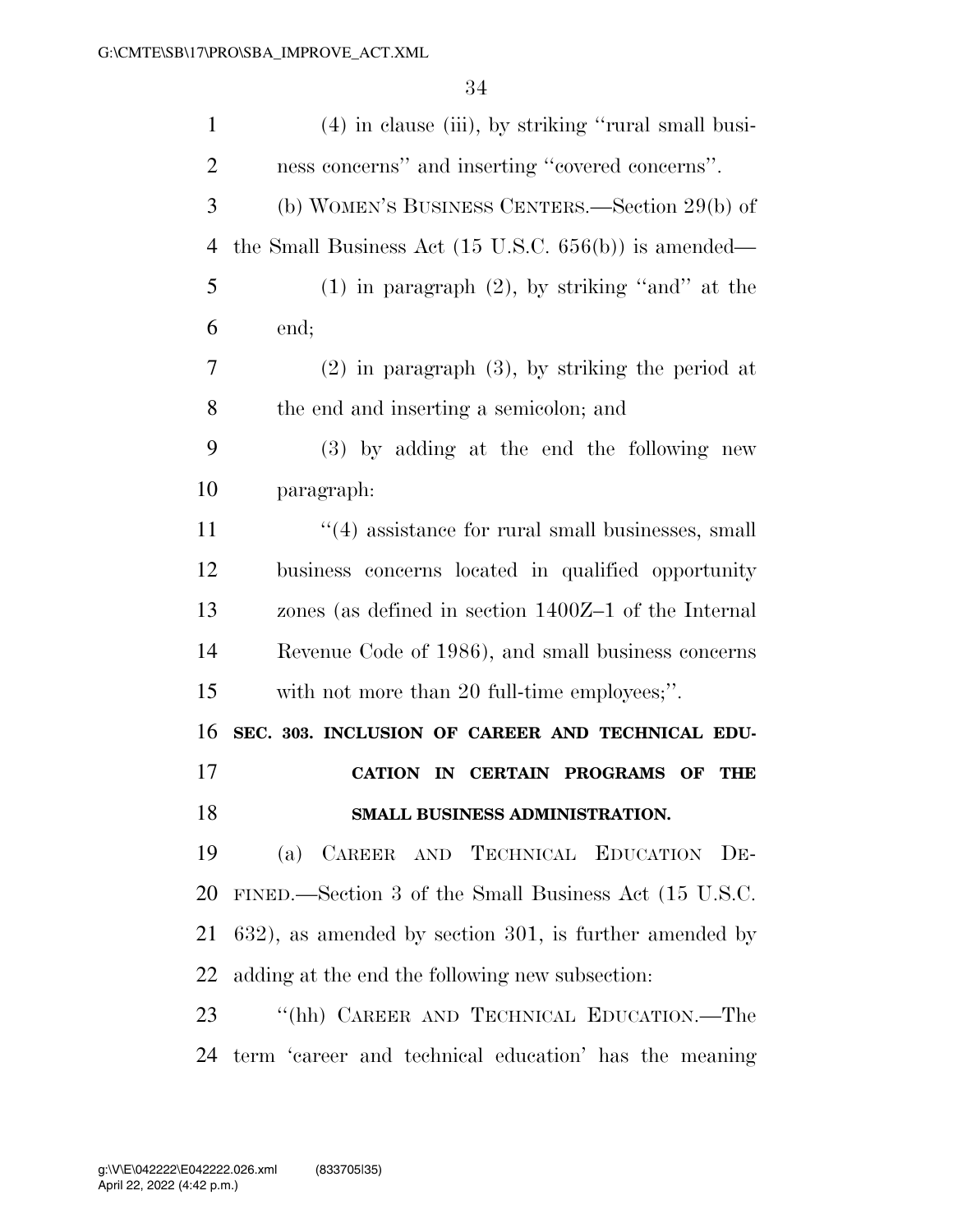| $\mathbf{1}$   | given the term in section 3 of the Carl D. Perkins Career |
|----------------|-----------------------------------------------------------|
| $\overline{2}$ | and Technical Education Act of 2006 (20 U.S.C. 2302).".   |
| 3              | (b) SMALL BUSINESS DEVELOPMENT CENTERS.-                  |
| 4              | Section $21(c)(3)$ of the Small Business Act (15 U.S.C.   |
| 5              | $648(c)(3)$ is amended—                                   |
| 6              | $(1)$ in subparagraph $(T)$ , by striking "and" at        |
| 7              | the end;                                                  |
| 8              | $(2)$ in clause (v) of the first subparagraph $(U)$       |
| 9              | (relating to succession planning), by striking the pe-    |
| 10             | riod at the end and inserting a semicolon;                |
| 11             | (3) by redesignating the second subparagraph              |
| 12             | (U) (relating to training on domestic and inter-          |
| 13             | national intellectual property protections) as sub-       |
| 14             | paragraph $(V)$ ;                                         |
| 15             | $(4)$ in clause (ii)(II) of subparagraph (V), as so       |
| 16             | redesignated, by striking the period at the end and       |
| 17             | inserting a semicolon; and                                |
| 18             | (5) by adding at the end the following new sub-           |
| 19             | paragraphs:                                               |
| 20             | "(W) assisting small businesses in hiring                 |
| 21             | graduates from career and technical education             |
| 22             | programs or programs of study;                            |
| 23             | $\lq\lq$ assisting graduates from career and              |
| 24             | technical education programs or programs of               |
| 25             | study in starting up a small business concern.".          |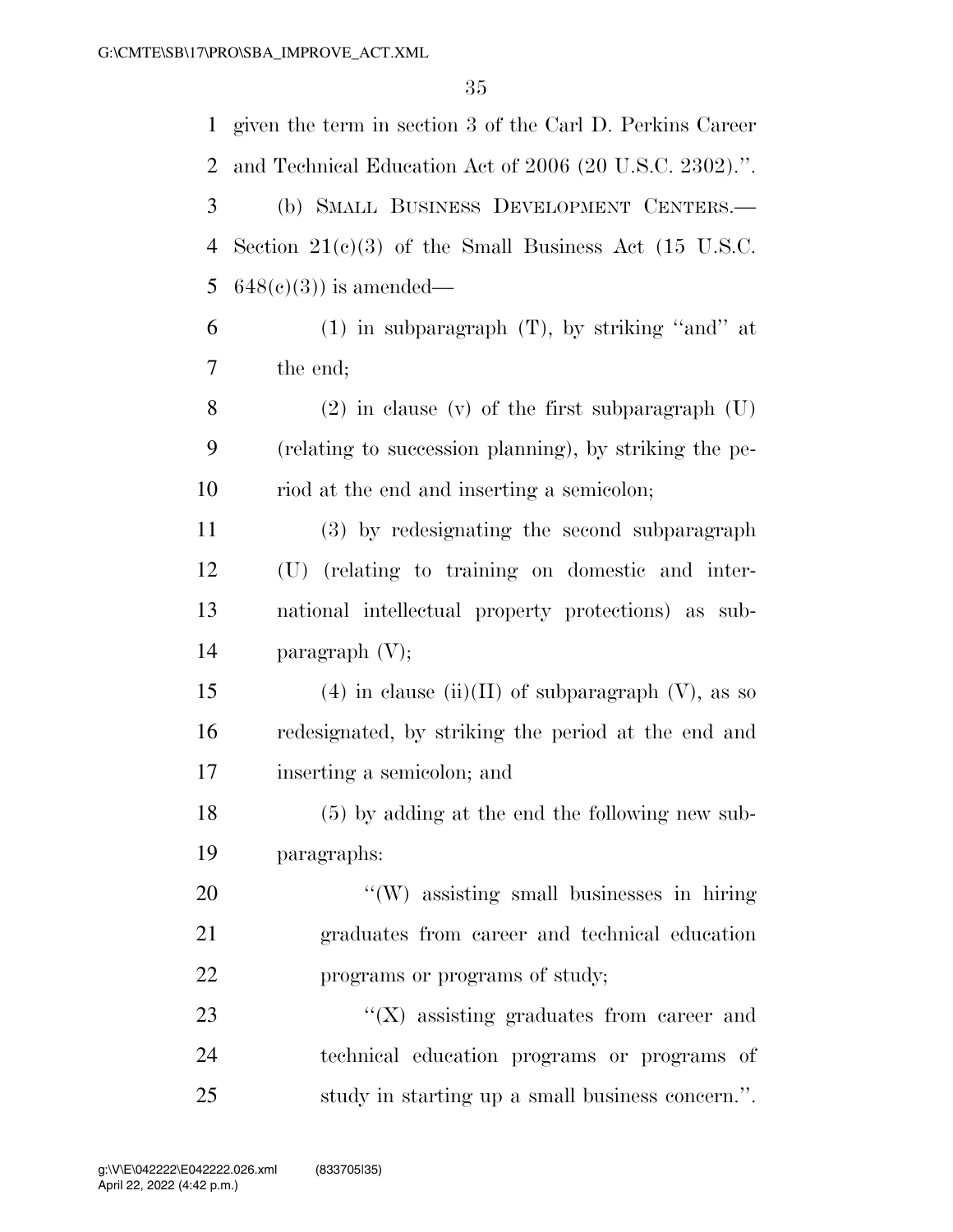(c) WOMEN'S BUSINESS CENTERS.—Section 29(b) of the Small Business Act (15 U.S.C. 656(b)), as amended by section 302, is further amended by adding at the end the following new paragraphs:

 ''(5) assistance for small business concerns to hire graduates from career and technical education programs or programs of study; and

8 ''(6) assistance for graduates of career and technical education programs or programs of study to start up a small business concern.''.

 **SEC. 304. ASSISTANCE FOR SMALL BUSINESSES AFFECTED BY SUPPLY CHAIN DISRUPTIONS, LABOR SHORTAGES, AND CYBERATTACKS.** 

 Section 21(a) of the Small Business Act (15 U.S.C. 648(a)) is amended by adding at the end the following new paragraph:

17 <sup>''(9)</sup> ASSISTANCE FOR SMALL BUSINESSES AF- FECTED BY SUPPLY CHAIN DISRUPTIONS, LABOR SHORTAGES, AND CYBERATTACKS.—The Adminis- trator shall use, as the Administrator determines ap- propriate, resource partners to provide business counseling and training to any small business con- cern adversely affected by supply chain disruptions, labor shortages, and cyberattacks.''.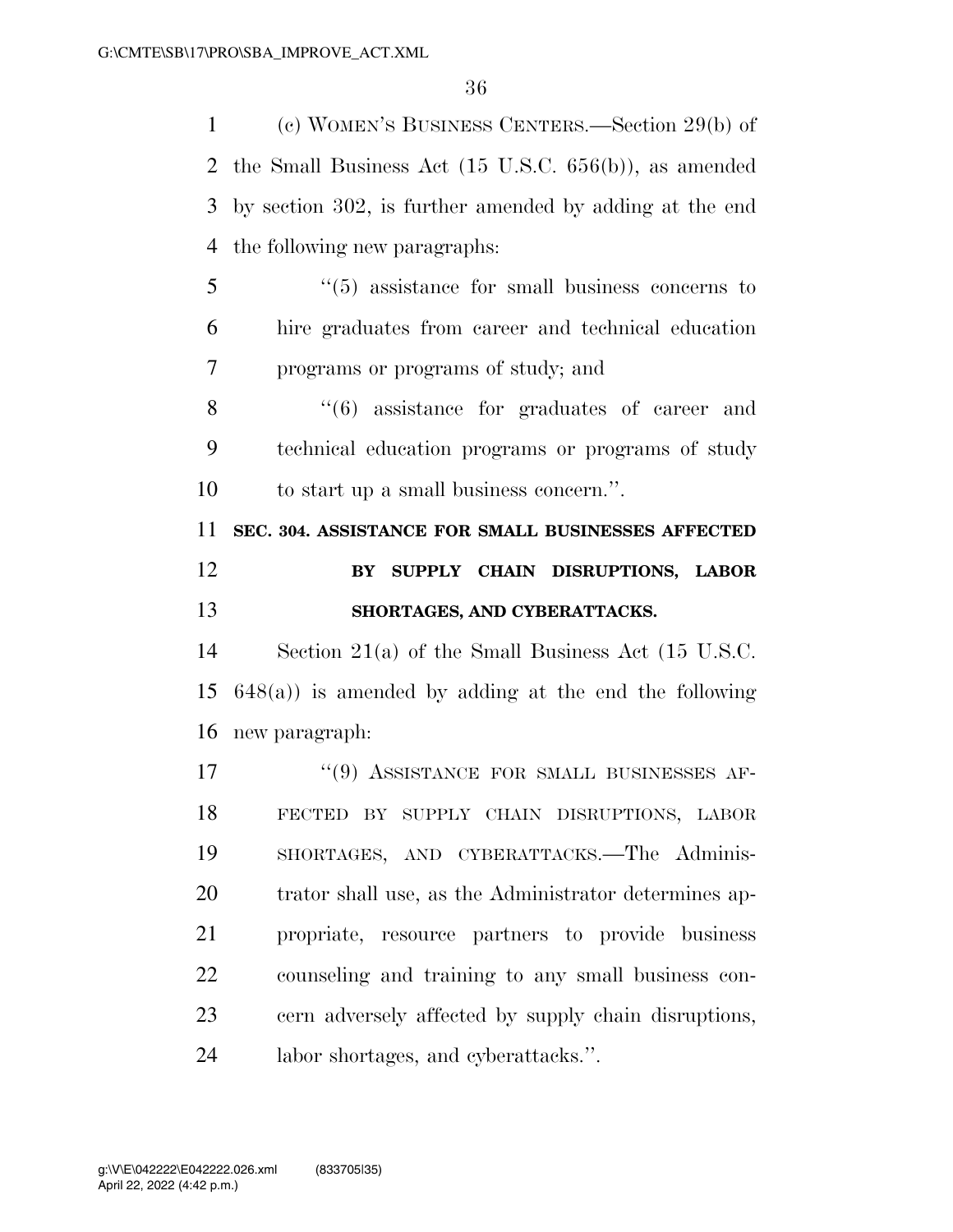# **SEC. 305. REQUIREMENTS ON USE OF ASSISTANCE BY RE-SOURCE PARTNERS.**

 (a) IN GENERAL.—The following requirements shall apply with respect to any covered assistance provided to a resource partner by the Small Business Administration:

 (1) Notwithstanding any other provision of law, a resource partner may use not more than an amount equal to 10 percent of the annual budget of such resource partner for marketing (including website development and maintenance) for upcoming events or counseling opportunities for small business concerns.

 (2) A resource partner may not use any amounts provided through any such covered assist- ance for fundraising for a political entity or a non-profit organization.

 (b) TERMINATION.—The Administrator shall termi- nate covered assistance if amounts provided through such covered assistance are used in violation of subsection (a)(2).

 (c) APPLICABILITY.—This section and the require-ments of this section shall apply—

 (1) with respect to covered assistance that is a grant or a prize, that is provided on or after the date of the enactment of this Act; and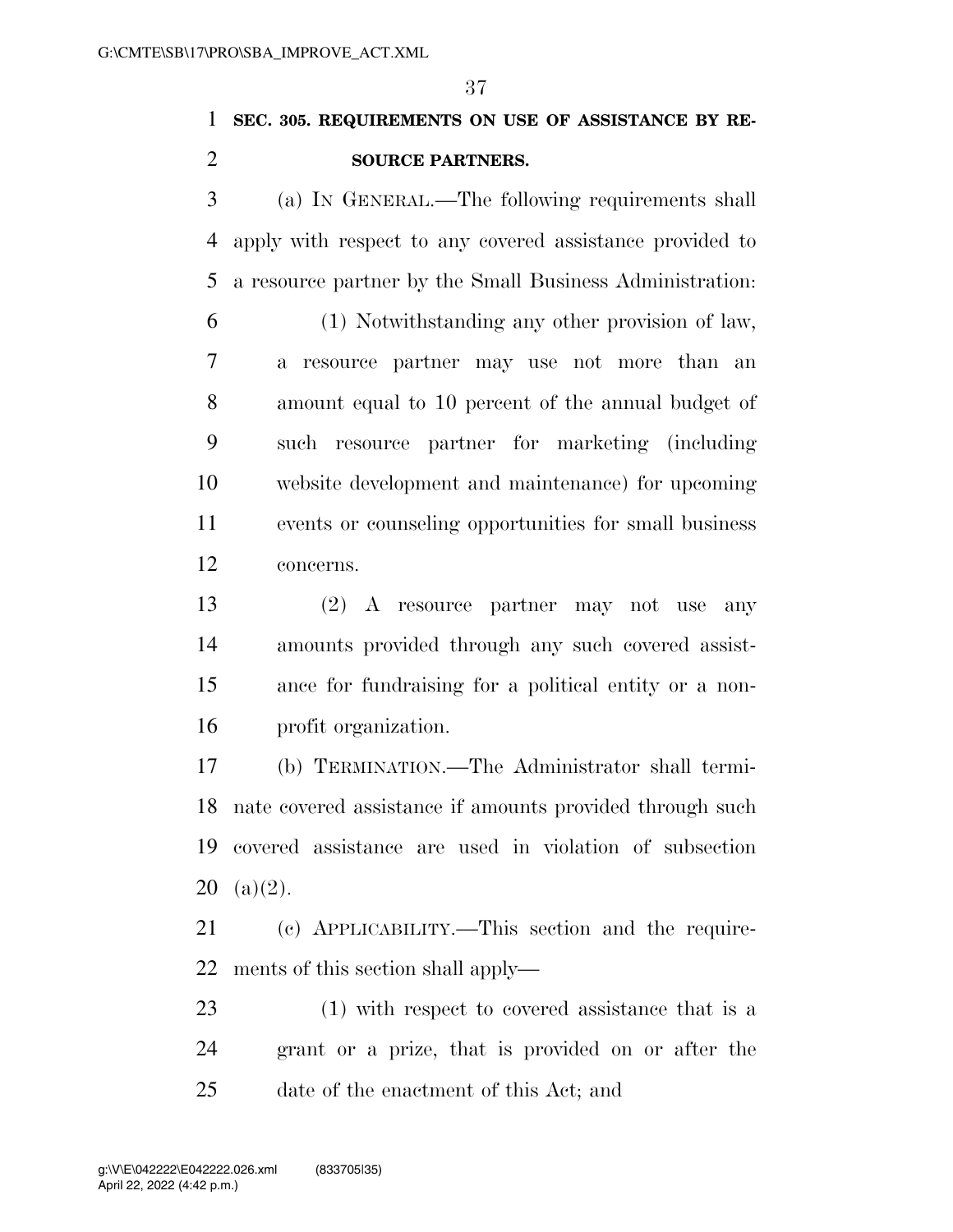(2) with respect to covered assistance that is a cooperative agreement or a contract, that is entered into on or after the date of the enactment of this Act. (d) DEFINITIONS.—In this section: (1) COVERED ASSISTANCE.—The term ''covered assistance'' means financial assistance in the form of a grant, prize, cooperative agreement, or contract. (2) RESOURCE PARTNER.—The term ''resource partner'' has the meaning given such term in section 3 of the Small Business Act (15 U.S.C. 632), as amended by this Act.

# **TITLE IV—SMALL BUSINESS AD- MINISTRATION CON-TRACTING PROGRAMS**

# **SEC. 401. ANNUAL TESTIMONY.**

 Section 10 of the Small Business Act (15 U.S.C. 18 639), as amended by section  $301(c)$ , is further amended by adding at the end the following new subsection:

20 "(k) APPEARANCES BEFORE CONGRESS.—The head of the Office of Government Contracting and Business De- velopment of the Small Business Administration shall an- nually appear before the Committee on Small Business of the House of Representatives and the Committee on Small Business and Entrepreneurship of the Senate to provide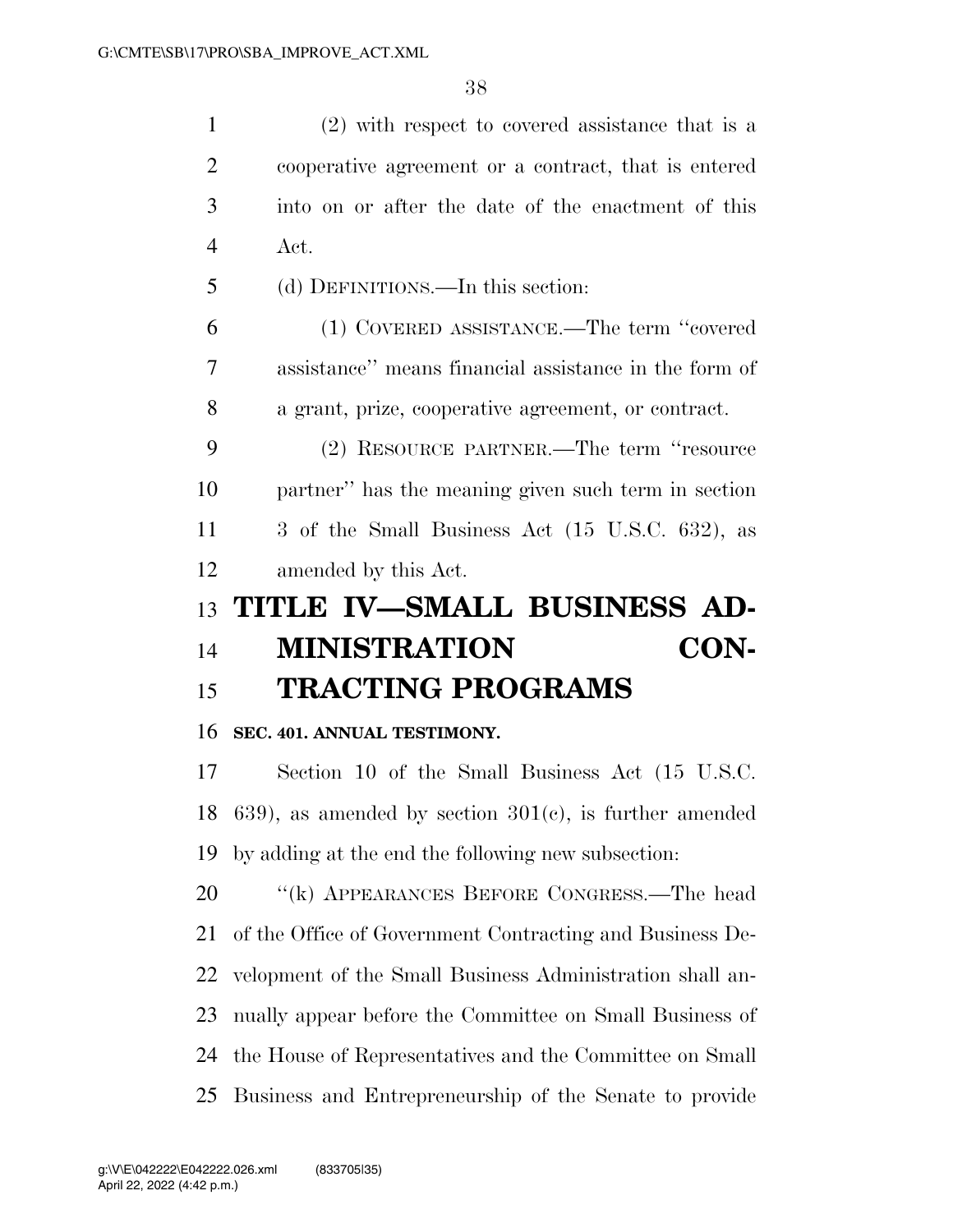information on the effectiveness of Federal procurement programs operated by the Administration, including— 3 ''(1) the number of small business concerns that participate in each such program; ''(2) the number of contracts and total dollar amount awarded through a competition restricted to small business concerns under each such program; 8 ''(3) the number of sole source contracts and total dollar amount awarded to small business con- cerns under each such program; 11 ''(4) a description of assistance provided by the Administration or resource partners to small busi- ness concerns that participate in each such program; and ''(5) any other data relating to tracking the long-term success and growth of small business con- cerns that participate in such programs.''. **SEC. 402. IMPROVEMENTS TO ACCURACY IN FEDERAL SMALL BUSINESS SPENDING.**  Section 15(g) of the Small Business Act (15 U.S.C.  $644(g)$  is amended by adding at the end the following new paragraph: 23 "(4) LIMITATION ON CREDIT FOR MEETING CONTRACTING GOALS.—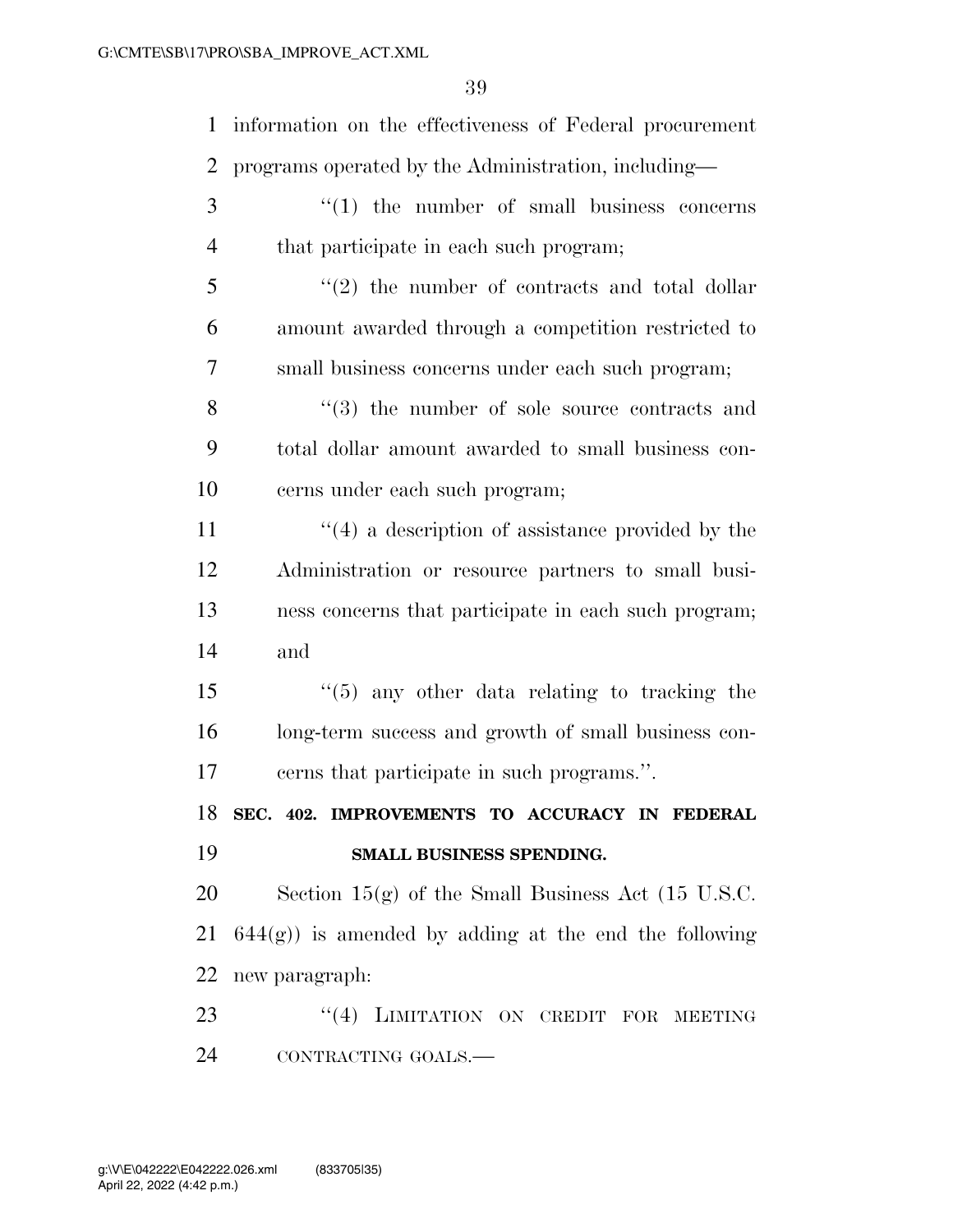| $\mathbf{1}$   | "(A) IN GENERAL.—A Federal agency may             |
|----------------|---------------------------------------------------|
| $\overline{2}$ | allocate credit for a single prime contract not   |
| 3              | more than two times for purposes of dem-          |
| $\overline{4}$ | onstrating compliance with the Governmentwide     |
| 5              | goals established under paragraph $(1)(A)$ .      |
| 6              | "(B) ALLOCATION OF CREDIT.—The first              |
| $\overline{7}$ | allocation of credit described in subparagraph    |
| 8              | (A) shall be applied toward the goal described    |
| 9              | in paragraph $(1)(A)(i)$ . A second allocation of |
| 10             | such credit shall be applied as follows:          |
| 11             | "(i) If the prime contract was award-             |
| 12             | ed pursuant to a requirement to set aside         |
| 13             | such prime contract for a small business          |
| 14             | concern described in clause (ii), (iii), (iv),    |
| 15             | or (v) of paragraph $(1)(A)$ , the credit shall   |
| 16             | be applied toward the goal described in the       |
| 17             | appropriate clause that corresponds with          |
| 18             | the award.                                        |
| 19             | "(ii) If the prime contract was not               |
| <b>20</b>      | awarded pursuant to a requirement to set          |
| 21             | aside such prime contract for a small busi-       |
| 22             | ness concern described in clause (ii), (iii),     |
| 23             | (iv), or (v) of paragraph $(1)(A)$ , the credit   |
| 24             | shall be applied toward any applicable goal       |
| 25             | described in such paragraph $(1)(A)$ .            |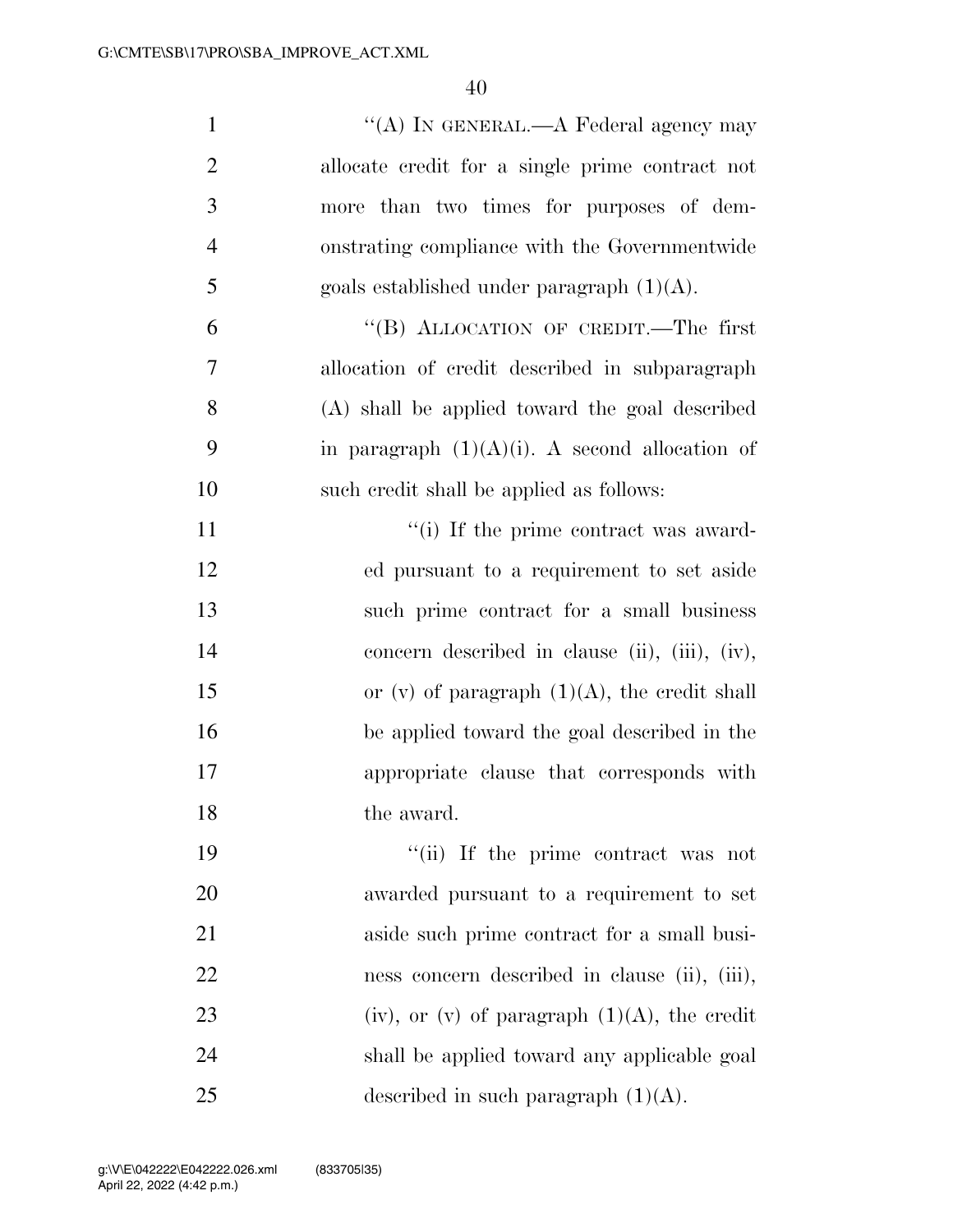1 ''(C) CREDIT DEFINED.—In this para- graph, the term 'credit' means the value of a prime contract.''.

### **SEC. 403. STRENGTHENING SUBCONTRACTING.**

 (a) INFORMATION ON FIRST TIER SUBCONTRAC- TORS.—Section 8(d) of the Small Business Act (15 U.S.C. 637(d)) is amended by adding at the end the following new paragraph:

9 "(18) INFORMATION ON FIRST TIER SUB-CONTRACTORS.—

 $((A)$  IN GENERAL.—Not later than seven days after a prime contractor awards a sub- contract to a first tier subcontractor that is small business concern under a contract with respect to which such prime contractor is re- quired to develop a subcontracting plan under 17 paragraph (4) or (5), the prime contractor shall provide to the contracting officer for such con-tract—

20  $\frac{1}{20}$  ist of all first tier subcontrac-21 tors for such contract that are small busi- ness concerns; and 23 ''(ii) the contact information described

in subparagraph (B).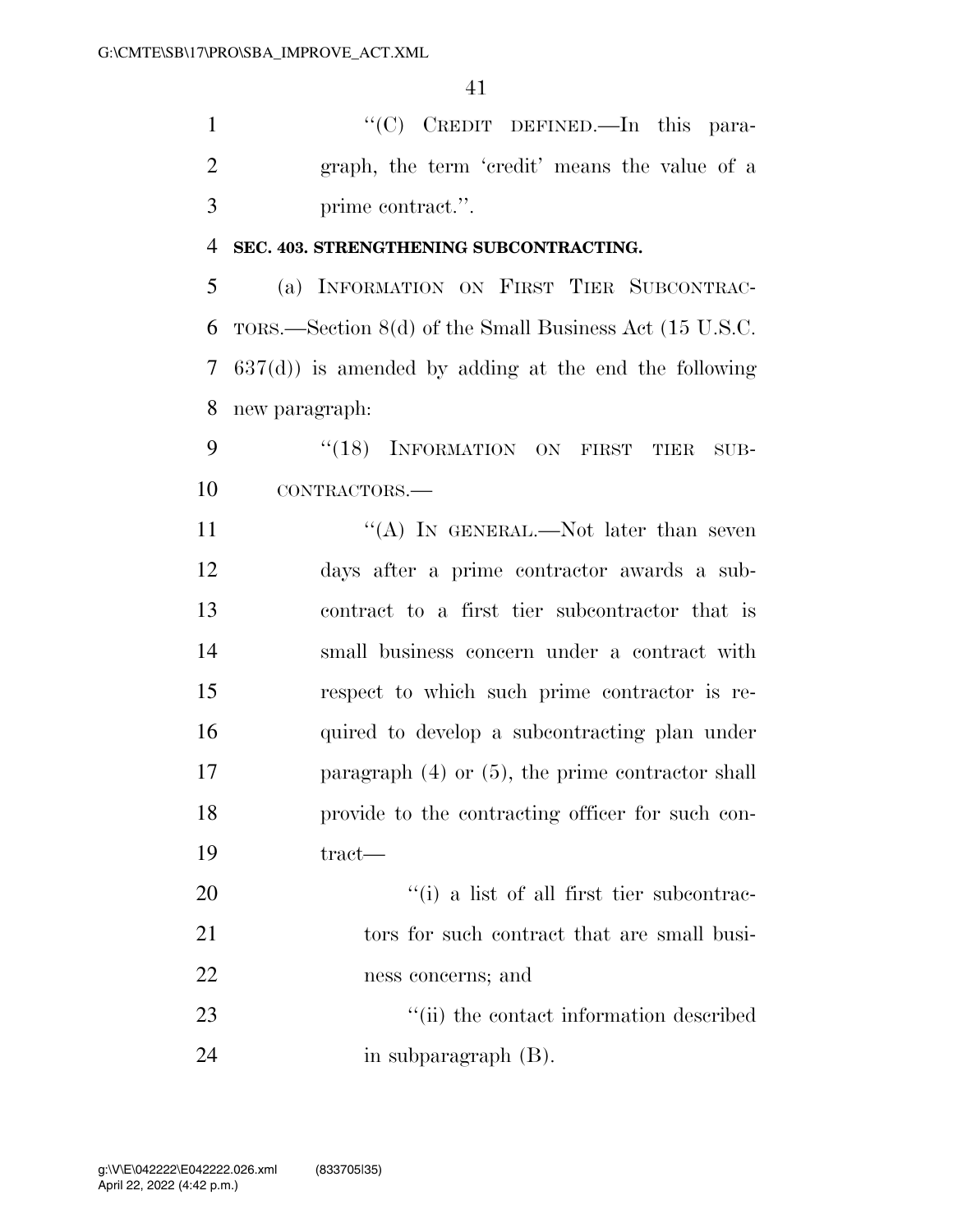| $\mathbf{1}$   | "(B) CONTACT INFORMATION.—Not later                    |
|----------------|--------------------------------------------------------|
| $\overline{2}$ | than three days before the date on which a             |
| 3              | prime contractor is required to provide informa-       |
| $\overline{4}$ | tion for a contract to a contracting officer           |
| 5              | under subparagraph $(A)$ , each first tier subcon-     |
| 6              | tractor of such prime contractor for such con-         |
| $\overline{7}$ | tract shall provide to such prime contractor           |
| 8              | contact information that is—                           |
| 9              | "(i) for an individual in the employ of                |
| 10             | such subcontractor; and                                |
| 11             | "(ii) unrelated to any relationship of                 |
| 12             | subcontractor with the prime con-<br>the               |
| 13             | tractor as a subcontractor.".                          |
| 14             | (b) QUESTIONNAIRE ON PRIME CONTRACTOR EN-              |
| 15             | GAGEMENT WITH CERTAIN SUBCONTRACTORS.—                 |
| 16             | (1) DEVELOPMENT.—The Administrator shall               |
| 17             | develop a questionnaire to collect feedback from first |
| 18             | tier subcontractors that are small business concerns   |
| 19             | regarding the engagement of a prime contractor         |
| 20             | with such subcontractor during the performance of      |
| 21             | a subcontract the prime contractor awarded to such     |
| 22             | subcontractor.                                         |
| 23             | (2) AVAILABILITY.—The Administrator<br>shall           |
| 24             | make such questionnaire available to Federal agen-     |
| 25             | cies.                                                  |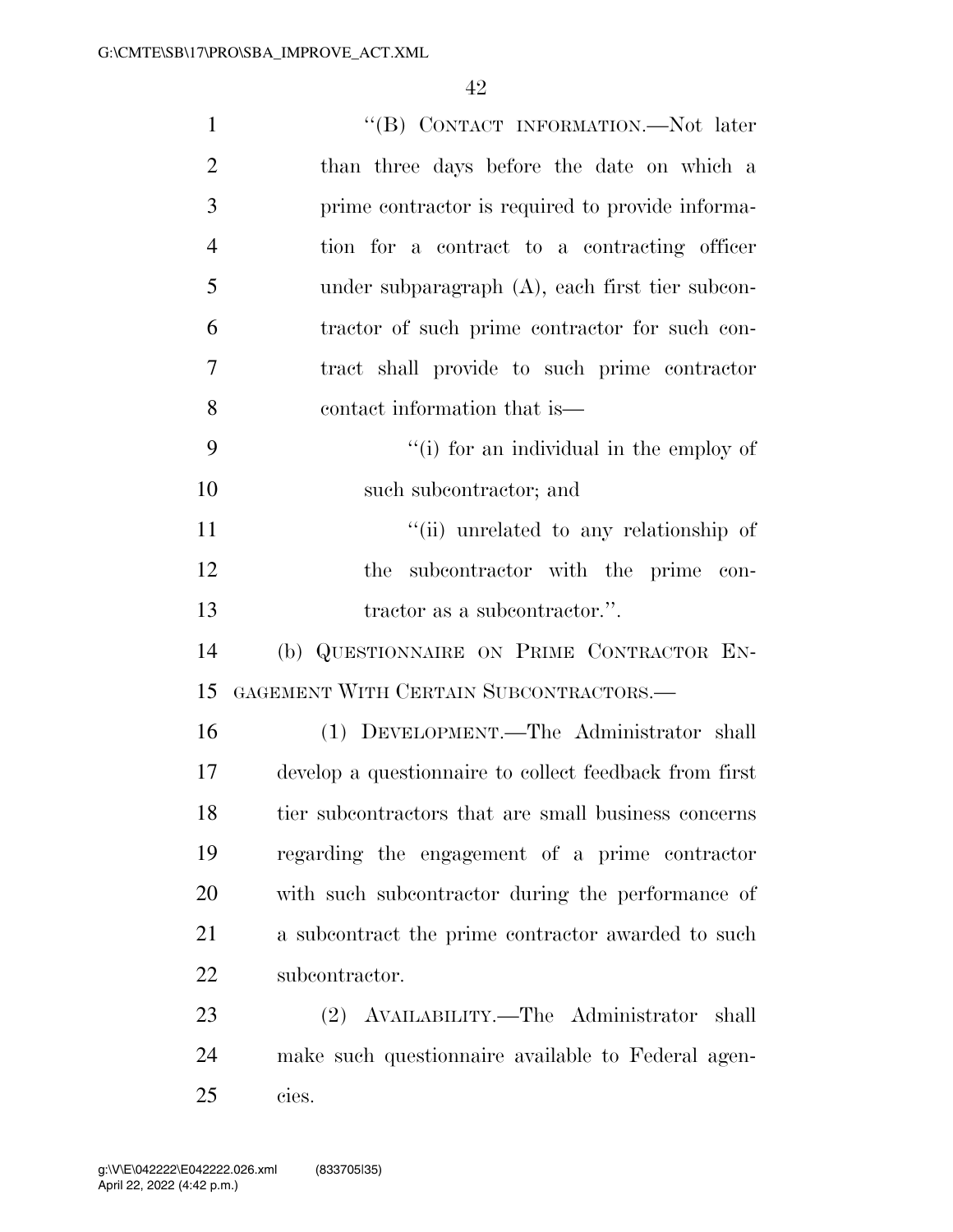| $\mathbf{1}$   | (3) USE OF QUESTIONNAIRES.—                            |
|----------------|--------------------------------------------------------|
| $\overline{2}$ | (A) IN GENERAL.—Each head of a Federal                 |
| 3              | agency shall require contracting officers for          |
| $\overline{4}$ | such Federal agency to-                                |
| 5              | (i) distribute to first tier subcontrac-               |
| 6              | tors that are small business concerns vol-             |
| 7              | untary questionnaires regarding the en-                |
| 8              | gagement of a prime contractor with such               |
| 9              | subcontractor during the performance of a              |
| 10             | subcontract the prime contractor awarded               |
| 11             | to such subcontractor; and                             |
| 12             | (ii) collect such questionnaires from                  |
| 13             | such first tier subcontractors that elect to           |
| 14             | respond to such questionnaires.                        |
| 15             | (B) PAST PERFORMANCE RECORD.—A con-                    |
| 16             | tracting officer may use such questionnaires in        |
| 17             | any system used by the Federal Government to           |
| 18             | monitor or record past performance of the              |
| 19             | prime contractor.                                      |
| 20             | (4) CONFIDENTIALITY.—A contracting officer             |
| 21             | shall not disclose the contents of a questionnaire de- |
| 22             | scribed in paragraph (1) to the prime contractor for   |
| 23             | the contract to which such question aire relates un-   |
| 24             | less the respondent to such questionnaire consents to  |
| 25             | such disclosure.                                       |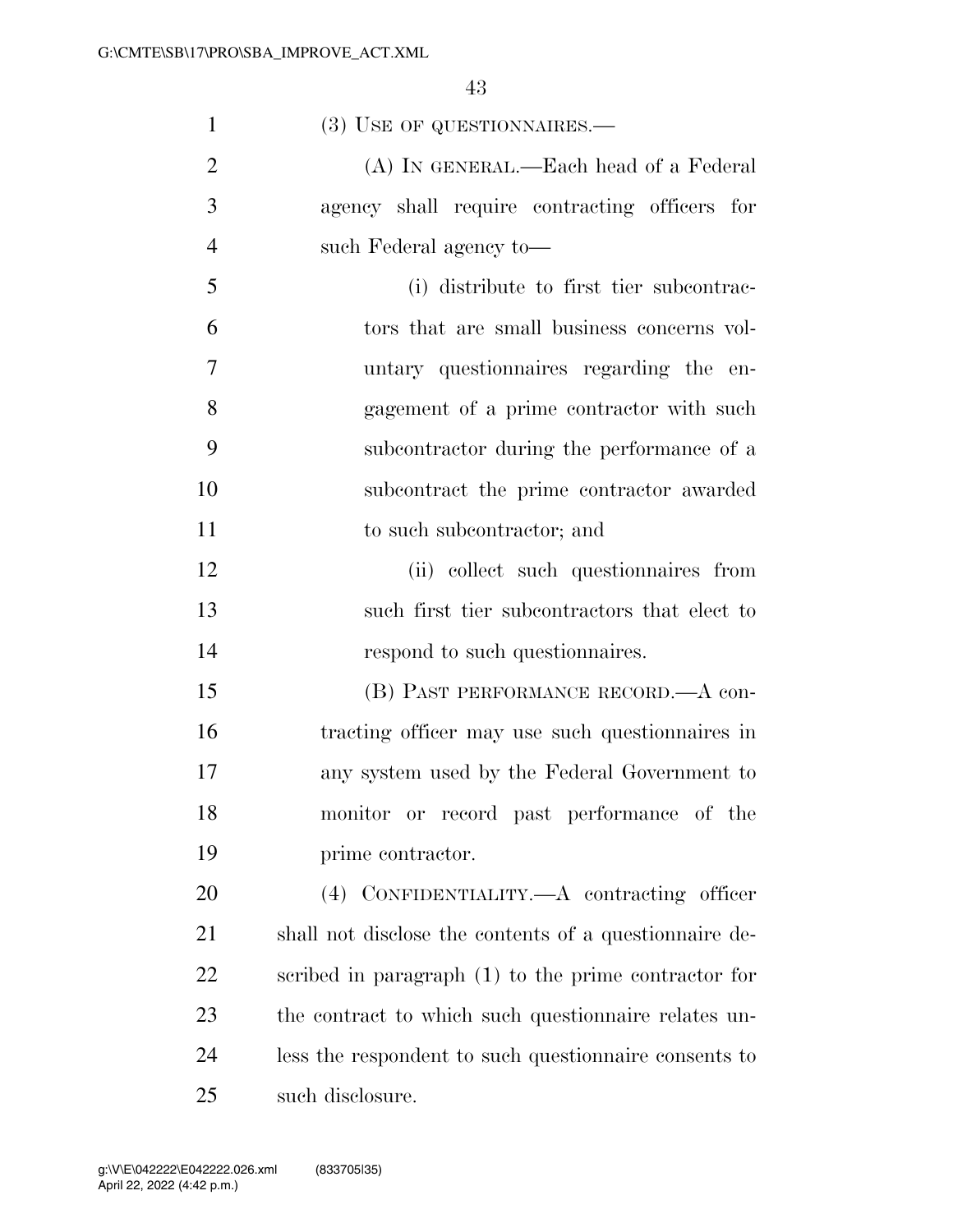| $\mathbf{1}$   | (5) DEFINITIONS.—In this subsection, the               |
|----------------|--------------------------------------------------------|
| $\overline{2}$ | terms "Federal agency", "first tier subcontractor",    |
| 3              | and "prime contractor" have the meanings given, re-    |
| $\overline{4}$ | spectively, in section 3 of the Small Business Act     |
| 5              | $(15 \text{ U.S.C. } 632).$                            |
| 6              | (c) ENHANCING SUBCONTRACTING REPORTING AC-             |
| 7              | COUNTABILITY.—Section $8(d)$ of the Small Business Act |
| 8              | $(15 \text{ U.S.C. } 637(d))$ is amended—              |
| 9              | $(1)$ in paragraph $(7)(B)$ , by adding at the end     |
| 10             | the following:                                         |
| 11             | "The timeliness with which a contractor submits re-    |
| 12             | ports required pursuant to paragraph $(6)(E)$ shall be |
| 13             | considered in any past performance evaluation of       |
| 14             | such contractor undertaken by the agency."; and        |
| 15             | $(2)$ in paragraph $(9)$ —                             |
| 16             | (A) in subparagraph $(A)$ , by adding "or"             |
| 17             | at the end;                                            |
| 18             | $(B)$ in subparagraph $(B)$ , by striking "or"         |
| 19             | at the end;                                            |
| 20             | $(C)$ by striking subparagraph $(C)$ ;                 |
| 21             | (D) by striking "may be considered" and                |
| 22             | inserting "shall be considered"; and                   |
| 23             | (E) by adding after "contract." the fol-               |
| 24             | lowing: "The failure of any contractor or sub-         |
| 25             | contractor to comply with assurances provided          |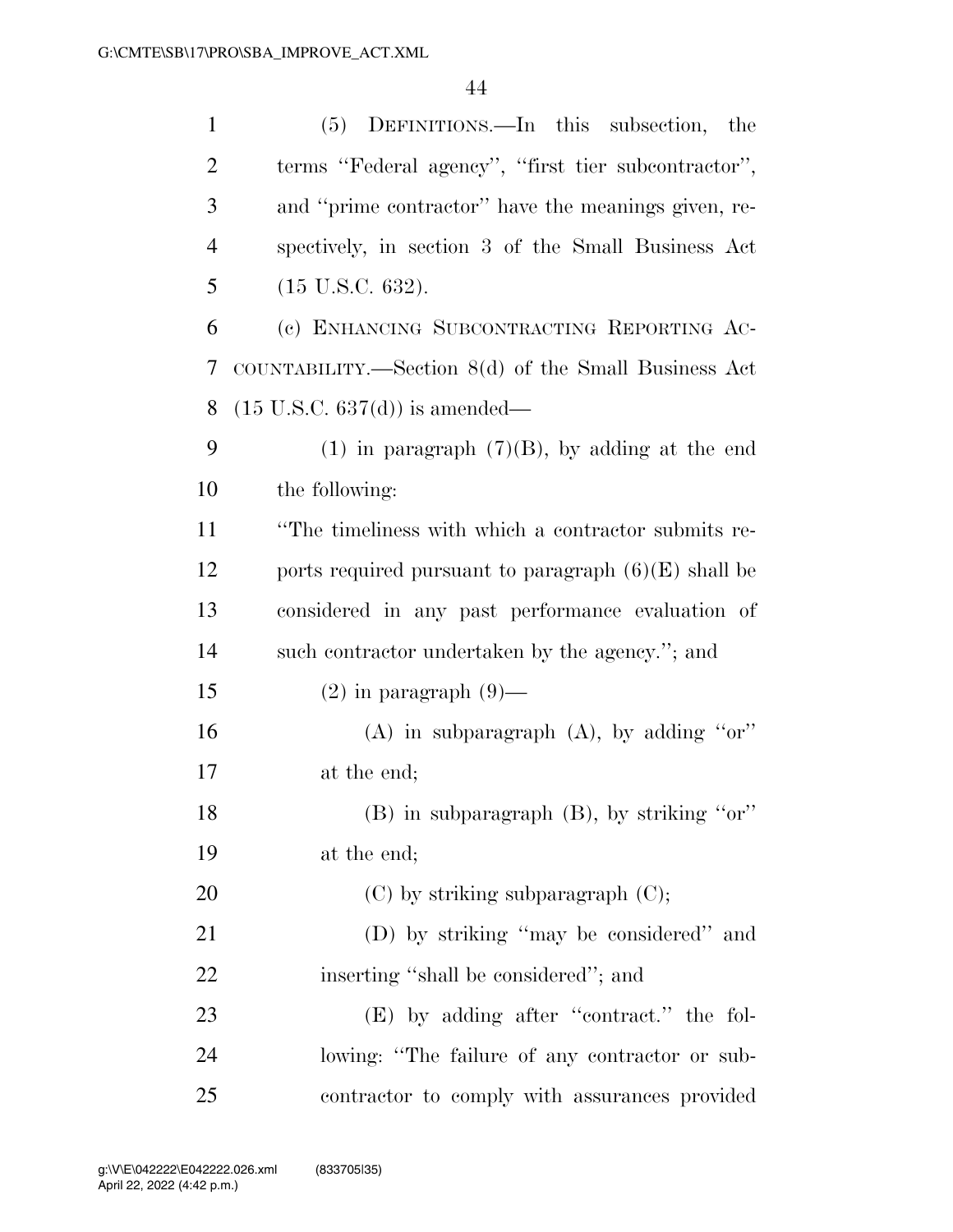under paragraph (6)(E) shall be considered a material breach of the relevant contract or sub- contract and shall negatively affect any past performance evaluations of the contractor or subcontractor if the contractor or subcontractor did not correct such failure.''.

# **TITLE V—SMALL BUSINESS ADMINISTRATION DUPLICATION**

# **SEC. 501. ELIMINATE PROGRAMS DUPLICATING PRIVATE**

## **SECTOR.**

 (a) COMMUNITY NAVIGATOR PILOT PROGRAM.—Sec- tion 5004(d) of the American Rescue Plan Act of 2021 (15 U.S.C. 9013(d)) is amended by striking ''December 31, 2025'' and inserting ''the date of the enactment of the IMPROVE the SBA Act''.

 (b) GROWTH ACCELERATORS FUND COMPETITION PROGRAM.—The Administrator may not carry out the Growth Accelerators Fund Competition program or any similar program or initiative not specifically authorized by law.

21 (c) REGIONAL INNOVATION CLUSTERS INITIATIVE. The Administrator may not carry out the Regional Inno- vation Clusters initiative or any similar program or initia-tive not specifically authorized by law.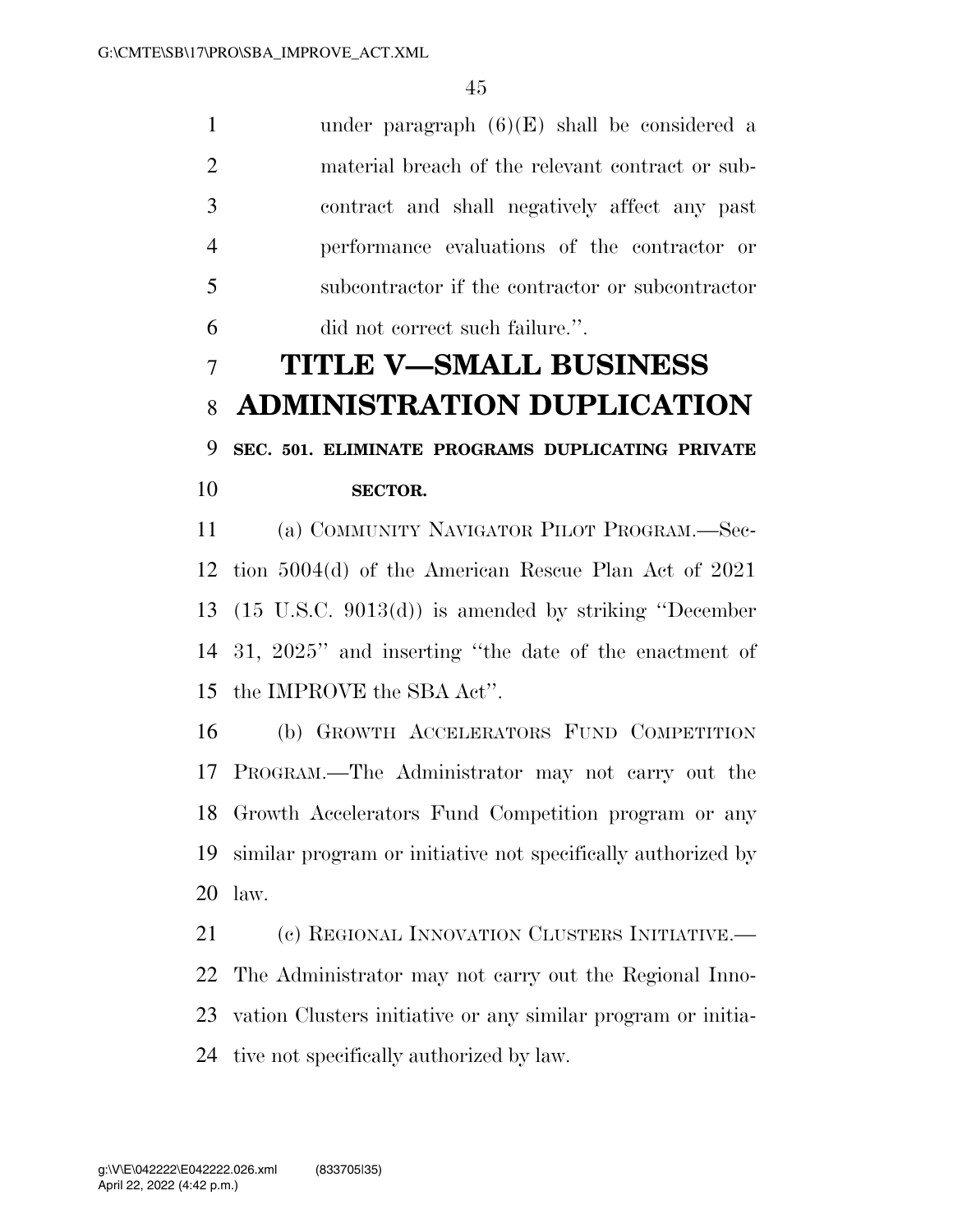| $\mathbf{1}$   | SEC. 502. ENTREPRENEURIAL DEVELOPMENT SERVICE                         |
|----------------|-----------------------------------------------------------------------|
| $\overline{2}$ | LIMITS.                                                               |
| 3              | The Small Business Act (15 U.S.C. 631 et seq.) is                     |
| $\overline{4}$ | amended—                                                              |
| 5              | $(1)$ by redesignating section 49 as section 51;                      |
| 6              | and                                                                   |
| 7              | $(2)$ by inserting after section 48 the following                     |
| 8              | new section:                                                          |
| 9              | "SEC. 49. USE OF AUTHORIZED ENTREPRENEURIAL DEVEL-                    |
| 10             | <b>OPMENT PROGRAMS.</b>                                               |
| 11             | "Notwithstanding any other provision of law, the Ad-                  |
| 12             | ministrator shall only deliver entrepreneurial development            |
| 13             | services and entrepreneurial education through a program              |
| 14             | authorized under section 7(j), 7(m), 8(a), 8(b)(1), 21, 22,           |
| 15             | $29$ , or $32$ of this Act.".                                         |
| 16             | SEC. 503. LIMITATION ON NEW PILOT PROGRAMS UNTIL IN-                  |
| 17             | <b>RECOMMENDATIONS</b><br><b>SPECTOR</b><br><b>GENERAL</b>            |
| 18             | <b>CLOSED.</b>                                                        |
| 19             | Paragraph $(3)$ of section $10(e)$ of the Small Business              |
| 20             | Act $(15 \text{ U.S.C. } 639(e))$ , as added by section $801(b)$ , is |
| 21             | amended by adding at the end the following new subpara-               |
|                | 22 graph:                                                             |
| 23             | "(D) LIMIT ON NEW PILOT PROGRAMS.-                                    |
| 24             | The Administrator may not begin any new pilot                         |
| 25             | program not specifically authorized by Congress                       |
| 26             | unless, with respect to each recommendation                           |
|                | (83370535)<br>142222.026.xml                                          |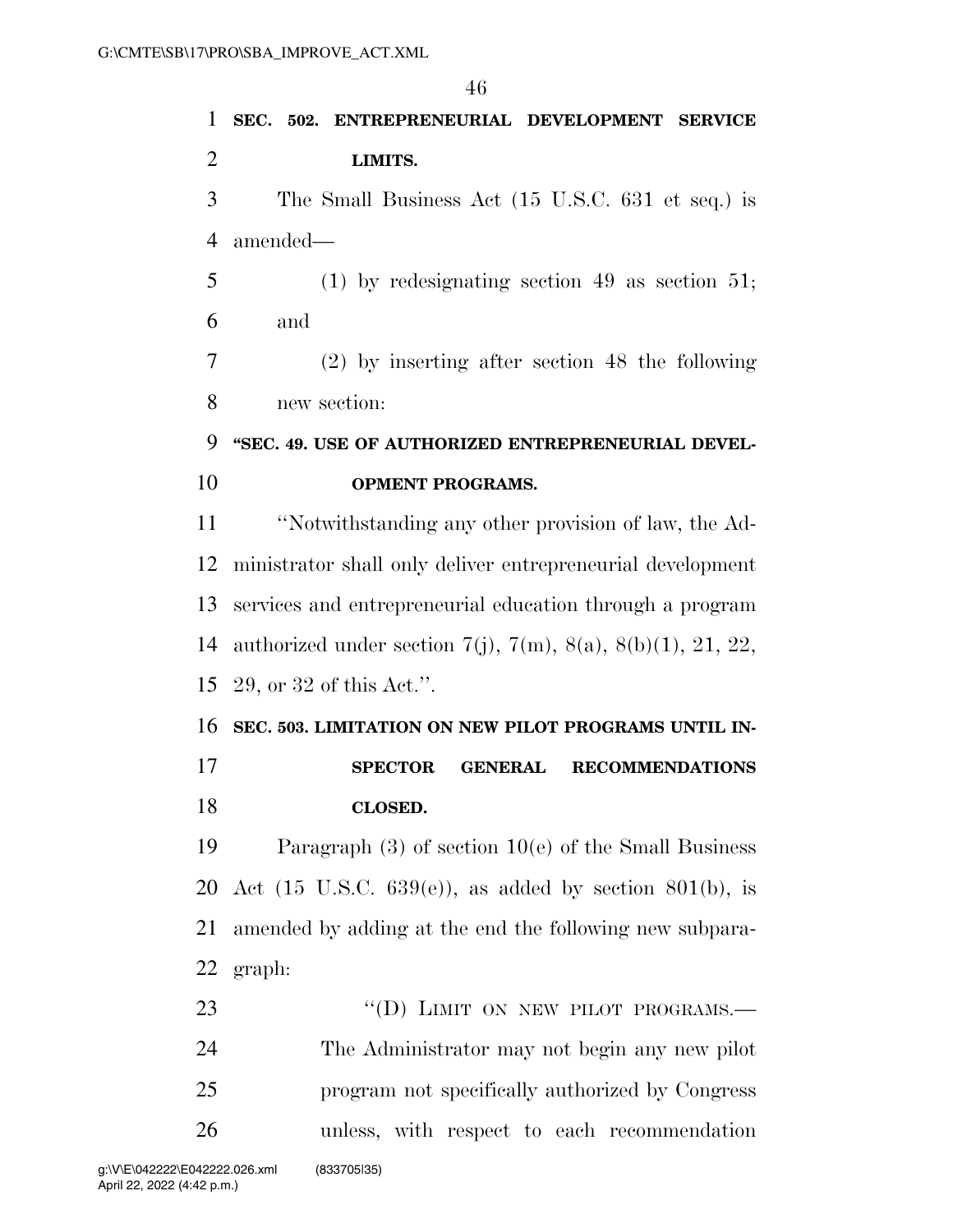| $\mathbf{1}$   | made to the Administration by the Inspector             |
|----------------|---------------------------------------------------------|
| $\overline{2}$ | General of the Small Business Administration,           |
| 3              | the Administrator has—                                  |
| $\overline{4}$ | "(i) made the determination described                   |
| 5              | in subparagraph $(A)$ ;                                 |
| 6              | "(ii) submitted the report required                     |
| 7              | under subparagraph $(C)$ ; and                          |
| 8              | "(iii) if the Administrator determines                  |
| 9              | to implement such recommendation—                       |
| 10             | $\lq\lq$ implemented the<br>rec-                        |
| 11             | ommendation; and                                        |
| 12             | $\lq\lq$ (II) submitted to the Inspector                |
| 13             | General sufficient evidence of such                     |
| 14             | corrective action, as determined by the                 |
| 15             | Inspector General.".                                    |
| 16             | <b>TITLE VI—PROHIBITION OF</b>                          |
| 17             | <b>INELIGIBLE USE OF FUNDS</b>                          |
| 18             | SEC. 601. PROHIBITION ON CERTAIN SMALL BUSINESS         |
| 19             | <b>CONCERNS.</b>                                        |
| 20             | (a) IN GENERAL.—The Administrator may not pro-          |
| 21             | vide assistance under any program of the Administration |
| 22             | to the following:                                       |
| 23             | (1) An entity primarily engaged in lobbying ac-         |
| 24             | tivities, as defined in section 3 of the Lobbying Dis-  |
| 25             | closure Act of 1995 (2 U.S.C. 1602).                    |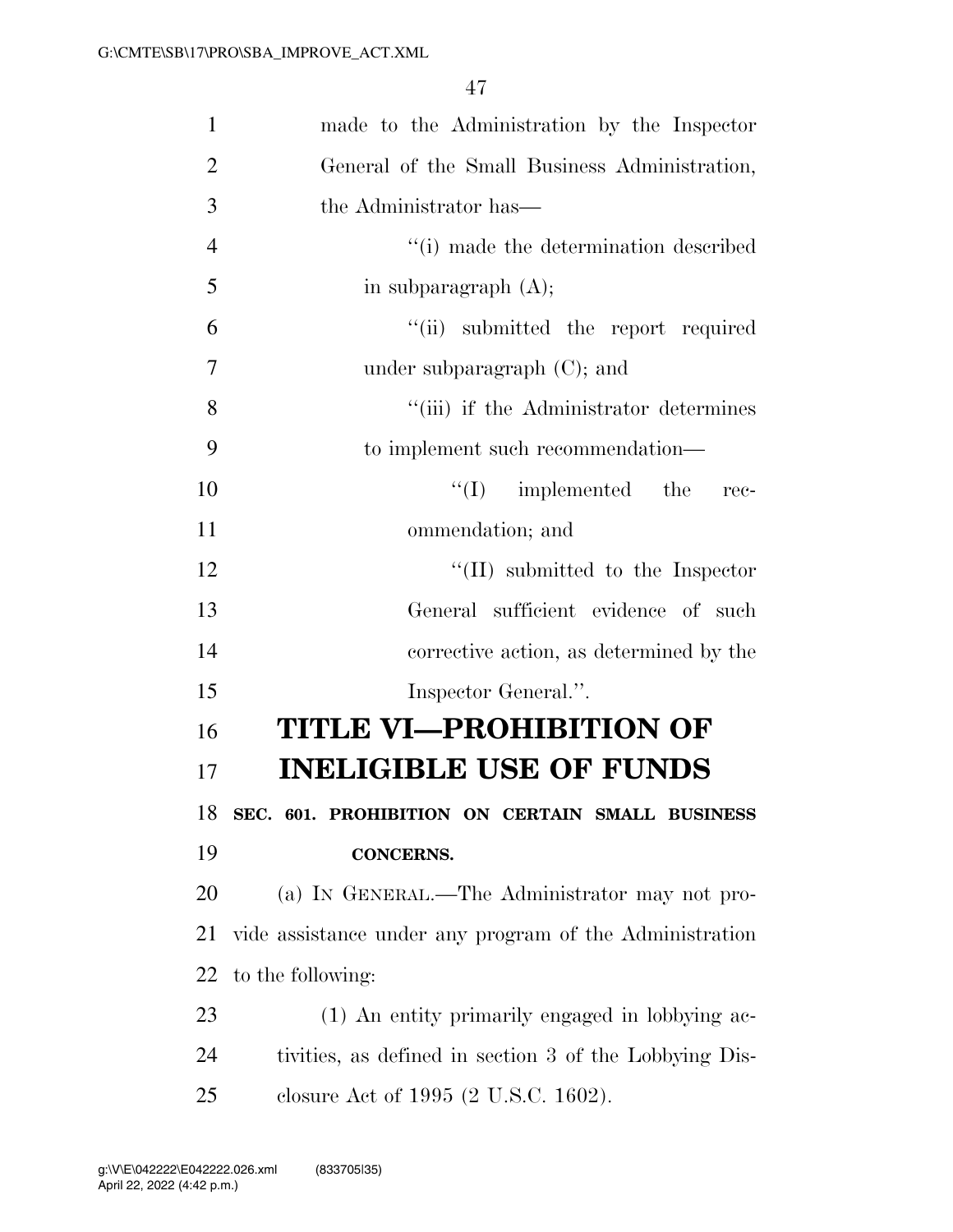| $\mathbf{1}$   | (2) An entity established for the purpose of          |
|----------------|-------------------------------------------------------|
| $\overline{2}$ | conducting public policy research or for engaging in  |
| 3              | policy advocacy or political strategy, or that other- |
| $\overline{4}$ | wise is known as a "think tank".                      |
| 5              | $(3)$ An entity—                                      |
| 6              | (A) organized under the laws of the Peo-              |
| 7              | ple's Republic of China or the Special Adminis-       |
| 8              | trative Region of Hong Kong;                          |
| 9              | (B) for which the headquarters or the                 |
| 10             | principal place of business is located in the Peo-    |
| 11             | ple's Republic of China, including the Special        |
| 12             | Administrative Region of Hong Kong;                   |
| 13             | (C) for which an entity described in sub-             |
| 14             | paragraph (B) owns or holds, directly or indi-        |
| 15             | rectly, not less than 20 percent of the economic      |
| 16             | interest of the business concern or entity, in-       |
| 17             | cluding as equity shares or a capital or profit       |
| 18             | interest in a limited liability company or part-      |
| 19             | nership; or                                           |
| 20             | (D) that retains, as a member of the board            |
| 21             | of directors of the entity, an individual who is      |
| 22             | a resident of the People's Republic of China, in-     |
| 23             | cluding the Special Administrative Region of          |
| 24             | Hong Kong.                                            |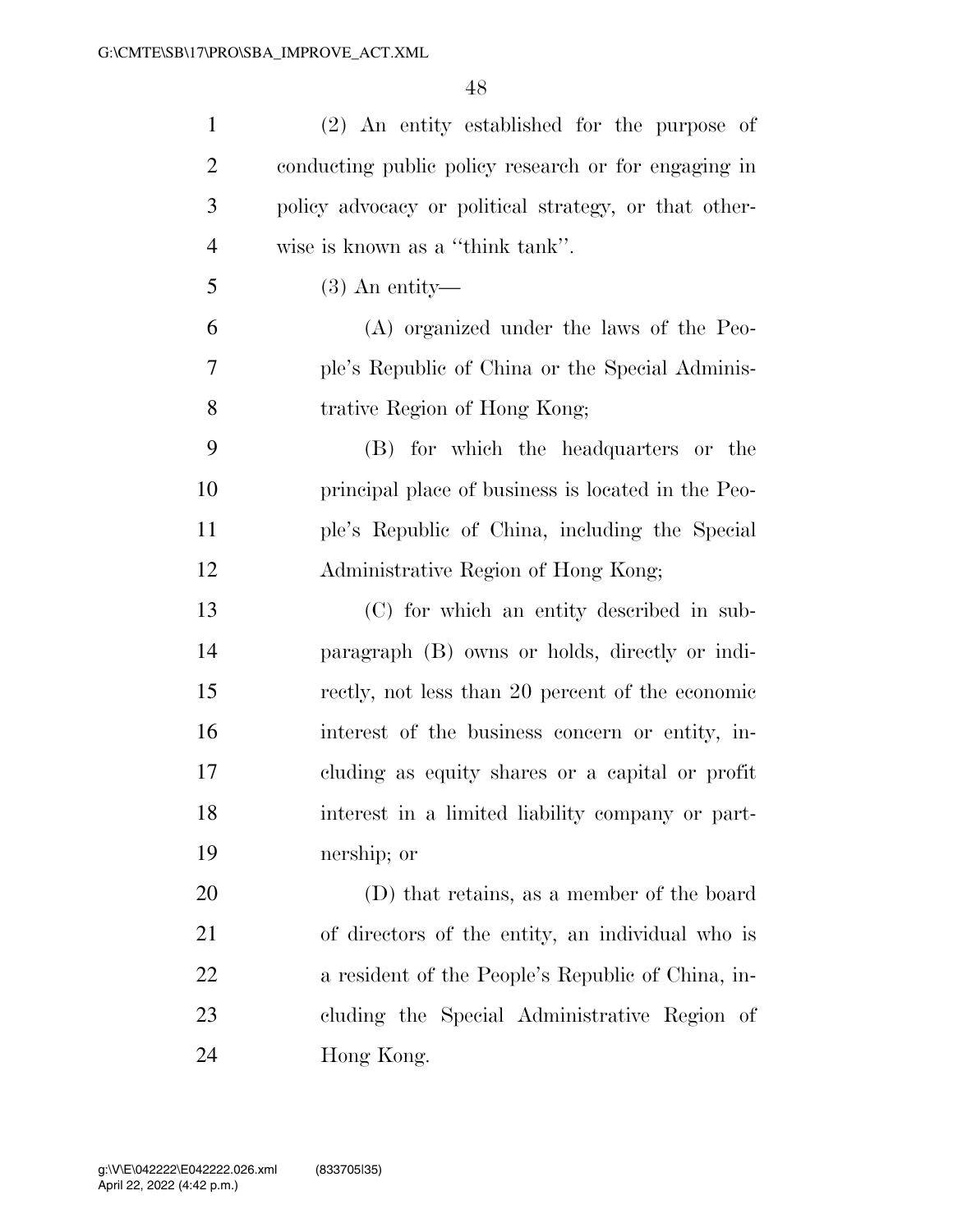(4) A person required to submit a registration statement under section 2 of the Foreign Agents Registration Act of 1938, as amended (22 U.S.C. 612). (5) A labor organization that is described in 6 section  $501(c)(5)$  of the Internal Revenue Code of 1986 and that is exempt from taxation under section  $8 \qquad 501(a)$  of such Code. (6) The Planned Parenthood Federation of America, Inc., or any affiliate or clinic of Planned Parenthood Federation of America, Inc. (7) A person convicted of an offense relating to a misdemeanor or felony assault of a law enforce- ment officer, or convicted of a felony for actions dur- ing or in connection with a riot that resulted in the destruction of a small business concern (as defined under section 3 of the Small Business Act (15 U.S.C. 632)). **SEC. 602. USE OF PROCEEDS.**  The proceeds of a loan made or guaranteed by the Administrator may not be used for the following: 22 (1) Prepayment of commercial debt. (2) Repayment of Federal debt obligations.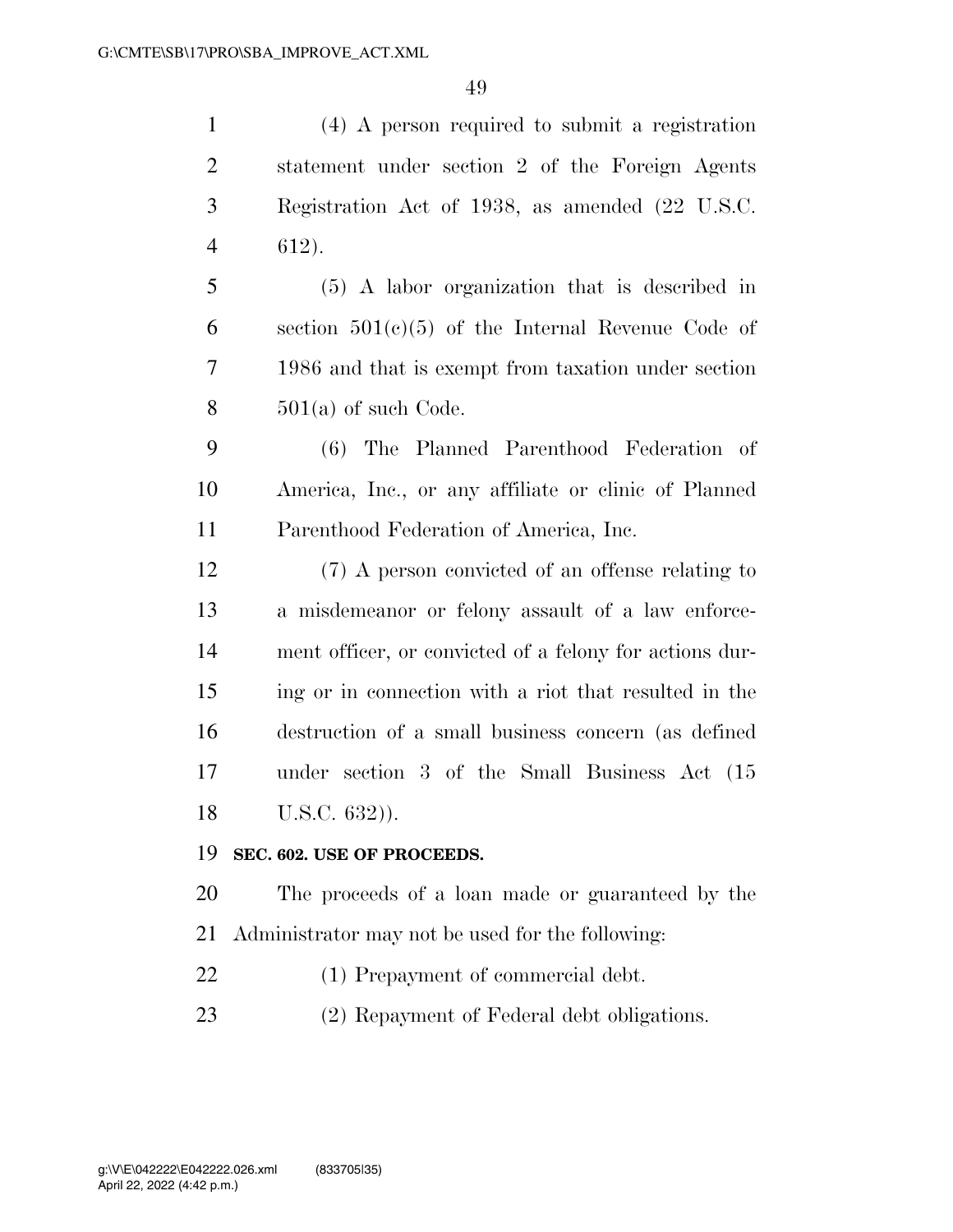# **TITLE VII—ENSURE ALL SMALL BUSINESSES ARE SERVED**

### **SEC. 701. SMALL BUSINESS CONCERN EQUAL TREATMENT.**

 The Small Business Act (15 U.S.C. 631), as amended by section 502, is further amended by inserting after sec-tion 49 the following new section:

### **''SEC. 50. SMALL BUSINESS CONCERN EQUAL TREATMENT.**

 ''(a) IN GENERAL.—Except as provided in subsection (b) and notwithstanding any other provision of law, the order in which any assistance, benefit, or award offered by a program administered by or under the authority of the Administration is provided to individuals and entities eligible for such assistance, benefit, or award shall be de-termined on a first-come, first-served basis.

 ''(b) ELIGIBILITY DETERMINATION.—For the pur- poses of a program described in subsection (a), an indi- vidual or entity may not be determined ineligible to apply for or receive any assistance, benefit, or award provided under or through such a program solely on the basis of a program requirement that only certain other individuals or entities are eligible to apply for or receive such assist- ance, benefit, or award in a specified period if, after such period, such individual or entity would be so eligible.

24  $\cdot$  "(c) EXCLUSIONS.—This section does not apply with respect to any program under section 8(a), 8(d), 29, or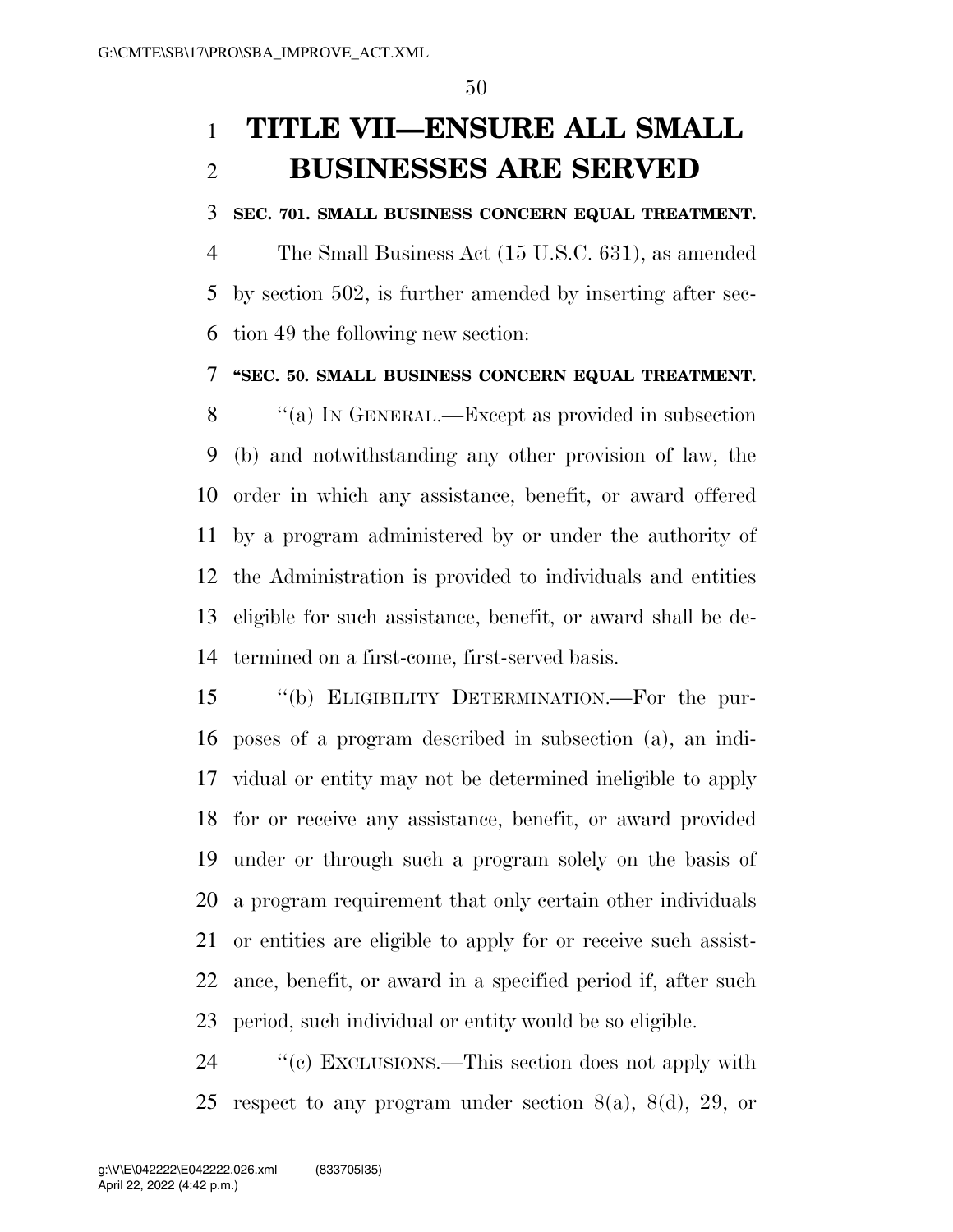31, or any other procurement program administered by or under the authority of the Administration.

- ''(d) RULES OF CONSTRUCTION.—
- 4 "(1) OTHER PROGRAM REQUIREMENTS.-EX- cept as provided in this section, nothing in this sec- tion may be construed as modifying or eliminating any requirement of any program described in sub-section (a).

9 "(2) APPLICABILITY TO SUBSEQUENT LAW.— No provision of law enacted after the date of the en- actment of this section may be construed as limiting, superceding, or otherwise affecting this section, ex- cept to the extent that it does so by specific ref-erence to this section.''.

# **TITLE VIII—INSPECTOR GEN- ERAL OF THE SMALL BUSI-NESS ADMINISTRATION**

 **SEC. 801. CLARIFICATION OF THE RESPONSIBILITIES OF THE ADMINISTRATOR WITH RESPECT TO THE INSPECTOR GENERAL OF THE SMALL BUSI-NESS ADMINISTRATION.** 

 (a) IMPLEMENTATION OF COVERED RECOMMENDA-TIONS.—

 (1) IN GENERAL.—Not later than 45 days after the date on which the Inspector General of the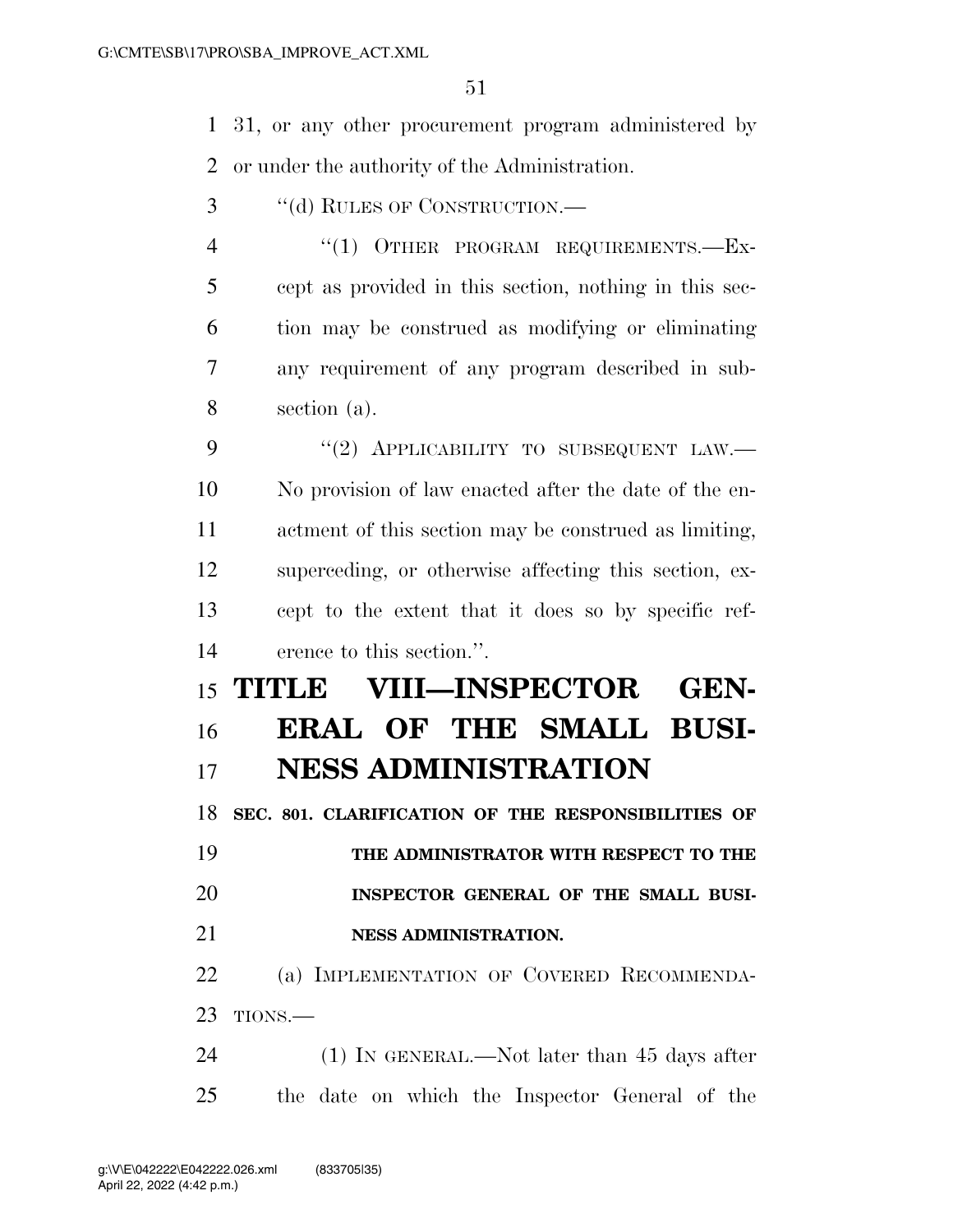| $\mathbf{1}$   | Small Business Administration issues a covered rec-                  |
|----------------|----------------------------------------------------------------------|
| $\overline{2}$ | ommendation, the Administrator shall determine                       |
| 3              | whether to implement such covered recommendation.                    |
| $\overline{4}$ | (2) COVERED RECOMMENDATION DEFINED.—In                               |
| 5              | this subsection, the term "covered recommendation"                   |
| 6              | means a recommendation made by the Inspector                         |
| 7              | General of the Small Business Administration re-                     |
| 8              | sulting from a situation for which the President de-                 |
| 9              | clares—                                                              |
| 10             | $(A)$ an emergency under section 501 of the                          |
| 11             | Robert T. Stafford Disaster Relief and Emer-                         |
| 12             | gency Assistance Act (42 U.S.C. 5191);                               |
| 13             | (B) a major disaster under section 401 of                            |
| 14             | such Act (42 U.S.C. 5170); or                                        |
| 15             | (C) a national emergency under section                               |
| 16             | $201(a)$ of the National Emergencies Act $(50)$                      |
| 17             | U.S.C. $1621(a)$ ).                                                  |
| 18             | (b) DETERMINATIONS ON RECOMMENDATIONS.                               |
| 19             | Section 10(e) of the Small Business Act $(15 \text{ U.S.C. } 639)$ , |
| 20             | as amended by section $102(b)$ , is further amended by add-          |
| 21             | ing at the end the following new paragraph.                          |
| 22             | "(3) DETERMINATIONS ON RECOMMENDATIONS.—                             |
| 23             | "(A) IN GENERAL.—Not later than 10 days                              |
| 24             | after the date on which the Inspector General issues                 |
| 25             | a recommendation, the Administrator shall make a                     |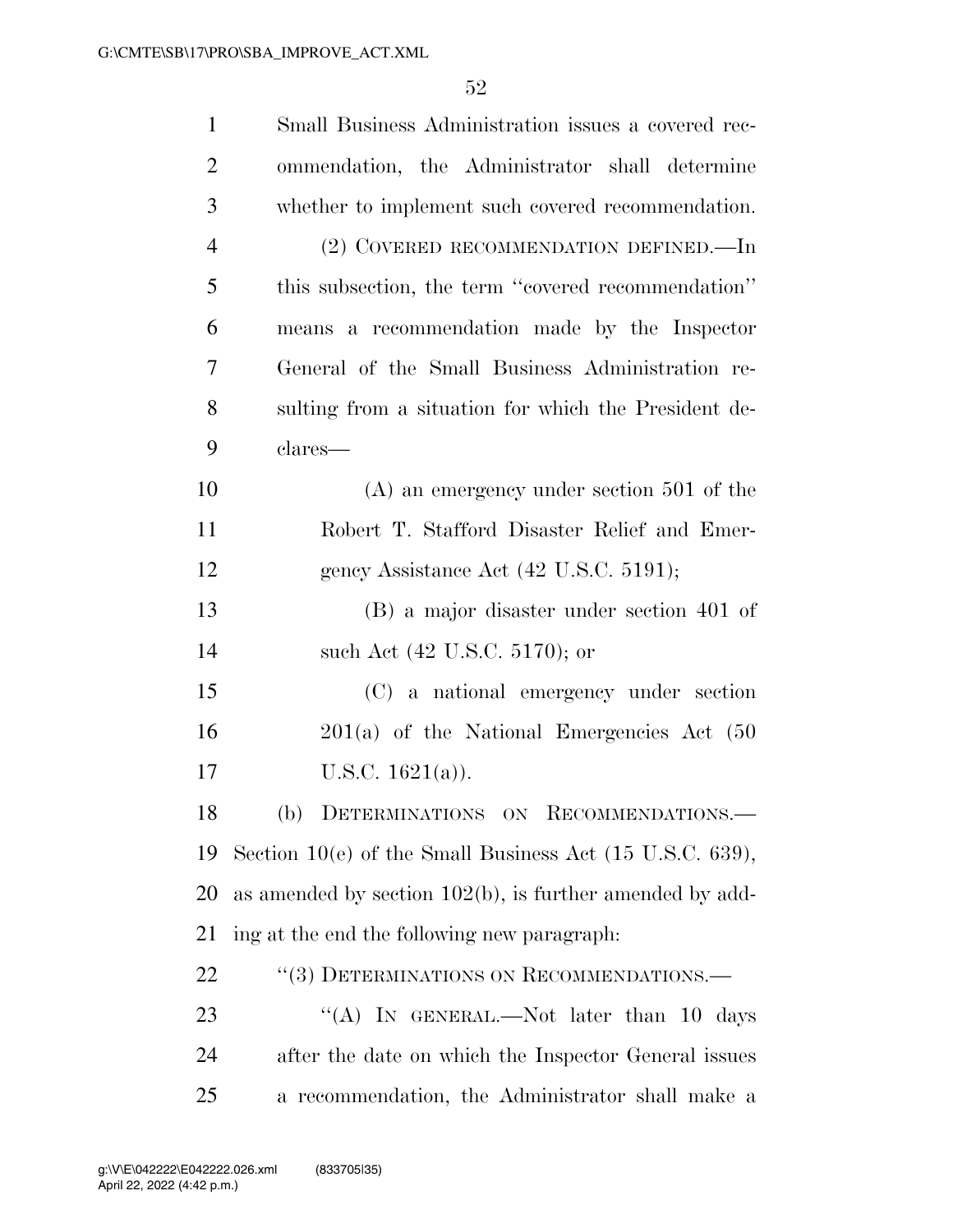determination whether or not to implement such rec-ommendation.

3 "(B) IMPLEMENTATION.—Not later than 90 days after the date on which the Administrator makes a determination to implement a recommenda- tion described under subparagraph  $(A)$ , the Adminis- trator shall fully implement such recommendation. 8 "(C) REPORT.—Not later than 90 days after the date on which the Administrator makes a deter- mination under subparagraph (A), the Administrator shall submit to the Inspector General a report de-scribing the reasoning for the determination.''.

 (c) REPORT ON FRAUD RECOUPMENT.—Section 10 of the Small Business Act (15 U.S.C. 639), as amended by this Act, is further amended by adding at the end the following new subsection:

 ''(l) REPORT ON FRAUD RECOUPMENT.—Not later than the date that is 3 months after the end of the fiscal year in which this subsection is enacted, and not later than the date that is three months after the end of each fiscal year thereafter, the Inspector General of the Small Busi- ness Administration shall submit to the Committee on Small Business of the House of Representatives and the Committee on Small Business and Entrepreneurship of the Senate a report on the dollar amount and incidence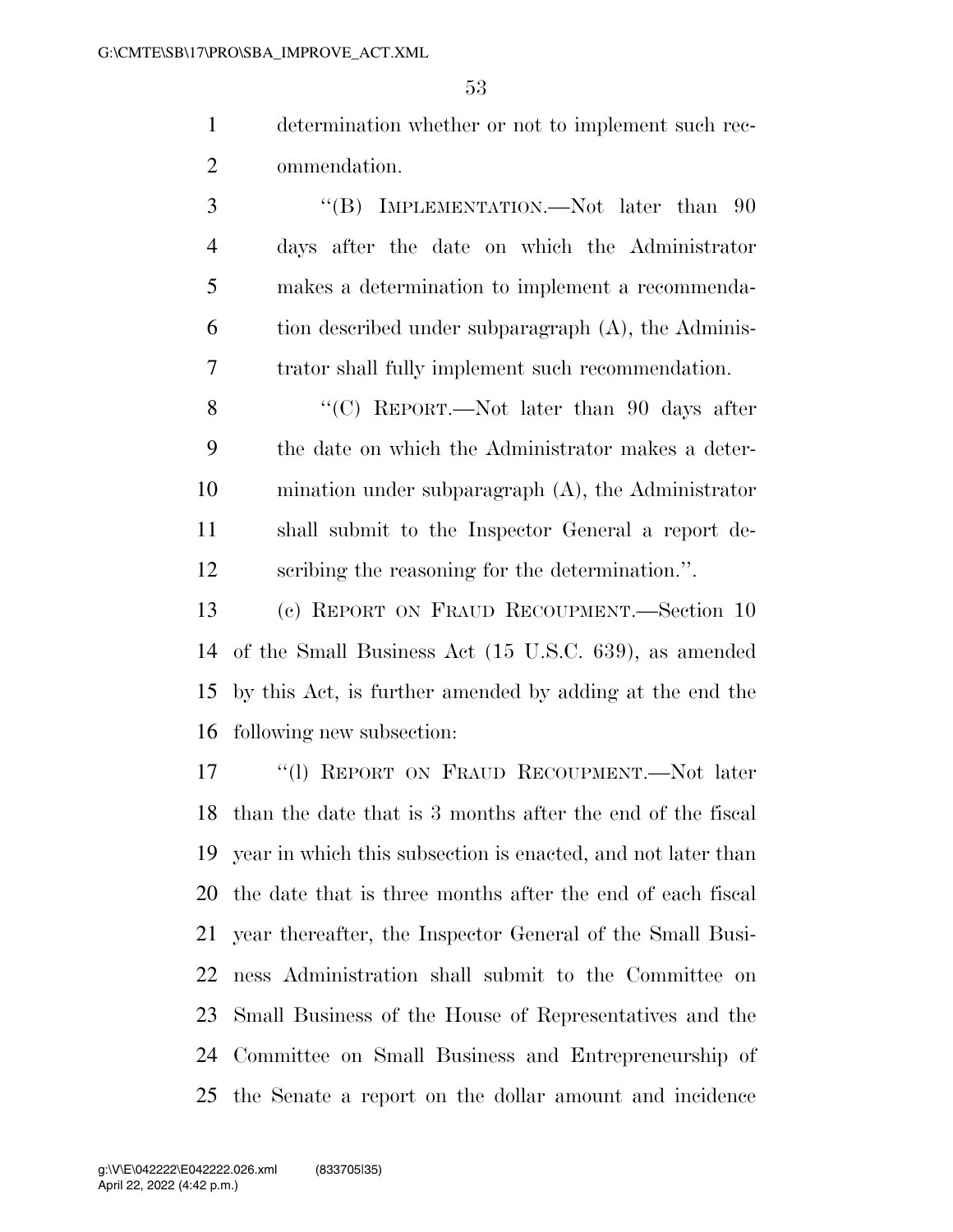of fraud recoupment for the Administration for the fiscal year preceding the date of the report.''.

# **TITLE IX—OFFICE OF ADVOCACY**

## **SEC. 901. TESTIMONY OF THE CHIEF COUNSEL FOR ADVO-**

**CACY.** 

 The Chief Counsel for Advocacy of the Small Busi- ness Administration shall annually appear before the Com- mittee on Small Business of the House of Representatives and the Committee on Small Business and Entrepreneur- ship of the Senate after each report submitted under sec- tion 612(a) of title 5, United States Code, to testify on such report and any Federal agency rule that will have a significant economic impact on a substantial number of small entities (as defined under chapter 6 of such title), as determined by the Chief Counsel for Advocacy of the Small Business Administration.

# **SEC. 902. QUARTERLY REPORTS BY THE CHIEF COUNSEL**

**FOR ADVOCACY.** 

 Section 206 of Public Law 94–305 (15 U.S.C. 634f) is amended—

 (1) by striking ''The Chief Counsel'' and insert-ing the following:

23 "(a) IN GENERAL.—The Chief Counsel"; and

 (2) by adding at the end the following new sub-section: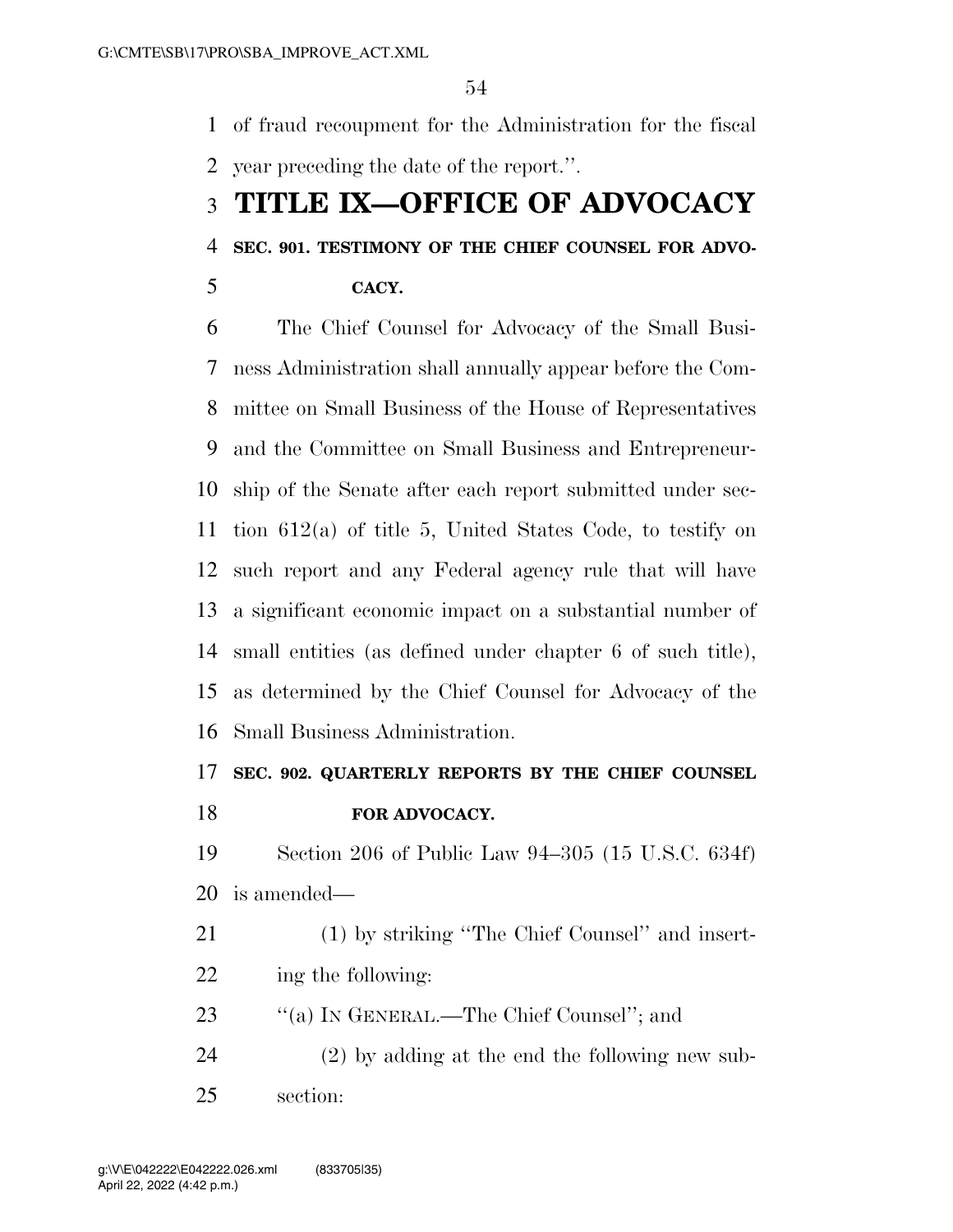| 1  | "(b) QUARTERLY REPORTS.—The Chief Counsel                 |
|----|-----------------------------------------------------------|
| 2  | shall publish a quarterly economic report and analysis on |
| 3  | a website of the Office of Advocacy that includes metrics |
| 4  | and analysis on inflation and labor and business market   |
| 5  | conditions for the quarter covered by such report.".      |
| 6  | SEC. 903. AMENDMENT TO PRIMARY FUNCTIONS AND DU-          |
| 7  | TIES OF THE OFFICE OF ADVOCACY OF THE                     |
| 8  | SMALL BUSINESS ADMINISTRATION.                            |
| 9  | (a) PRIMARY FUNCTIONS.—Section 202 of Public              |
| 10 | Law $94-305$ (15 U.S.C. 634b) is amended—                 |
| 11 | $(1)$ in paragraph $(1)$ , by inserting "and the          |
| 12 | international economy" after "economy";                   |
| 13 | $(2)$ in paragraph $(3)$ —                                |
| 14 | $(A)$ by inserting "and compile in a public               |
| 15 | repository" after "measure"; and                          |
| 16 | (B) by inserting "and indirect" after "di-                |
| 17 | rect costs";                                              |
| 18 | $(3)$ in paragraphs $(6)$ and $(7)$ , by inserting        |
| 19 | "and rural enterprises" after "minority enterprises";     |
| 20 | $(4)$ in paragraph $(8)$ , by striking "minority"         |
| 21 | and inserting "minority enterprises, rural enter-         |
| 22 | prises,";                                                 |
| 23 | $(5)$ in paragraph $(9)$ , by striking "complete"         |
| 24 | and inserting "compete"; and                              |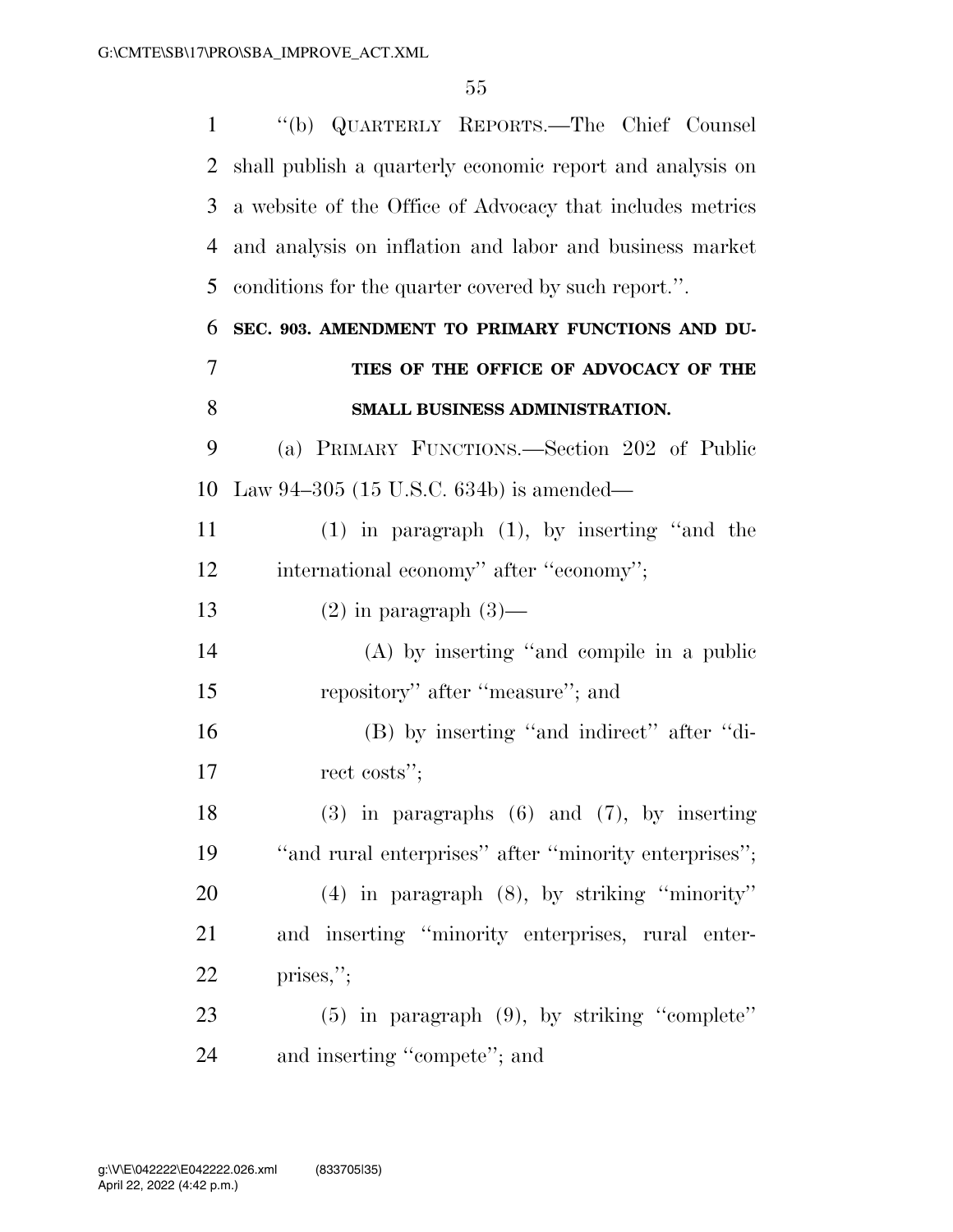| $\mathbf{1}$   | $(6)$ in paragraph $(12)$ , by striking "serviced-dis-   |
|----------------|----------------------------------------------------------|
| $\overline{c}$ | abled" and inserting "service-disabled".                 |
| 3              | (b) DUTIES.—Section $203(a)$ of Public Law $94-305$      |
| 4              | $(15 \text{ U.S.C. } 634e)$ is amended—                  |
| 5              | $(1)$ in paragraph $(3)$ , by inserting "and the         |
| 6              | Small Business Investment Act of 1958" after             |
| 7              | "Small Business Act";                                    |
| 8              | $(2)$ in paragraph $(5)$ , by striking "and" at the      |
| 9              | end;                                                     |
| 10             | $(3)$ in paragraph $(6)$ , by striking the period at     |
| 11             | the end and inserting "; and"; and                       |
| 12             | (4) by adding at the end the following:                  |
| 13             | $\lq(7)$ represent the views and interests of small      |
| 14             | businesses before foreign governments and inter-         |
| 15             | national entities for the purpose of contributing to     |
| 16             | regulatory and trade initiatives which may affect        |
| 17             | small businesses.".                                      |
| 18             | TITLE X-SMALL BUSINESS AD-                               |
| 19             | <b>MINISTRATION</b><br>AS A<br>REP-                      |
| 20             | <b>RESENTATIVE</b><br>OF<br><b>SMALL</b>                 |
| 21             | <b>BUSINESSES</b>                                        |
| 22             | SEC. 1001. ECONOMIC HEADWINDS REPORT.                    |
| 23             | Section 10 of the Small Business Act (15 U.S.C.          |
| 24             | 639), as amended by this Act, is further amended by add- |
| 25             | ing at the end the following new subsection:             |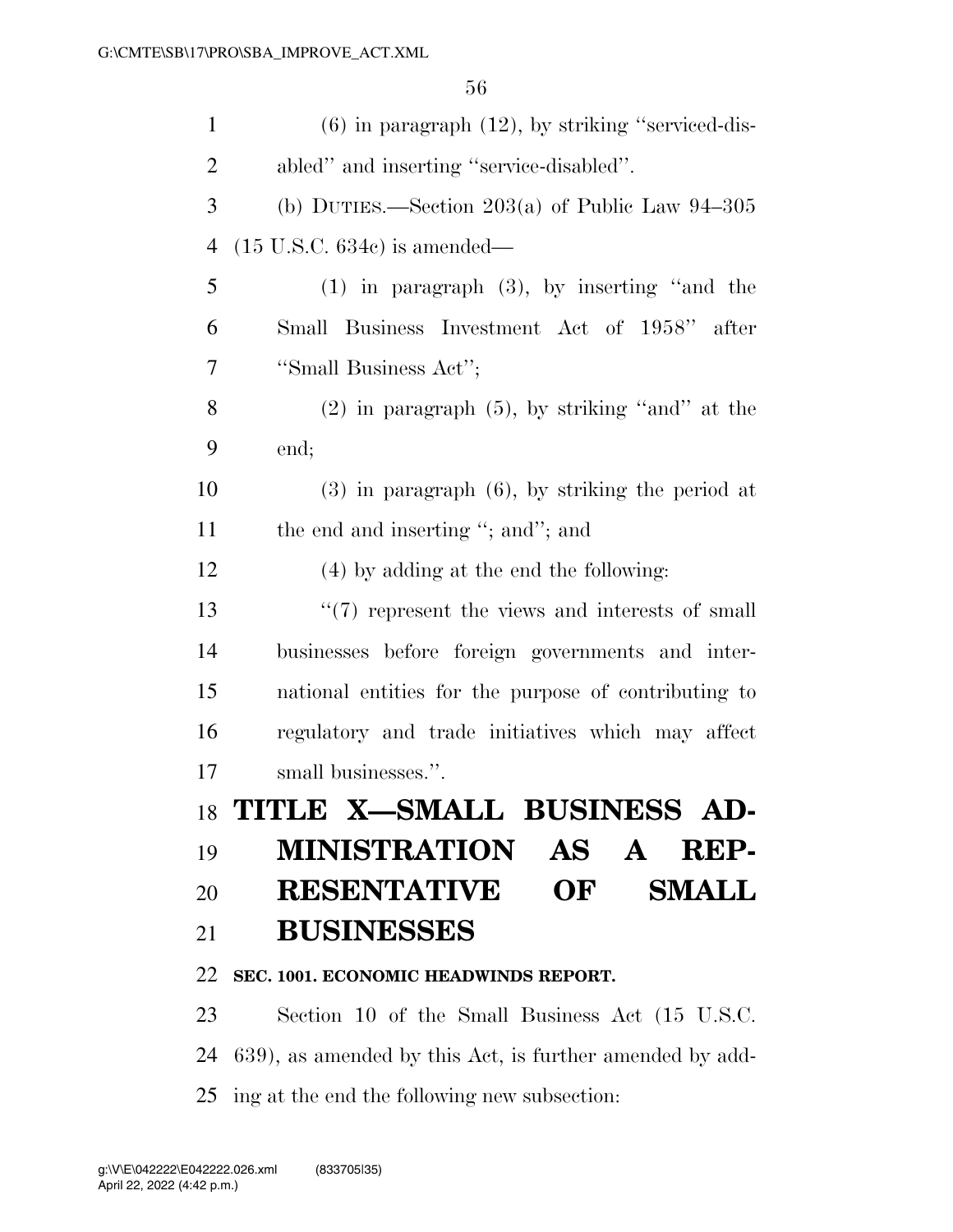$\frac{1}{20}$  (m)(1) Not later than the date that is 120 days after the date of the enactment of this subsection, and annually thereafter, the Administrator shall submit to Congress a report on the effects on small business con-cerns of—

 $(4)$  the burden of regulatory compliance in the most recently completed fiscal year prior to the date on which such report is submitted; ''(B) an annual increase greater than two percent in the Consumer Price Index for all- urban consumers, United States city average, as published by the Bureau of Labor Statistics, or if such index shall cease to be published, any successor index or reasonable substitute thereof; and

 ''(C) any increases by the Government in any government spending or supplemental un- employment benefits provided for by law in ef- fect on the date of the enactment of this sub- section in the most recently completed year prior to the date on which such report is sub-mitted.

23 ''(2) During the three-year period beginning on the date of the enactment of this Act, in addition to the information described in subparagraphs (A)